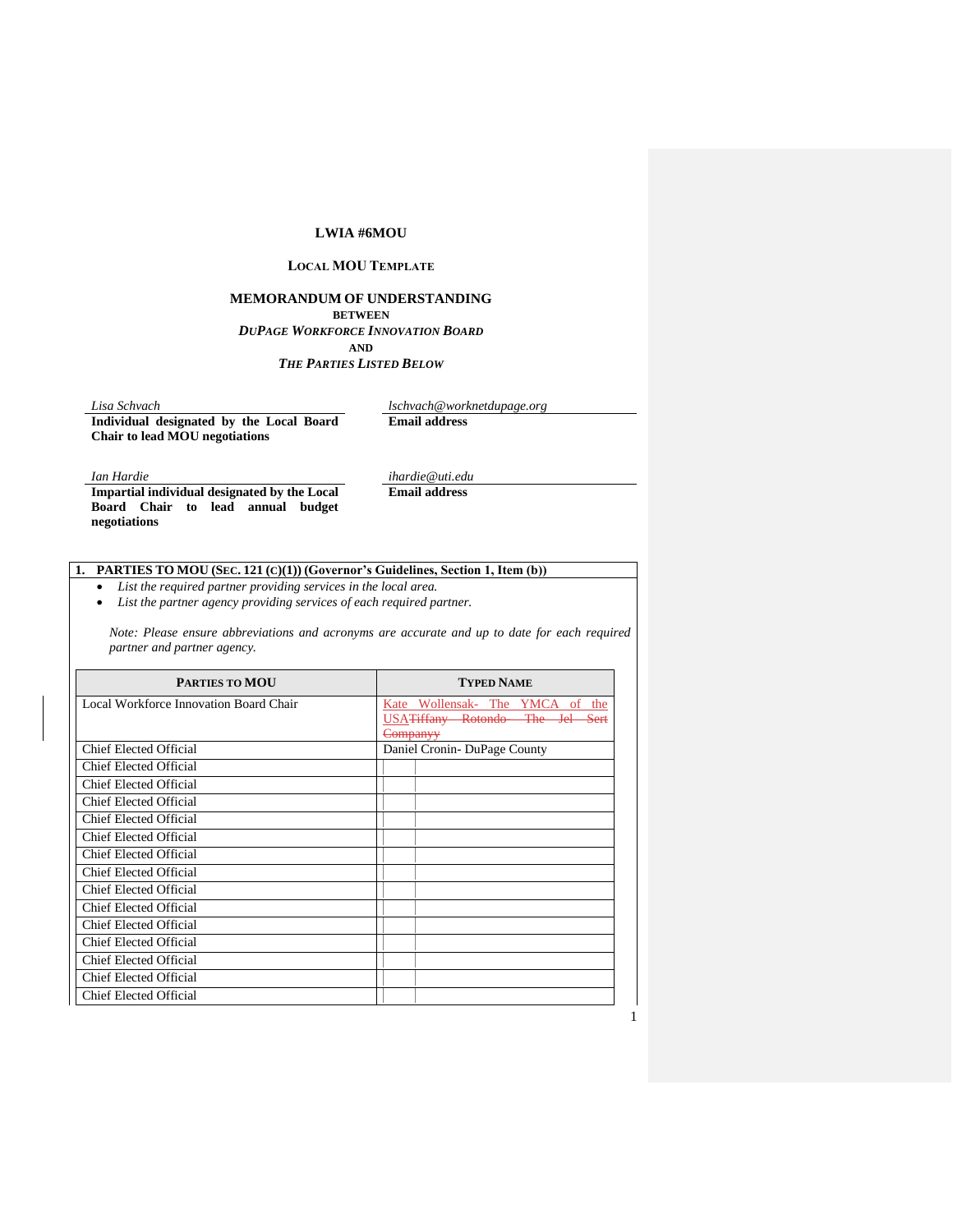| <b>REQUIRED PARTNERS AS PARTIES TO MOU</b>                                     | <b>ENTITY (NOT NEGOTIATOR)</b><br><b>ADMINISTERING PROGRAM</b><br>TYPED NAME <sup>1</sup> |                                                                      |  |  |  |  |  |  |  |
|--------------------------------------------------------------------------------|-------------------------------------------------------------------------------------------|----------------------------------------------------------------------|--|--|--|--|--|--|--|
| Title I: Adult, Dislocated Worker, Youth                                       |                                                                                           | DuPage County Workforce Development<br>Division/workNet DuPage (WDD) |  |  |  |  |  |  |  |
| Title II: Adult Education and Literacy                                         | College of DuPage (COD)                                                                   |                                                                      |  |  |  |  |  |  |  |
| Title III: Employment Programs under Wagner-Peyser                             | <b>Illinois</b><br>Department<br>Employment<br>of<br>Security (IDES)                      |                                                                      |  |  |  |  |  |  |  |
| Title IV: Rehabilitation Services                                              | Department<br>Illinois<br>of<br>Rehabilitation<br>Services (DRS)                          |                                                                      |  |  |  |  |  |  |  |
| Perkins/Post-secondary Career & Technical Education                            |                                                                                           | College of DuPage (COD)                                              |  |  |  |  |  |  |  |
| <b>Unemployment Insurance</b>                                                  | Illinois<br>Department<br>Employment<br>of<br>Security (IDES)                             |                                                                      |  |  |  |  |  |  |  |
| Job Counseling, Training, Placement Services for<br>Veterans                   |                                                                                           | <b>Illinois</b><br>Department<br>Employment<br>of<br>Security (IDES) |  |  |  |  |  |  |  |
| Trade Readjustment Assistance (TRA)                                            |                                                                                           | Department<br>Illinois<br>of<br>Employment<br>Security (IDES)        |  |  |  |  |  |  |  |
| Trade Adjustment Assistance (TAA)                                              |                                                                                           | DuPage County Workforce Development<br>Division/workNet DuPage (WDD) |  |  |  |  |  |  |  |
| Migrant and Seasonal Farmworkers                                               |                                                                                           | Employment<br><b>Illinois</b><br>Department<br>of<br>Security (IDES) |  |  |  |  |  |  |  |
| Community Services Block Grant (CSBG)                                          |                                                                                           | DuPage County Community Services                                     |  |  |  |  |  |  |  |
| Senior Community Services Employment Program<br>(SCSEP)                        |                                                                                           | Community Assistance Programs (CAPs);<br>National Able Network (NAN) |  |  |  |  |  |  |  |
| <b>TANF</b>                                                                    |                                                                                           | Illinois Department of Human Services<br>(DHS)                       |  |  |  |  |  |  |  |
| <b>Second Chance</b>                                                           |                                                                                           | N/A                                                                  |  |  |  |  |  |  |  |
| <b>OTHER REQUIRED PROGRAMS OFFERED</b><br>IN THIS LOCAL AREA AS PARTIES TO MOU |                                                                                           | IF MARKED YES, LIST THE<br><b>ENTITY ADMINISTERING PROGRAM</b>       |  |  |  |  |  |  |  |
| National Farmworker Jobs Program                                               | Yes<br>$\boxtimes$ No                                                                     |                                                                      |  |  |  |  |  |  |  |
| Housing and Urban Development                                                  | $\Box$ Yes<br>$\boxtimes$ No                                                              |                                                                      |  |  |  |  |  |  |  |
| <b>Employment and Training Activities</b>                                      |                                                                                           |                                                                      |  |  |  |  |  |  |  |
| <b>Job Corps</b>                                                               | $\boxtimes$ No<br>Yes                                                                     |                                                                      |  |  |  |  |  |  |  |
| Youth Build                                                                    | $\Box$ Yes<br>$\boxtimes$ No                                                              |                                                                      |  |  |  |  |  |  |  |
| <b>ADDITIONAL PARTNERS AS PARTIES TO MOU</b>                                   |                                                                                           | <b>ENTITY ADMINISTERING PROGRAM</b>                                  |  |  |  |  |  |  |  |
|                                                                                |                                                                                           |                                                                      |  |  |  |  |  |  |  |
|                                                                                |                                                                                           |                                                                      |  |  |  |  |  |  |  |
|                                                                                |                                                                                           |                                                                      |  |  |  |  |  |  |  |
|                                                                                |                                                                                           |                                                                      |  |  |  |  |  |  |  |
|                                                                                |                                                                                           |                                                                      |  |  |  |  |  |  |  |

**678.500(b)(5))**

• *Provide the effective date of the MOU (not the MOU Amendment).*

• *List the agreed upon expiration date (cannot exceed three years).*

• *Confirm the purpose of the umbrella MOU.*

<sup>1</sup> Insert only the name(s) of the program(s) in this space. The names of individual negotiators are not needed.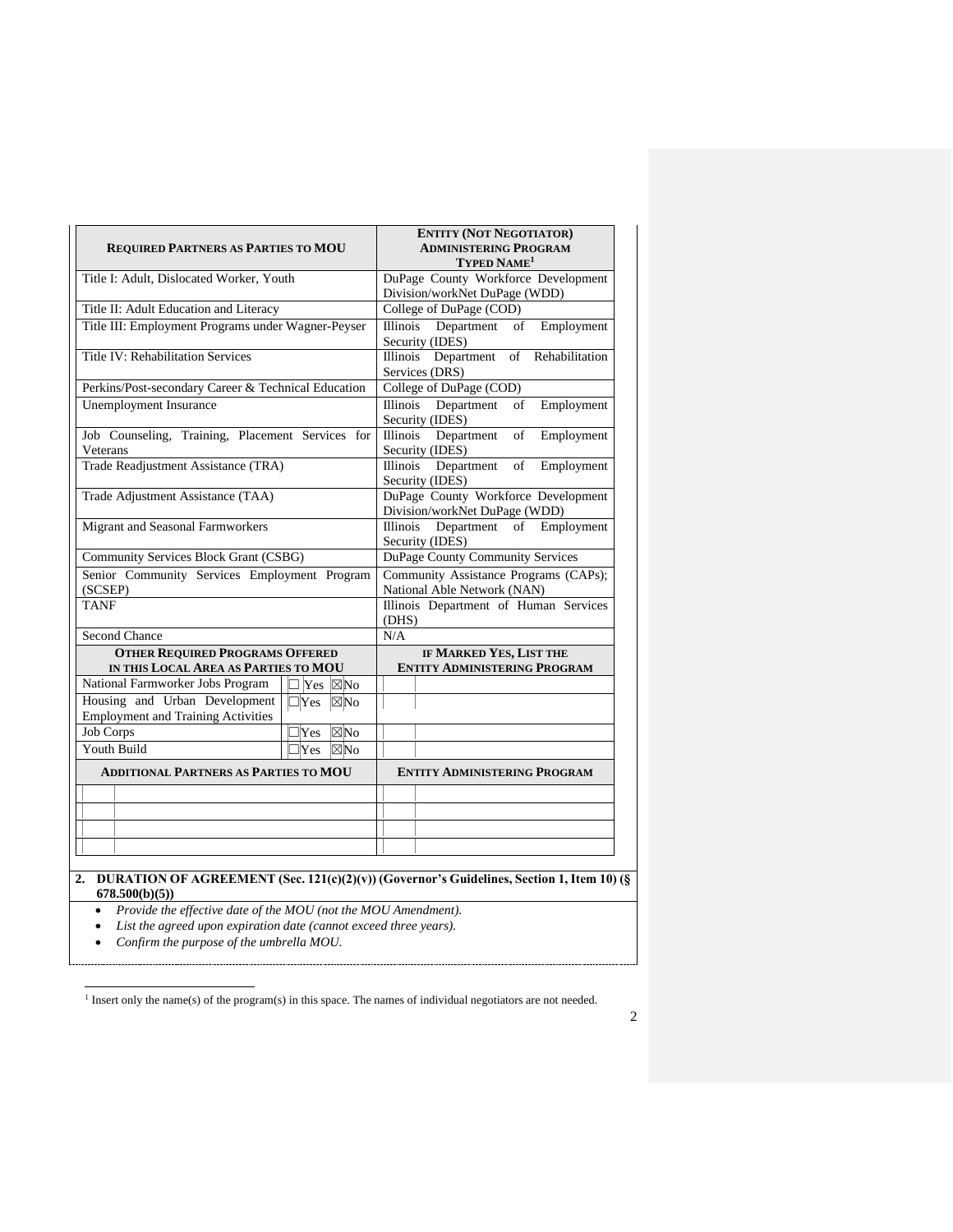The effective date of this Memorandum of Understanding will be July 1, 20210 and the agreed upon expiration date will be June 30, 2023.4.

This umbrella Memorandum Of Understanding (MOU) describes the commitment of the Workforce Innovation & Opportunity Act (WIOA) Required Partners ("Partners") to provide integrated delivery of federally-funded workforce services in Local Workforce Innovation Area (LWIA) #6 at the comprehensive One-Stop Center ("workNet DuPage Career Center") identified in Section 6 of this MOU.

This MOU defines the workforce services each Partner will provide in LWIA #6, the methods each Partner will use to provide these services, and the roles and responsibilities of all Partners related to service delivery.

The DuPage Workforce Innovation Board and Partners enter into this agreement with the following general objectives:

1.) Describe the vision for the local one-stop delivery system;

2.) Identify steps to more fully integrate federally-funded workforce services in accordance with the local Service Integration Action Plan;

3.) Describe the process used to develop the MOU and identify the amount of contribution by each partner for infrastructure and shared system costs that support the local one-stop delivery system;

4.) Describe all services provided by each Partner at the comprehensive One-Stop Center;

5.) Explain how all partners will ensure accessibility to the services described in this agreement, including physical accessibility for individuals with disabilities;

6.) Outline the One-Stop Operator (OSO) model being used and the functions and scope of work of the OSO;

7.) Describe agreed upon procedures and tracking methods for referrals between partners;

8.) Explain data sharing methods between partners at the local level to measure achievement of performance goals and improved service integration;

9.) Describe the process by which disputes will be resolved and identify the manner in which this agreement may be amended, modified and renewed.

#### **3. VISION FOR THE SYSTEM (Governor's Guidelines, Section 1, Item 1(b))**

- *Describe the shared vision for the system and the role of the local board and required partners to a high-quality local workforce delivery system (vision must be consistent with Federal, State, regional, and local planning priorities, as well as the Governor's Guidelines).*
- *Outline the general steps to achieve the shared vision, including the aspects of the vision currently in place and a timeline of steps to implement aspects not currently in place within the current term of the MOU.*

*Note: It is acceptable to describe activities that may take multiple years within the term of this MOU to work towards the vision.*

The Partners to this MOU support the shared vision of a collaborative, coordinated, and high-performing local workforce system consisting of workforce, education, and employment organizations that are responsive to the needs of all job seeker and business customers in a cohesive and integrated manner.

The following aspects that support the vision of the comprehensive workNet DuPage Career Center are in place: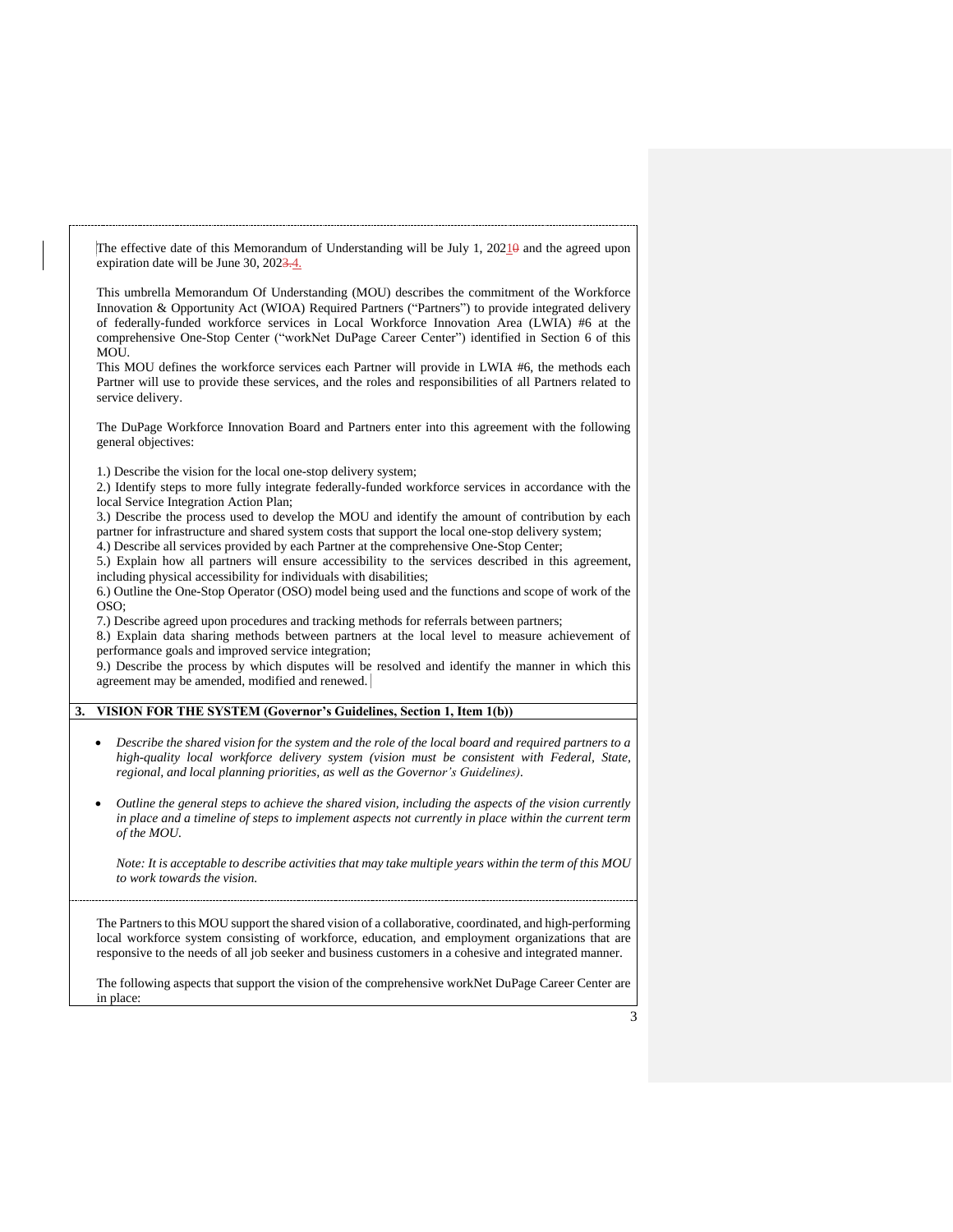1.) All Partners provide core services as appropriate and needed by the community served- Each Partner will be responsible for providing those core services in which they specialize or for which they receive funding and to the extent determined by the program's authorizing statute. Each Partner is committed to ensuring accessibility to their core services for all customers of workNet DuPage, including individuals with disabilities and individuals with barriers to employment.

2.) All Partners assign staff to support their operations at workNet DuPage, including staff assigned to handle direct linkage operations.

3.) All Partners maintain operational control and responsibility for staff assigned to the operations of workNet DuPage while ensuring that the staff adhere to policies and procedures.

4.) All Partners agree to participate in and provide training and cross training, as deemed appropriate, to ensure that all staff are familiar with all programs in order to integrate services, reduce duplication, and improve overall service delivery. This includes ensuring appropriate on-boarding training is provided, as well as emphasizing the importance of participating in One Stop meetings and periodic training sessions for all staff.

5.) All Partners participate in the integrated, coordinated intake and referral process through the workNet DuPage Navigators.

6.) All Partners are committed to fostering an inclusive work environment for both staff and customers alike.

7.) All Partners are committed to working toward the service integration goals outlined in the LWIA6 Service Integration Action Plan.

8.) Core Partners participate on the DuPage Workforce Innovation Board and actively contribute to the quality of the local workforce development system.

9.) All Partners agree to comply with state policies and procedures regarding customer confidentiality, data security and referral between partners.

10.) All Partners will share data, information, and resources that will enhance services to customers and the One Stop system as allowable under the partners' core services.

11.) All Partners maintain operating hours at workNet DuPage to include Monday through Friday, 8:00a.m. to 4:30p.m. as appropriate to the individual agency and their FTE commitment.

12.) Each partner assumes liability for its own actions and the actions of its agents and holds harmless, defends and indemnifies all other partners to this Memorandum from any and all claims for damages, including costs and attorneys' fees resulting, in whole or part, from the partner or its agent's activities under this Memorandum.

13.) Each partner agrees to abide by all federal, state and local laws.

The following aspects are not yet fully in place and progress toward these areas will be ongoing:

14.) Integrated case management processes and client tracking system—successful implementation of these aspects is contingent on technology advancements made available by the State; in the interim, our One Stop Operator will continue to track referral data and inter-agency staffing to discuss shared clients will take place as appropriate.

15.) Collection and sharing of common performance measures—the Partners to this MOU will develop basic common performance measures in lieu of formal guidance on this topic; the Partners plan to share the data no less frequently than on an annual basis.

**4. SERVICE INTEGRATION (**[Illinois Service Integration: Overview and Self-Assessment Guide](https://www.illinoisworknet.com/DownloadPrint/Service%20Integration%20Self-Assessment%20Guide%2008.27.19.pdf)**)** 

• *Identify steps that required partners will take within the term of this MOU to implement the strategies described in the Service Integration Action Plan.*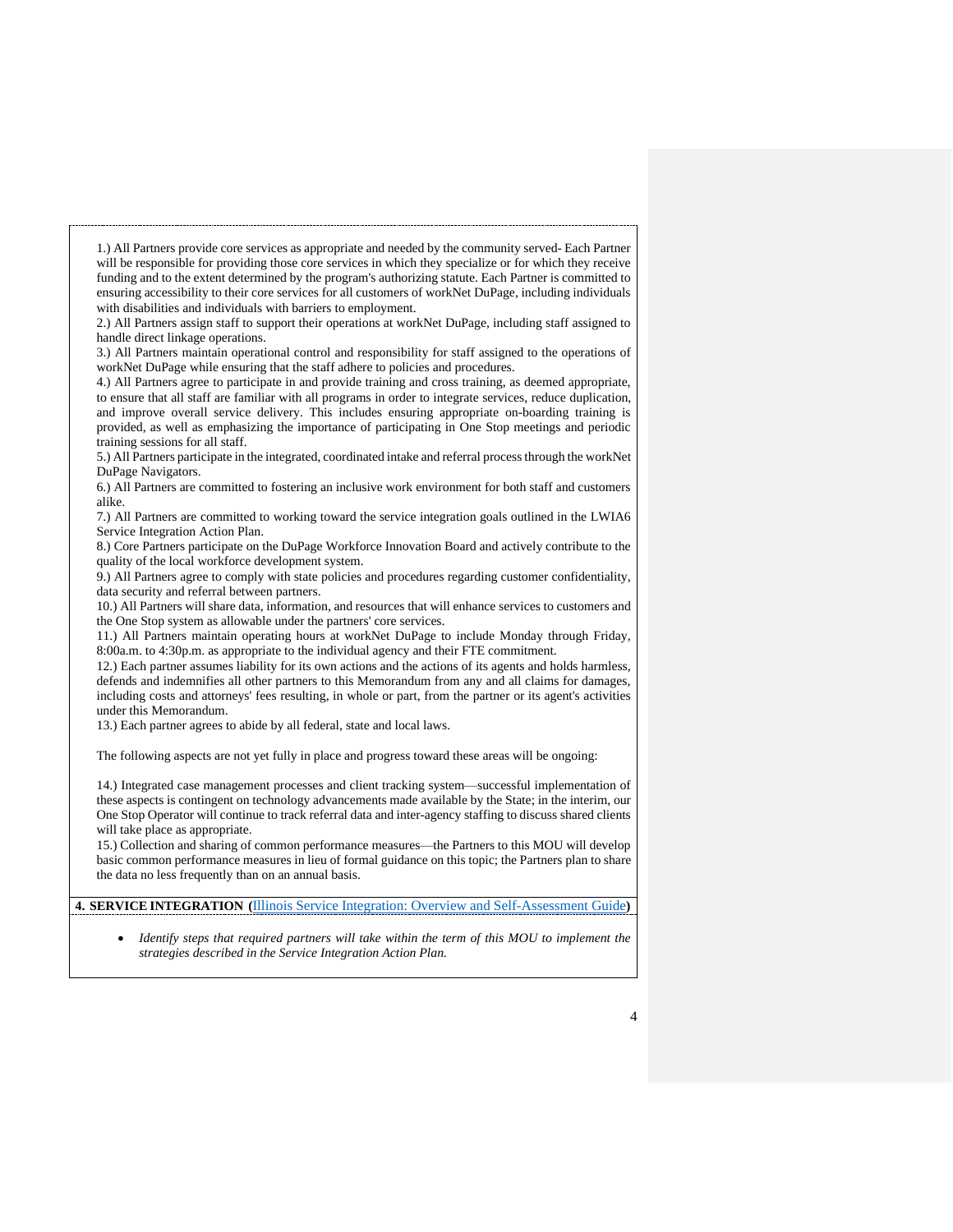The Partners identified three goals as a result of the service integration self-assessment process:

1. Cross-training of One Stop staff

2. Improved communication across Partners

3. Staff collaboration on customer assessments.

To improve cross training, each Partner will develop informational training materials on their programs and services for internal reference by workNet DuPage staff. These materials, which may include videos, may also underpin future presentations at workNet DuPage all staff meetings. Additionally, all Partner training materials will be available online so that new staff can access them as part of their onboarding process. These materials will provide new and existing staff a better understanding of each partner's services, thus improving the quality of partner referrals and service delivery to workNet DuPage customers.

To facilitate better communication across the Partners, a quarterly newsletter will be created which will detail program highlights, changes, new initiatives, etc. The newsletter will be compiled and disseminated by the One Stop Operator to workNet DuPage staff.

To strengthen frequency and breadth of staff collaboration on customer assessments, the One Stop Operator will pursue guidance from State and/or Federal entities pertaining to parameters ensuring client confidentiality is not violated when sharing client information. Additionally, as the Partners await a computer-driven shared system that all can access and collaborate through, staff will continue to examine ways to strengthen more immediate customer access to blended services and braided funding for both job seekers and businesses.

Referrals are another critical component of service delivery and integration in the One Stop Center. Individuals seeking services complete a Get Started Form either independently or with the assistance of a workNet Navigator which asks a series of questions related to the services offered by the Partners in the Center. The individual's responses will trigger referrals to the appropriate Partner agencies and the client will be is connected directly to the Partner for services. The One Stop Operator monitors and tracks referrals to ensure clients receive needed services. Data regarding client needs and referrals is reported on to the Workforce Board. Beyond the initial navigation phase of service, all partners make referrals to each other as needed depending on how a client's needs evolve.

#### **5. MOU DEVELOPMENT (Governor's Guidelines, Section 1, Items 3-8)**

- *Fully describe the process and efforts of the Local Workforce Innovation Board and required partners to negotiate the MOU.*
- *Explain the process to be used if consensus on the MOU is not reached by partners*
- *To demonstrate the engagement of required partners and the Local Workforce Innovation Board, describe the process to review both draft and final commitments to:*
	- o *service delivery methods,*
	- o *service locations, and*
	- o *shared costs.*

For purposes of this MOU, each Partner expressly agreed to participate in good faith negotiations to reach a consensus. All Partners agreed to use the prescribed process in the Governor's Guidelines to achieve integration of program and service goals of WIOA. Active involvement and equal opportunity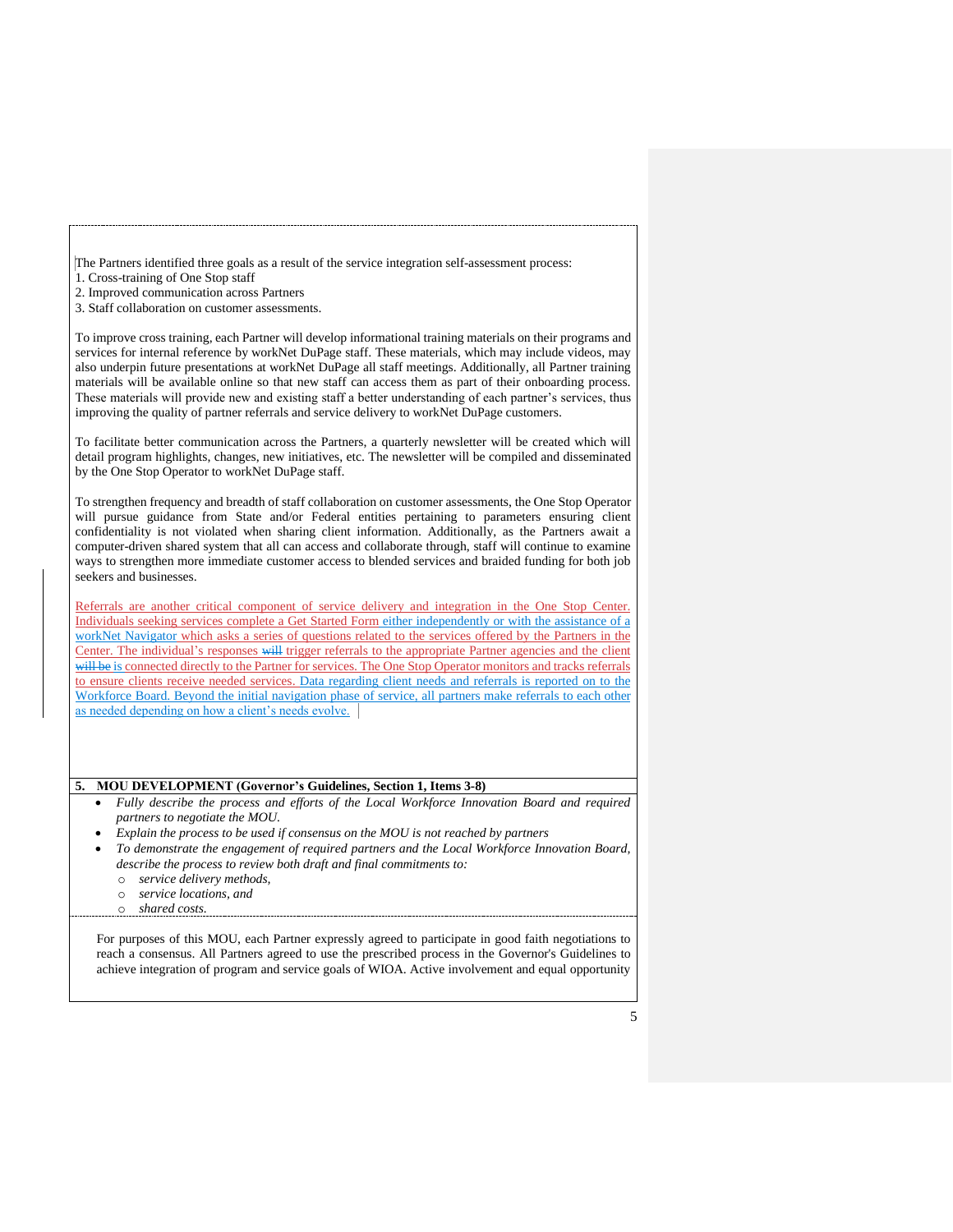to provide input by all Partners was demonstrated in the MOU negotiation process and is reflected in the MOU.

LWIA 6 undertook the following approach in the development of this umbrella MOU:

- December 18, 2020- Partners meeting was held via Zoom to discuss headcount/FTE changes, OSO budget and RFP status, rent, office space and Covid PPE and security costs. October 7, 2019—Date of 12/6/2019 was agreed upon by all Partners for initial MOU development andAll Partners were present for the meeting with the exception of National Able and the meeting was led by the Lead Negotiator. - negotiation meeting communication facilitated by Negotiator.
- December 23, 2020- Pre Program Year Planning Form submitted to DCEO
- February 26, 2021- The Partners convened to re-review items discussed in the December 18, 2020 meeting. All partners were present with the exception of National Able. Consensus was reached on all items discussed.
- April 15, 2021- Report of Outcomes sent to DCEO

•

• December 6, 2019- Partners meeting was held at the workNet DuPage Career Center to: discuss content of MOU including service delivery methods/locations/shared costs of each Partner, review any changes that will be needed by Partners, review of previous budget, reach agreement on and completion of Pre-Program Year Planning Form, and get approval of schedule of meetings for 2020. All Partners attended in person, with the exception of Community Assistance Programs (CAPs-SCSEP.) Consensus was reached on all items discussed.

• December 9, 2019 Pre-Program Year Planning Form submitted to DCEO; Meeting summary and action items list sent to all Partners.

• January 10, 2020, February 7, 2020, and March 20, 2020 dates as needed additional in-person meetings or conference calls were scheduled to finalize details on MOU content and budget, with the goal of submitting for signatures at the decisionmaking level of each Partner as early as possible.

Results of this MOU negotiation were reported to the Office of the Governor through Appendix G of the Governor's Guidelines-Revision 4 (2019.). A private sector member of the Workforce Innovation Board attended every MOU negotiating meeting and participated as an impartial negotiator. If consensus had not been reached by all Partners, the State Interagency Team would have been contacted for further guidance and technical assistance.

#### **6. NAME AND LOCATION OF ALL SERVICE LOCATIONS (Governor's Guidelines, Section 1, Item 8(d)) (§ 678.310, § 678.315 and § 678.320)**

- *Provide the name and address of the comprehensive one-stop center(s) in the local service delivery system.*
- *Clearly identify and list any designated affiliate sites and specialized centers, clearly indicating which type of site has been designated. 2*

*Note: The information provided in this section must match the Illinois Workforce Development System (IWDS) and Illinois workNet listings.* 

**Formatted:** Font: 11 pt

**Formatted:** Normal, No bullets or numbering **Formatted:** Indent: Left: 0.75", No bullets or numbering

**Formatted:** Font: 11 pt

<sup>&</sup>lt;sup>2</sup> All designated affiliate sites and specialized centers must be included in the Infrastructure Funding Agreement.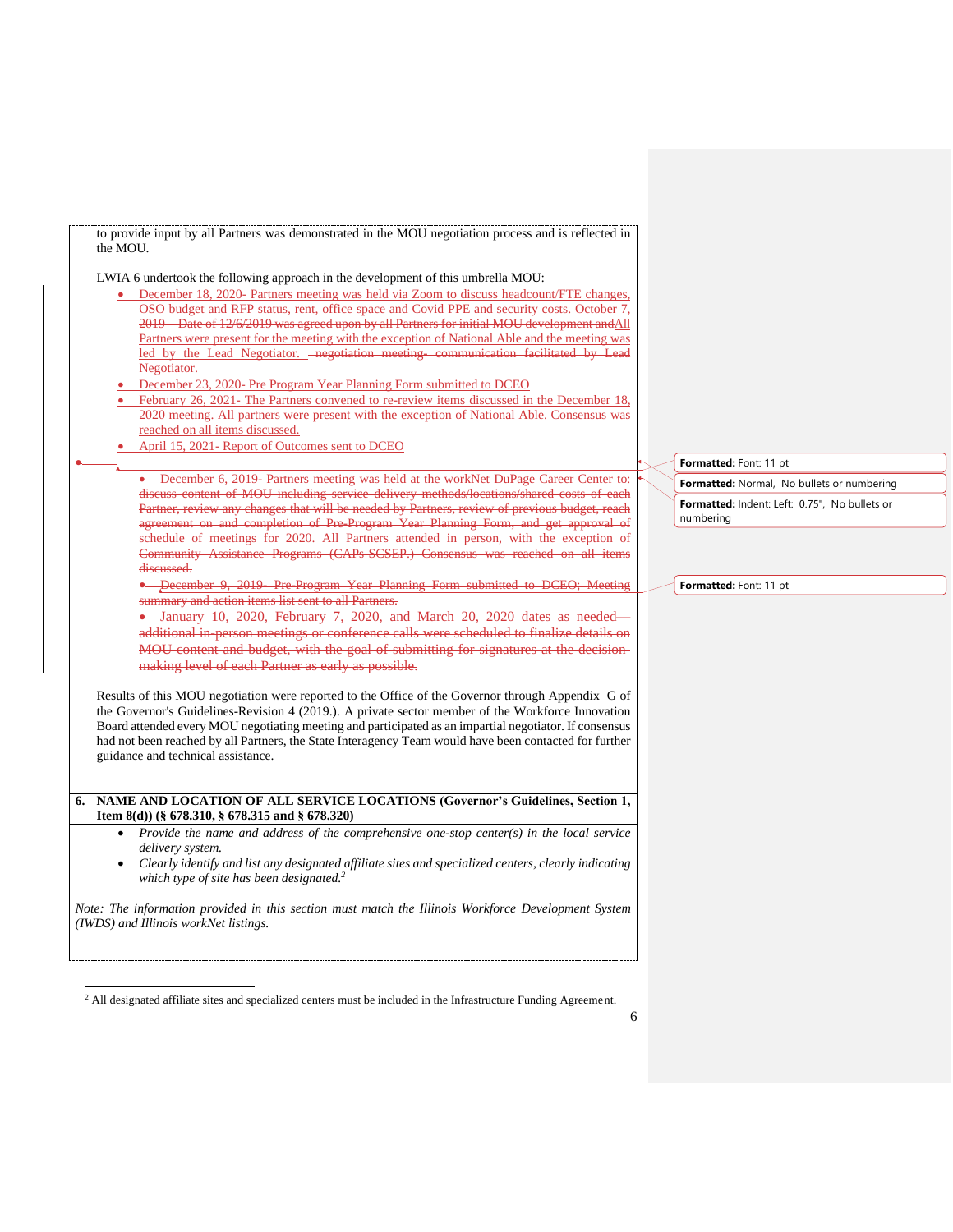| Comprehensive One-Stop<br>Center(s)                                              | Designated Affiliate Sites                                                                                                                                                                                                                                                                                                                                                                                                                                                                                                                                                                                                                                                                                                                                                                                                                                              | Designated Specialized Centers |
|----------------------------------------------------------------------------------|-------------------------------------------------------------------------------------------------------------------------------------------------------------------------------------------------------------------------------------------------------------------------------------------------------------------------------------------------------------------------------------------------------------------------------------------------------------------------------------------------------------------------------------------------------------------------------------------------------------------------------------------------------------------------------------------------------------------------------------------------------------------------------------------------------------------------------------------------------------------------|--------------------------------|
| workNet DuPage Career Center-<br>2525 Cabot Drive, Suite 302,<br>Lisle, IL 60532 |                                                                                                                                                                                                                                                                                                                                                                                                                                                                                                                                                                                                                                                                                                                                                                                                                                                                         |                                |
| <b>DESCRIPTION OF</b><br>7.                                                      | <b>COMPREHENSIVE</b><br><b>ONE-STOP SERVICES</b><br>(Governor's Guidelines, Section 1, Items 8(e)-(g)) (§ 678.500(b)(1))                                                                                                                                                                                                                                                                                                                                                                                                                                                                                                                                                                                                                                                                                                                                                | (Sec. 121)<br>(c)(2)(i))       |
| negotiations).<br>In the spaces provided below:<br>$\circ$<br>$\circ$            | Complete a local service matrix provided as Appendix $F$ . This appendix must be updated annually<br>(the State-level service matrix provided in Appendix F is intended to serve as a reference for local<br>For each partner, describe how the committed number of FTEs will allow services to be<br>made available during all business hours, including capacity or training of onsite staff, use<br>of contractors and use of direct linkage <sup>3</sup> (as described in each partner's corresponding<br>Direct Linkage Checklist). If there are multiple providers of a program's services, please<br>describe each provider's method of service delivery.<br>Please describe how each partner will ensure services are provided in real time in all<br>service locations during all regular business hours given the number of FTEs committed.                   |                                |
|                                                                                  | There is only one comprehensive One-Stop Center for LWIA 6 DuPage—the workNet DuPage Career<br>Center in Lisle. All Partners are committed to offering their particular job seeker and/or business programs<br>at the workNet DuPage Career Center, including a comprehensive range of job search, employment, and<br>training-related services as described in the Local Service Matrix (Appendix F.) When combined, each<br>Partner's contributions to the programming available at workNet DuPage yield one cohesive, full-service<br>system for job seekers and businesses that allows for the removal of barriers from successful job search,<br>career development, business development, etc. Through this MOU, each Partner has committed a specific<br>number of FTEs to the delivery of their services out of the workNet DuPage Career Center. Additionally, |                                |

**Title I (Adult, Dislocated Worker and Youth) –** All Title I services are provided in person during regular business hours by the 31-23.50 FTEs on the staff of the DuPage County Workforce Development Division. This amount allows for quality service delivery and superior customer service of job seeker and business customers alike. This FTE volume also allows for sufficient training and management of onsite staff on an ongoing basis. Title I staff are trained on the other programs and Partners in the Center on an ongoing basis.

this MOU assures that each Partner's services are accessible in real time, whether through in-person service

or direct linkage as described below.

 $\overline{\phantom{a}}$ 

**Title II (Adult Education and Literacy)** – College of DuPage is committing 1 FTE to provide all Title II services in person during regular business hours at the workNet DuPage Career Center.

<sup>&</sup>lt;sup>3</sup> Be as specific as possible when describing services being provided via direct linkage. Descriptions using vague terminology, such as describing services being "provided through technology" will not be accepted as a complete and compliant description of direct linkage.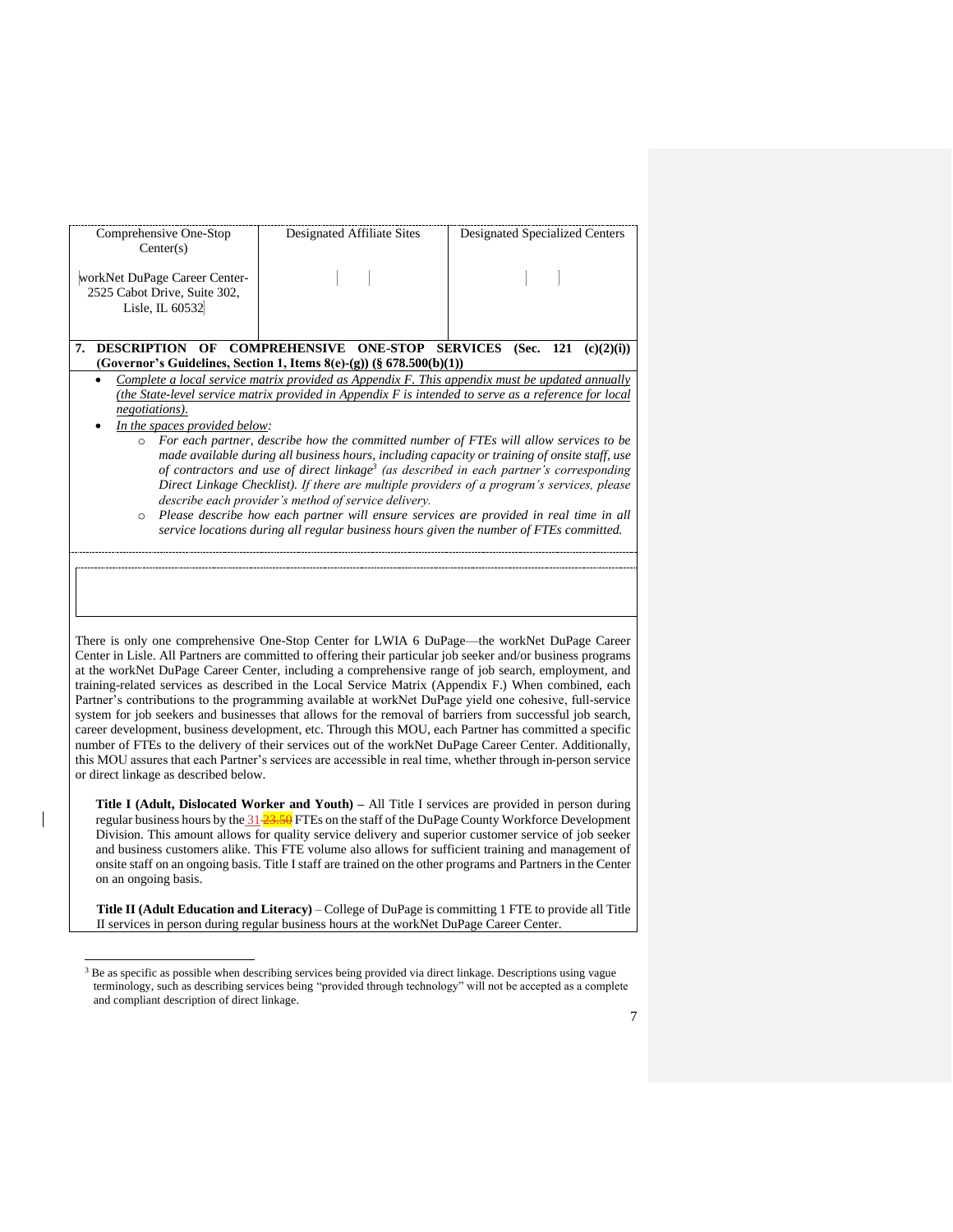**Capacity and training of onsite staff**? The Title II representatives provide information and cross training regarding services offered to partner agencies co-located in the One Stop. The Title II Navigators are well versed in the services and delivery systems across One Stop providers and make appropriate referrals based on client needs. Title II representatives participate in provider meetings and are an active part of the One Stop's client intake and service delivery processes/systems.

**How will you ensure services are being provided**? Title II has dedicated two Adult Education Navigators, 1FTE, to ensure seamless service delivery to eligible clients. Services include assessment, guidance counseling, program registration and formal referral to onsite providers based on needs inventory and assessment outcomes. Title II is responsible for administering the required TABE assessment for all provider groups located at the One Stop.

**Title III (Employment Services under Wager-Peyser)** – Illinois Department of Employment Security is committing .751.75 FTE to provide all Title III services in person during regular business hours at the workNet DuPage Career Center.

Capacity and training of onsite staff? IDES has .752 Wagner-Peyser ES Staff. Staff receive weekly training as appropriate on Northern Region Weekly Employment Service call. Staff have access to Employment Services SharePoint site, with training documentation. Staff receive training from ES Field Office Supervisor and ES Program Manager, as well as ESSI and ESSIII as appropriate.

**How will you ensure services are being provided**? Staff log services into Illinoisjoblink.com. Staff report services on a weekly basis to ESPM, report is also shared with Partner staff.

**Title IV (Rehabilitation Services)** – Illinois Department of Human Services/Division of Rehabilitation Services is committing 1 FTE to provide all Title IV services in person during regular business hours at the workNet DuPage Career Center.

**Capacity and training of onsite staff?** DRS VR Counselors participate in Center onsite training with other partner staff. They have the knowledge to share with other partners regarding initiatives or different programs aside from employment services.

**How will you ensure services are being provided?** The DVS VR Counselor should do initial intake interview the very first time meeting the prospective DRS customer in the One Stop. VR Counselors will also conduct initial interviews for walk-in clients. The VR Counselor will collect necessary documentation for program eligibility and customers are referred to workNet for appropriate session e.g. resume writing, how to interview, etc. DRS provides every VR counselor a personal laptop to bring in meeting a customer or at workNet that they could use for any activity in providing services to a person with a disability.

**Perkins/Post-Secondary Career and Technical Education** – College of DuPage is committing 1 FTE to provide all Perkins/Post-Secondary Career and Technical Education services during regular business hours at the workNet DuPage Career Center.

**Capacity and training of onsite staff?** The Workforce Development Specialist is trained and knowledgeable about the College's CTE programs, services and student supports and receives periodic updates throughout the year. The Specialist participates in cross-training and information sessions offered through the center and provides updated COD program information to center partners and staff. **How will you ensure services are being provided**? Information on the clients and students served is tracked and monitored. Feedback surveys are used for program and service improvement purposes.

**IDES/Unemployment Insurance (UI)** – Illinois Department of Employment Security is committing .25 FTE to provide UI services during regular business hours through a direct linkage at the workNet DuPage Career Center. The direct linkage consists of a phone number being manned during regular business hours that workNet customers can call to receive immediate assistance with their UI claim questions or issues.

**How will you ensure services are being provided**? UI Services are provided via direct linkage. Computers in the resource center are available for clients to file initial claims for unemployment. Direct **Formatted:** Not Highlight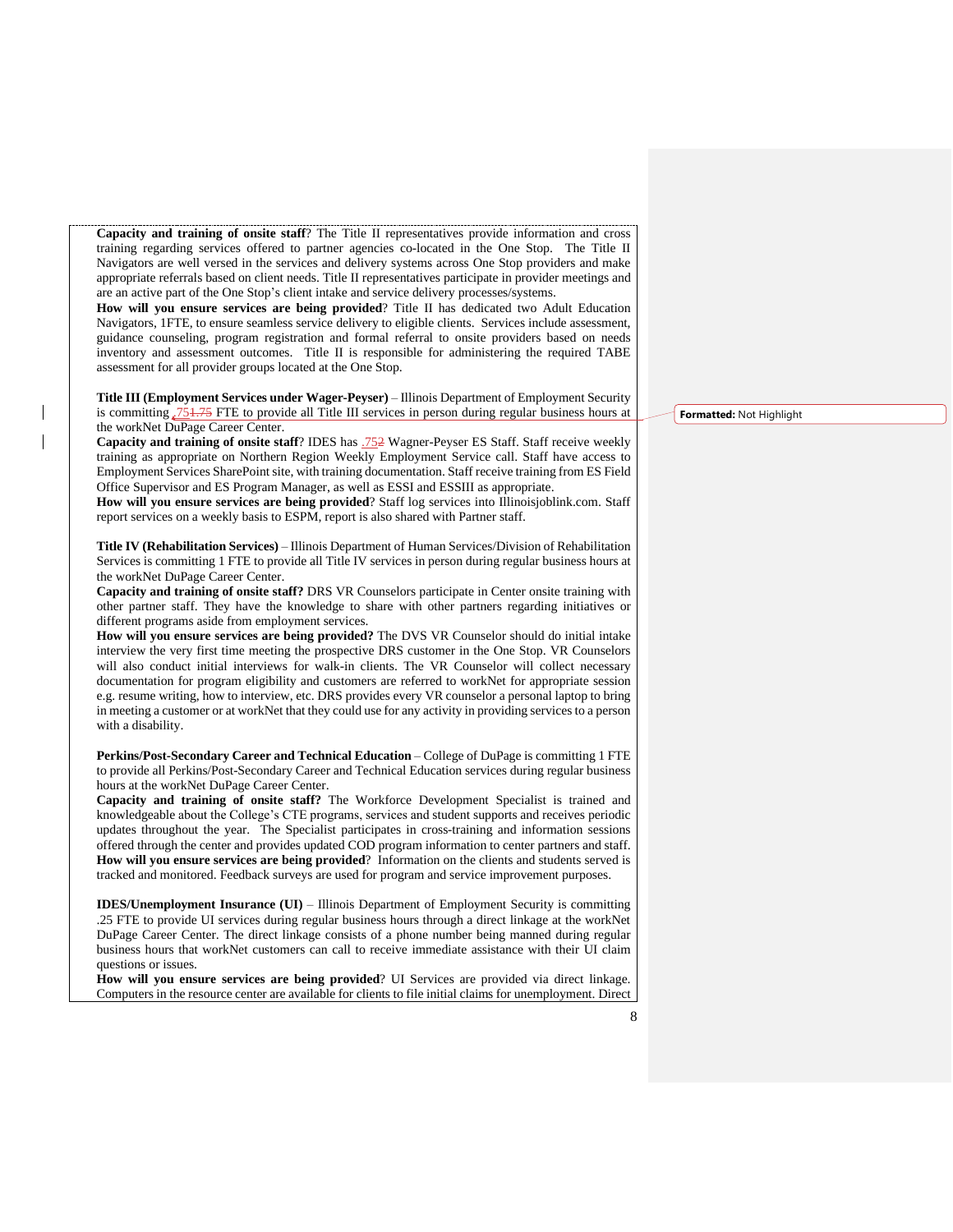linkage reports are submitted weekly. All unemployment claims are handled via a direct linkage dedicated phone line, as well as Claimant Services Center phone (1-800-244-5631) number. Direct linkage calls are for individuals with an existing unemployment claim are answered immediately upon calling.

**IDES/Job Counseling, Training and Placement Services for Veterans** – Illinois Department of Employment Security is committing 2 FTEs to provide all Veterans services in person during regular business hours at the workNet DuPage Career Center.

**Capacity and training of onsite staff**? IDES have 2 Veterans staff onsite, 1 Local Veterans Employment Representative (LVER/ Veterans Business Service Representative) and 1 Disabled Veterans Outreach Program representative (DVOP/ Veteran Career Coach). Both Veterans staff receive3s training from the Business Services Manager. In addition, Veteran staff receive training from statewide Veterans Program Manager, and information is shared from the ESPM to veteran staff.

**How will you ensure services are being provided**? Staff log services into Illinoisjoblink.com. Staff report services on a weekly basis to BSM who share the report with partner staff.

**IDES/Trade Readjustment Assistance** – Illinois Department of Employment Security is committing .25 FTE to provide Trade Readjustment Assistance (TRA) services during regular business hours through a direct linkage at the workNet DuPage Career Center. The direct linkage consists of a phone number being manned during regular business hours that workNet customers can call to receive immediate assistance with their TRA questions or issues. In addition, workshops are held as needed for affected TRA workers.

**How will you ensure services are being provided**? Staff report services on a weekly basis to ESPM, reports is also shared with partner staff. IDES and regional and WP staff work with Title 1 staff providing information sessions to TRA affected workers. Services are documented in Illinoisjoblink.com for affected workers.

**Trade Adjustment Assistance (TAA)** – DuPage County Workforce Development Division is committing 21.50 FTEs to provide all Trade Adjustment Assistance (TAA) services in person during regular business hours at the workNet DuPage Career Center. This amount of FTEs allows sufficient capacity to serve all TAA customers in LWIA6. TAA FTEs are trained on the other programs and Partners in the Center on an ongoing basis. TAA FTEs are managed by onsite DuPage County Workforce Development Division staff.

**IDES/ Migrant & Seasonal Farmworkers (MSFW)** – Illinois Department of Employment Security is committing .25 FTE to provide Migrant & Seasonal Farmworkers (MSFW) services during regular business hours at the workNet DuPage Career Center. These services are provided in person by Special Populations staff for the Northern Region: Rosa Flores at Rosa.Flores@Illinois.gov or 312-793-1284.

#### **National Farmworker Jobs Program (NFJP)** – N/A

**Community Service Block Grant (CSBG)** – DuPage County Workforce Development Division is committing .25 FTE cross-trained by DuPage County Community Services staff to provide Community Service Block Grant (CSBG) services in person during regular business hours at the workNet DuPage Career Center. This amount of FTE allows sufficient capacity to serve all CSBG customers. CSBG FTE are trained on the other programs and Partners in the Center on an ongoing basis. CSBG FTE are managed by onsite DuPage County Workforce Development Division staff.

**Senior Community Services Employment Program (SCSEP)** – National Able Network and Community Assistance Programs (CAPs) each commit .125 FTE to provide Senior Community Services Employment Program services. National Able Network will provide services via onsite staff in the Center and CAPs will provide services via direct linkage.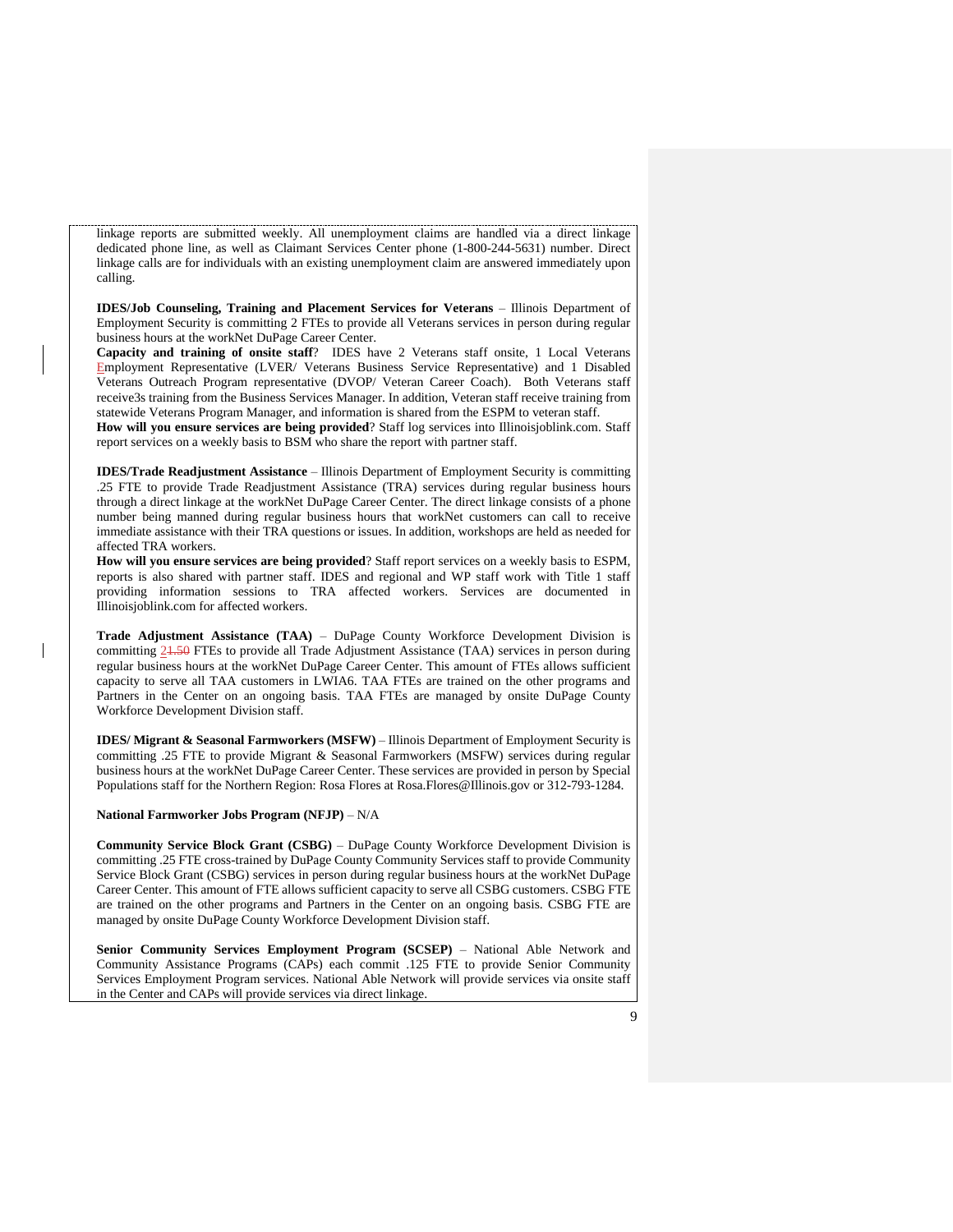#### **Capacity and training of onsite staff**?

**National Abl**e-- Two Program Aides and SCSEP area representative are available to assist job seekers 55+ and those referred to the program. Program Aides are trained by the SCSEP area representative on services provided by our business partners to better assist with necessary referrals. Referrals are made on a case by case basis.

**CAPs--** CAPs will participate in workNet DuPage Career Center staff meetings and will obtain and exchange program information to give all staff involved the capacity to understand the process.

#### **How will you ensure services are being provided**?

**National Able**-- Two Program Aides and a SCSEP area representative are available to assist all job seekers through referrals (internal and external) to maximize their success in becoming gainfully employed. Interested applicants are pre-screened for eligibility, should they not meet qualifying eligibility criteria for the program, they are referred to business partners for additional services.

**CAPs**—Will schedule new participant orientation sessions and other job preparation and placement activities as deemed necessary based on the needs of the participants. CAPs will work with all agencies at the Center to connect its participants to all relevant activities.

**DHS/TANF** – Illinois Department of Human Services is committing .25 FTE to provide TANF services during regular business hours through a direct linkage at the workNet DuPage Career Center. The direct linkage consists of a phone number being manned during regular business hours that workNet customers can call to receive immediate assistance with their TANF questions or issues.

**How will you ensure services are being provided**? -- The direct linkage is assigned to a caseworker on a daily basis. There is also an assigned back-up case worker in case of absences. This caseworker will work with the customer directly regarding their benefits with the State of Illinois. The application will be handled in an expedited manner by the worker to ensure benefits are delivered as quickly as possible to the client.

#### **IDOC Second Chance** – N/A

#### **HUD Employment and Training Activities** – N/A

**Job Corps** – N/A

**YouthBuild** – N/A

#### **8.PROGRAMMATIC ACCESSIBLITY (Sec. 121 (c)(2)(iv)) (§ 678.500(b)(4))**

• *Describe features or methods to ensure the comprehensive one-stop center and any designated affiliate sites or specialized centers provide access to all required career services in the most inclusive and appropriate settings for each individual participant, including assuring that individuals with barriers to employment, such as individuals with disabilities, can access available services (§678.500(b)(4)).*

*Note: Provide as much specificity as possible for each partner program.*

All partners agree that they will not discriminate in their employment practices or services on the basis of gender, age, race, color, creed, religion, national origin, disability or veteran's status, or on the basis of any other classification protected under state or federal law. The partners assure that they have policies and procedures in place to address these issues, and those policies and procedures have been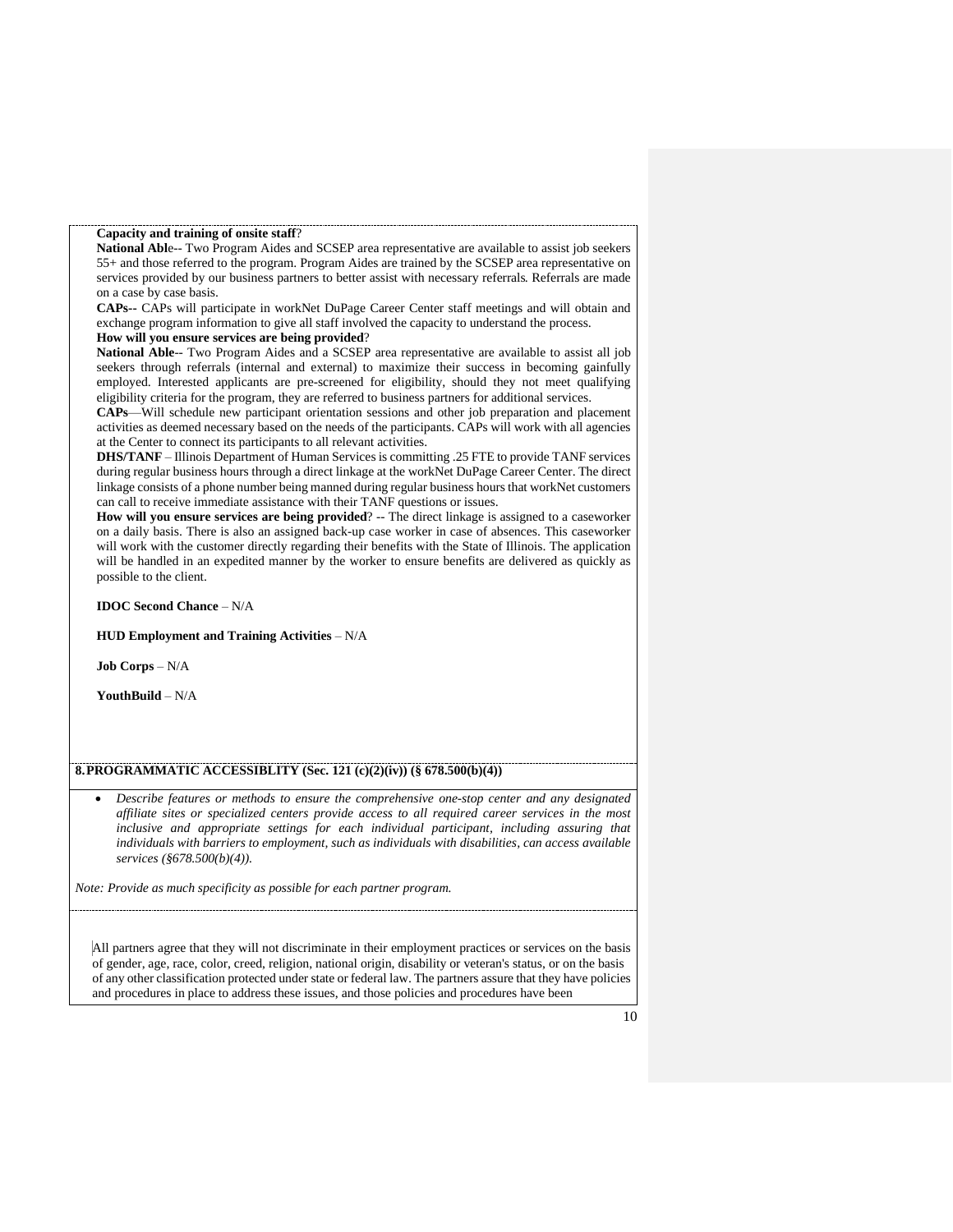disseminated to their employees and otherwise posted as required by law. The partners further assure that they are currently in compliance with all applicable state and federal laws and regulations regarding these issues.

Currently the center offers 11TTY lines, language interpreters via in person or telephone depending upon the language, and the center is ADA accessible and is certified by annual EEO audits. Any workNet DuPage customers experiencing a language barrier will be connected with an interpreter in "real time." The front desk provides access to a Language Line so individuals with a language other than English as their primary language can connect with an interpreter by phone. workNet DuPage has multiple Partner staff members who speak Spanish and can interpret for any customer in person in that language. workNet DuPage staff also arrange for Sign Language Interpretation when needed to interpret for the hearing impaired.

Additionally, assistive devices, such as screen-reading software programs (e.g. JAWS and DRAGON) and assistive listening devices are available. All customers coming into the workNet DuPage Career Center will have access to the 13 required services. Accommodations will be made upon request for any workNet customer with specific needs.

All partners will cooperate with compliance monitoring that is conducted at the local level to ensure that all comprehensive One-Stop Center programs, services, technology and materials are accessible and available to all. These services will be provided "on demand" and in "real time" in the physical comprehensive One-Stop Center in person or via a direct linkage hotline consistent with the "direct linkage" requirement as defined in WIOA.

Specifically, DHS/TANF and IDES UI and TRA services are provided via direct linkage. IDES has a dedicated phone line in the workNet DuPage Career Center that customers can access which connects them directly with IDES staff who can provide requested assistance. This form of direct linkage meets the WIOA guidelines as it is a specific, dedicated phone number, has coverage during normal business hours on all normal business days, and has voicemail or other capability enabling customers to leave a message if access to services via phone is unavailable at the time of contact. Also, contact will be initiated with the customer within 24 hours if service via direct linkage was unavailable at the time of initial contact from the customer.

DHS/TANF has provided workNet DuPage with a direct phone number that customers can call if they require DHS assistance. The number is dedicated for WIOA clients, and clients in need of DHS assistance can call the number which will be answered by a DHS staff member. If a staff member is unavailable, customers can leave a voice mail which will be answered within 24 hours.

Title I staff will help organize professional development activities for all staff that will be conducted periodically during monthly One Stop all staff meetings. These professional development presentations will help strengthen all Partners' skills sets and ability to provide services to all, regardless of range of abilities, mobility, age, language, learning style, intelligence or educational level, criminal background, housing status, etc.

### **9. PHYSICAL ACCESSIBILITY (Sec. 121 (c)(2)(iv)) (§678.500(b)(4))**

• *Describe how—through specific examples and commitments —required partners will assure the physical accessibility of the comprehensive one-stop center(s) and any designated affiliate sites or specialized centers, including the following:* 

- o *The designated service location layout supports a culture of inclusiveness*
- o *The location is recognizable in a high-traffic area*
- Access to public transportation is available within reasonable walking distance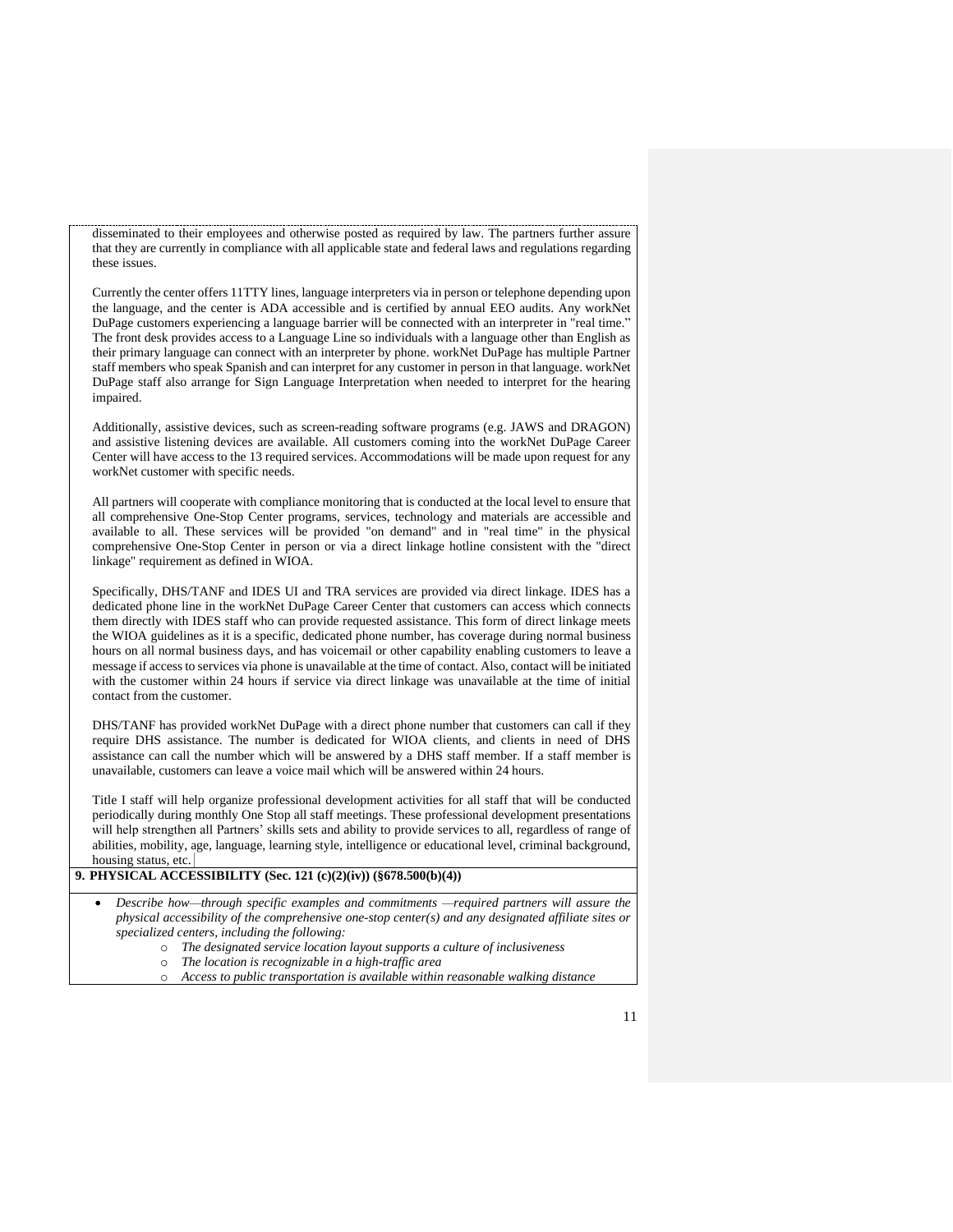o *The location of a dedicated parking lot, with parking lot spaces closest to the door designated for individuals with disabilities*

☒ Please affirm that the local one-stop system will comply with all federal and State physical inclusiveness and accessibility requirements, including the Americans with Disabilities Act (ADA) of 1990, Section 188 of WIOA, the Illinois Accessibility Code, the most recent ADA standards for Accessible Design and the Uniform Federal Accessibility Standards, and all other applicable statutory and regulatory requirements.

The comprehensive One-Stop Center maintains a culture of inclusiveness in compliance with Section 188 of WIOA, the Americans with Disabilities Act (ADA) of 1990 and all other statutory and regulatory requirements. Additionally, the physical characteristics of the facility, both indoor and outdoor, meet compliance with CFR Part 37, the 2010 or most recent ADA standards for Accessible Design and the Uniform Federal Accessibility Standards including a handicapped entrance door to the building. Services are available in a convenient, high traffic and accessible location with public transportation stops on both sides of the building and adequate parking which is clearly marked for individuals with disabilities. Indoor space is designed in an "equal and meaningful" manner providing access for individuals with disabilities.

#### **10. PROCUREMENT OF ONE-STOP OPERATOR (Governor's Guidelines, Section 1, Item 8(j)) (§ 678.600-635)**

*[NOTE: Ensure that the following content agrees with and aligns to the budget spreadsheet and notes.]*

- *Name the procured one-stop operator and identify the agreed upon one-stop operator model used for each one-stop center in the local area. The operator may be a single entity (public, private, or nonprofit) or a consortium of entities (if the consortium of entities is composed of one-stop partners, it must include a minimum of three of the one-stop partners).*
- *Describe the functions and scope of work of the one-stop operator as defined in the Request for Proposal or as planned for the competitive procurement process. New for PY 2021:*
- *The One-Stop Operator contract is for 2 years from 7/1/21 to 6/30/23 for an amount not to exceed \$41,254. Payment will be on a monthly basis by issuing a check.. Describe the payment provisions, including the term, frequency and method of payment for one-stop operator services.*
- *For each shared cost center, state the total cost of the one-stop operator and the required partners which are contributing to that cost.*
- *Each shared cost centers are paying cash contribution. For each shared cost center, explain the method of contribution(s) (e.g. cash, non-cash, in-kind) each required partner is contributing to the cost of the one-stop operator. Example: A consortium partner contributes a non-cash contribution in the amount of the market value for specific services under the One-Stop Operator Agreement.*

**Formatted:** Not Highlight

**Formatted:** Not Highlight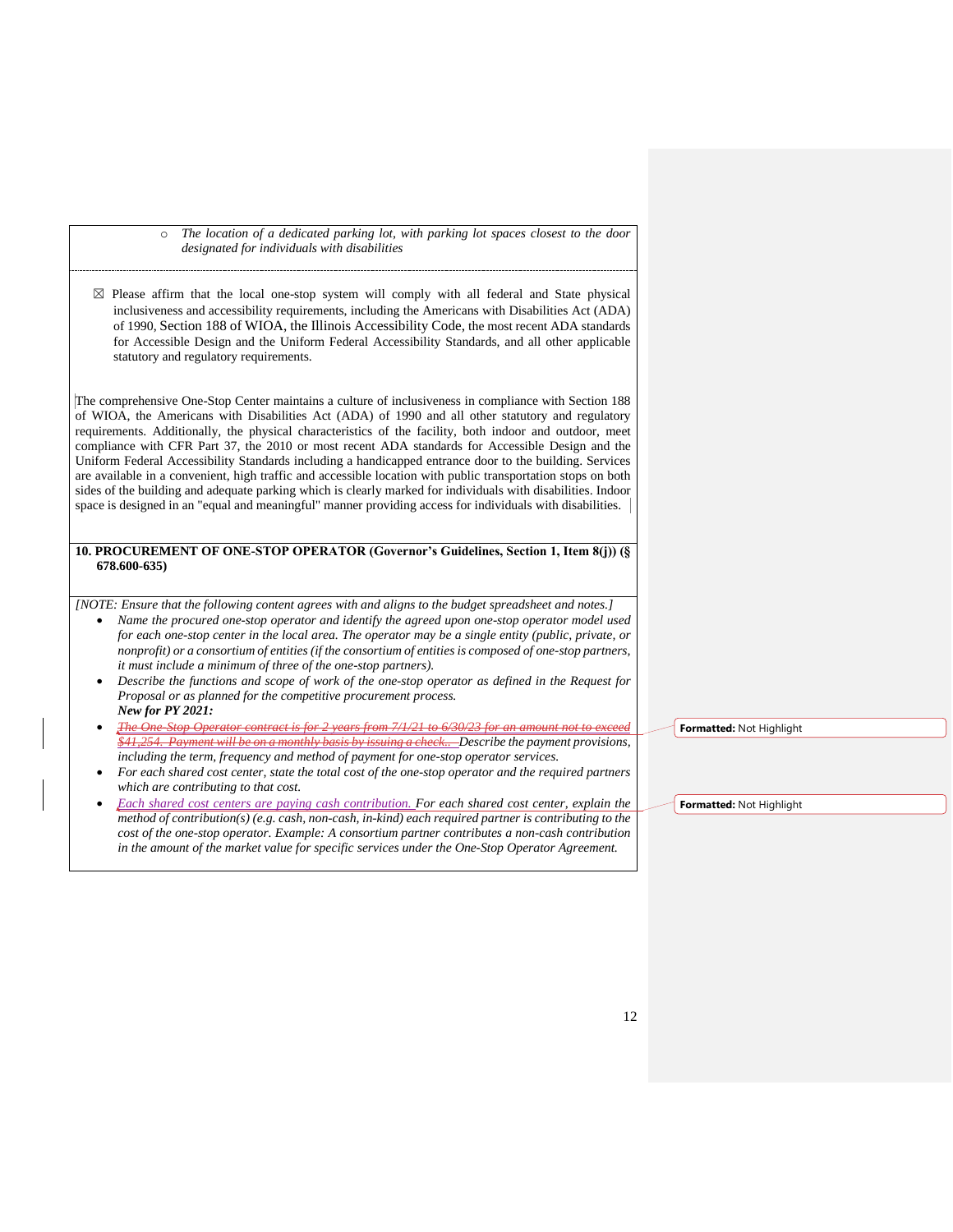*By clicking on the boxes below, required partners in the local area affirm that the one-stop operator will not perform the following proscribed functions:* 

☒☐ *convene system stakeholders to assist in the development of the local plan*

 $\mathbb{Z}\boxminus$  prepare and submit local plans (as required under sec. 107 of WIOA)

☒☐ *be responsible for oversight of itself*

☒☐ *manage or significantly participate in the competitive selection process for one-stop operators*

☒☐ *select or terminate one-stop operators, career services, and youth providers*

☒☐ *negotiate local performance accountability measures*

☒☐ *develop and submit budget for activities of the Local WDB in the local area.*

The One Stop Operator for the workNet DuPage Career Center is the Carol Stream Chamber of Commerce which is a single entity.

Roles and Responsibilities

The One-Stop Operator/Service Coordinator will be responsible for the on-going coordination of services provided by the partners at the local comprehensive One-Stop (i.e., American Job Center) (i.e., workNet DuPage Career Center) and for the continuous improvement of the service delivery system. The partners of the One-Stop system provide access to a range of employment and training services for both job seekers and businesses.

The specific roles and monthly responsibilities of the One Stop Operator/Service Coordinator will be: Data Collection and Reporting

Compile referral and Center traffic data monthly (i.e., volume, characteristics of new inquirants, client needs and barriers) using the existing navigation process and system

o Collect customer satisfaction surveys and follow up as needed, compile customer satisfaction data o Prepare reports on all relevant data and analysis thereof for Workforce Board to be reviewed at monthly full or executive committee meetings

Resolve issues that may arise with existing navigation process and system

Service Coordination among mandated WIOA Partners to include:

o Regularly convening the workNet DuPage Career Center Partners to:

Review amount and quality of referrals and corresponding actions taken to ensure integration of services

Review overall Center traffic and service usage; identify trends, gaps, etc.

Assess customer/client needs as part of the continuous improvement process for the one-stop center Review customer feedback and work with partners to address issues

Ensure all partners are informed of new services or other developments

o Regularly communicate with or convene meetings with all Partners' business services staff to:

Share information on local events or new business clients

Coordinate referrals and navigation of new business contacts

Integrate business services offered by all partners

• Professional Development – Identify needs for staff professional development, continuous improvement activities and strategies, etc. that will enhance service integration and delivery across the required Partners

• Coordinate – all activities necessary for ongoing maintenance of Comprehensive One Stop Center certification

The DuPage Workforce Innovation Board will provide office space and technology to support the One-Stop Operator/Service Coordinator at the workNet DuPage Career Center.

• The One-Stop Operator contract is for 2 years from 7/1/21 to 6/30/23 for an amount not to exceed \$41,254. Payment will be on a monthly basis by issuing a check.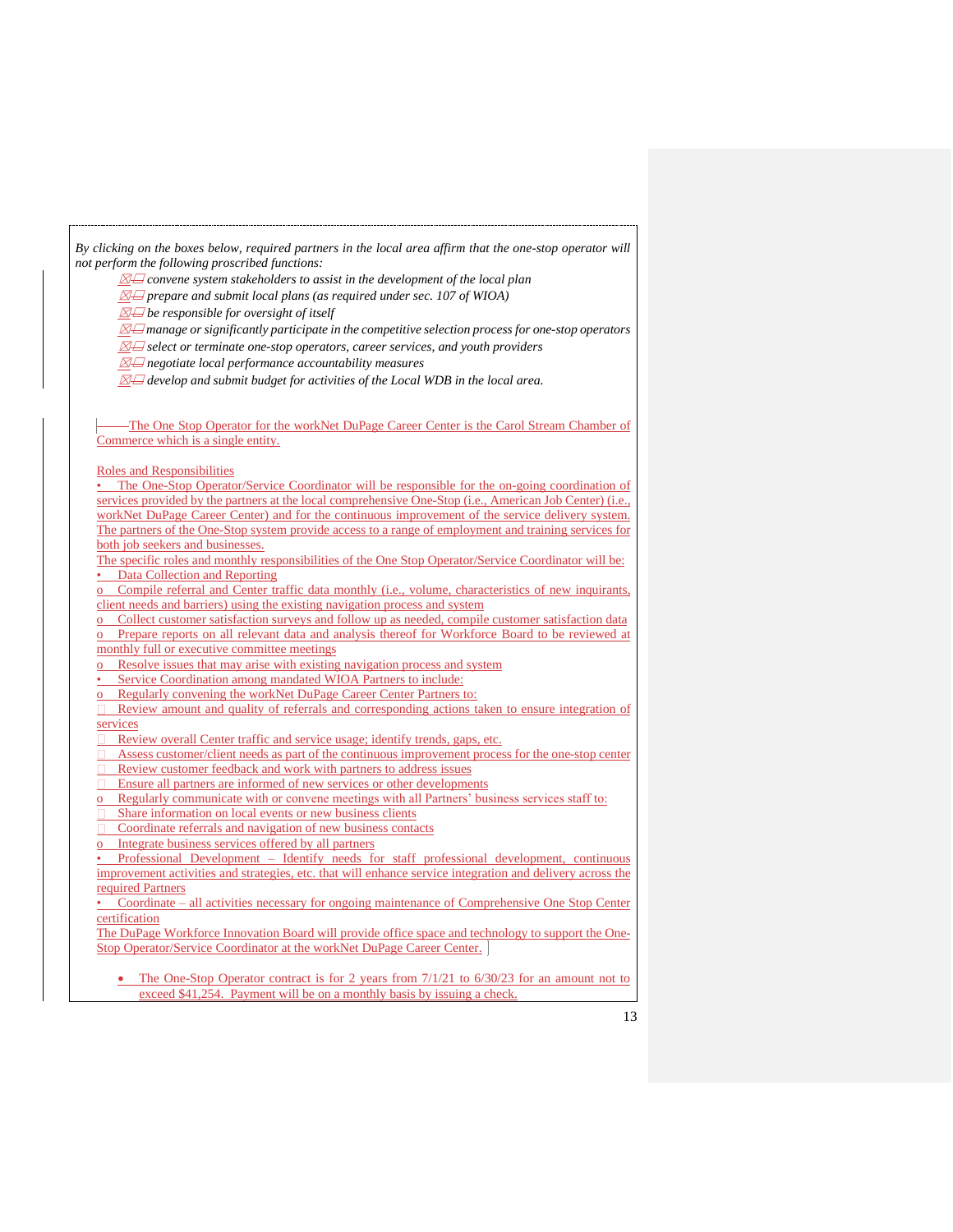| The cost of the One Stop Operator for PY21 is \$20.640. All Partners contribute to the cost of |  |
|------------------------------------------------------------------------------------------------|--|
| the OSO based upon their FTE allocation.                                                       |  |

Each shared cost center is paying a cash contribution.

**Formatted:** List Paragraph, Add space between paragraphs of the same style, Bulleted + Level: 1 + Aligned at: 0.5" + Indent at: 0.75"

**Formatted:** Font: 11 pt

### **11. REFERRAL PROCESS (Sec. 121 (c)(2)(iii)) (Governor's Guidelines, Section 1, Item8(i)) (§678.500(b)(3)-(4))**

- *In the spaces provided below, address all of the following:*
	- o *Identify the method of making referrals for each partner.*
	- o *Identify the method of tracking referrals.*
	- o *In the introductory paragraph of this section, describe the local one-stop operator's role and responsibilities for coordinating referrals among required partners (§678.500(b)(3)).*
- *Please complete the Referral System matrix included on page 11 of this MOU Template.*

Job seekers that contact workNet DuPage are directed to complete a standard coordinated intake questionnaire that was developed jointly by all Partners. Customers may complete the questionnaire online, in-person, or by phone with the assistance of a Navigator. Each Navigator has been trained to perform a cursory and exclusionary review of the client's responses. The purpose is to determine the needs, interests and preliminary qualifications to make the appropriate referral(s).

Each client is assigned a personal Navigator who maintains the client referral records and remains available to answer questions for the client as they move through the process. New clients are added to the Navigator Tracking Spreadsheet daily, and the Navigators update client information in 'real time' through SharePoint. The OSO monitors this activity to ensure that clients are provided timely service, referred to the proper partner(s), and to support the Navigators if/when any problem arises with a client, partner or if clarification is needed.

It should be noted that no Personally Identifiable Information (PII) is gathered on clients during this process. This allows the immediate sharing of information among partner agencies without regard to additional advanced protection, such as data encryption.

Reports are provided by the One-Stop Operator to the local Workforce Board regularly. The questionnaire is located on a platform that allows for data storage and report creation.

Additionally, all Partner staff in the workNet DuPage Career Center make in-person referrals to other Partner staff as each situation warrants.

**12. SHARED DATA AND INFORMATION (Governor's Guidelines, Section I, Item 8(k))**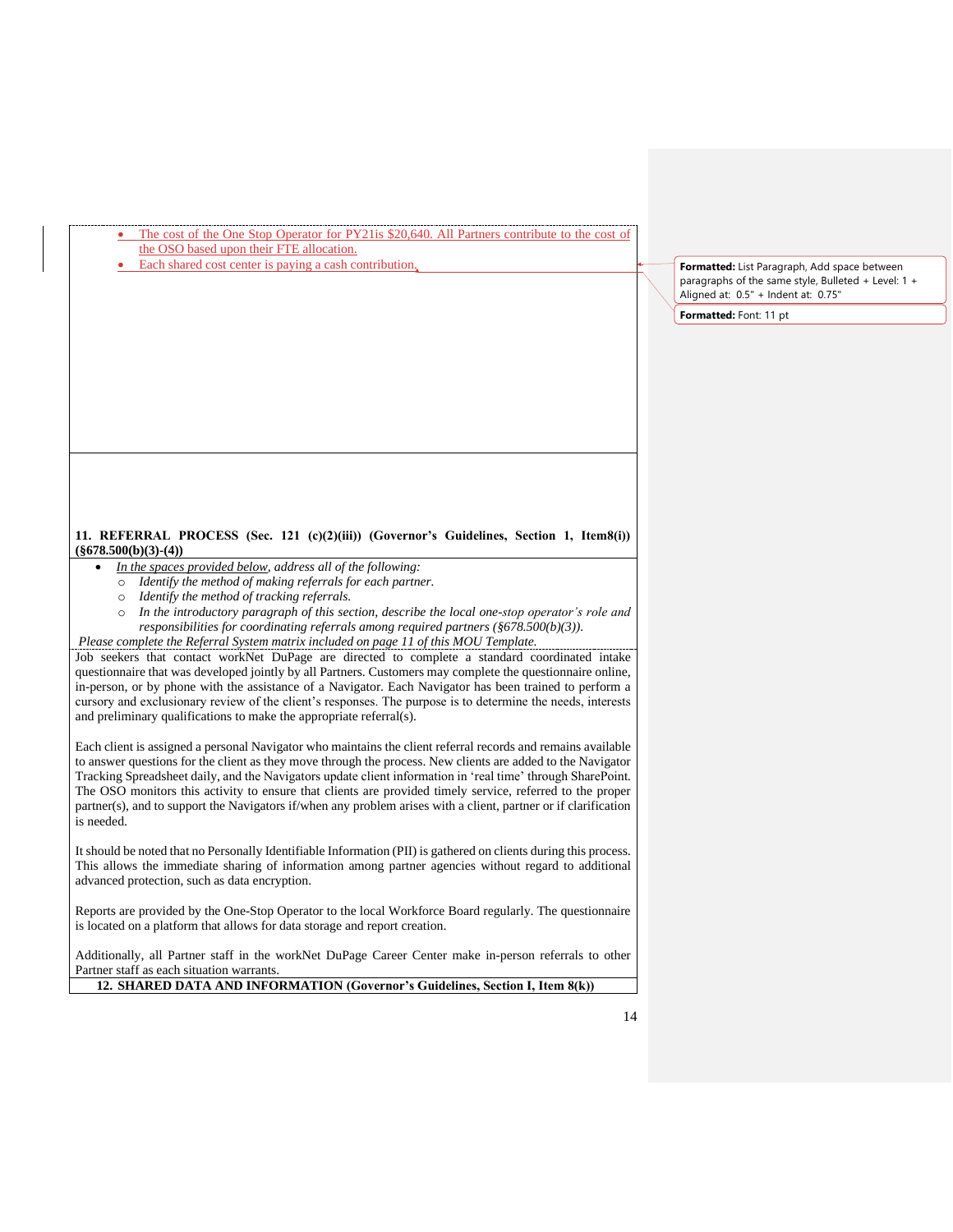- *Describe how core program partners will share data and information and will collaborate to assure that all common primary indicators of performance for the core program partners in the local area will be collectively achieved.*
	- *Cite examples of how service integration is leading to greater customer access for services and appropriate customer information being shared among partners. Include specific actions, partners involved and how customer access and/or information sharing improved.*

*NOTE: Partners are encouraged to seek clarification from their respective core partner state agency and/or data staff.*

 $\boxtimes$  Please affirm that notwithstanding any other provisions in this MOU, only partners who have executed a separate data sharing agreement with IDES will have access to wage records and other confidential IDES data.

 $\boxtimes$  Please affirm that participants' Personally Identifiable Information (PII) will be kept confidential.

Partners will identify all common primary indicators of performance and collectively establish a set of basic common performance measures in lieu of formal guidance from the State or Federal level. The partners commit to compiling that data and will share it through the One- Stop Operator at designated Partner meetings. It is the role of the One-Stop Operator to collect, coordinate and share all the partners' data, information, and performance indicators on a regular basis. This data will be shared among the partners and reported to the Workforce Board. The partners are committed to providing data on a regular basis to the One- Stop Operator so it can be presented as a reflection of the cohesive performance of the One Stop. Partners will ensure their respective staff members are correctly handling and tracking referrals and compiling outcomes/data.

#### **13. COSTS AND COST SHARING OF SERVICES (Sec. 121 (c)(2)(ii)) (Governor's Guidelines, Section 1, Item 1(c); Section 2) ((§ 678.510(a), §678.755 and §678.760)**

*Please complete the Infrastructure Funding Agreement (fillable spreadsheet) and submit annually with the MOU or MOU Amendment.* 

*In the space below and following the Governor's Guidelines – Revision 4, provide the following narrative:*

- *1. Affirm in the narrative that required partners negotiated infrastructure and shared local service delivery system costs specific to the applicable program year for both comprehensive one-stop centers and any affiliate or specialized centers designated by the local workforce board.*
- *2. Clearly identify in the narrative the time period for which the Infrastructure Funding Agreement is effective; e.g., July 1, 2020 through June 30, 2021.*
- *3. Specify in the narrative whether the budget submitted represents an interim or final budget agreement.*
- *4. Describe in the narrative the agreed-upon method that each partner will contribute as a proportionate share of costs to support the services and operations of the local service delivery system.*
- *5. Affirm in the narrative that each required partner meets the minimum FTE commitment of .25 FTEs in each comprehensive one-stop center and each designated affiliate site.*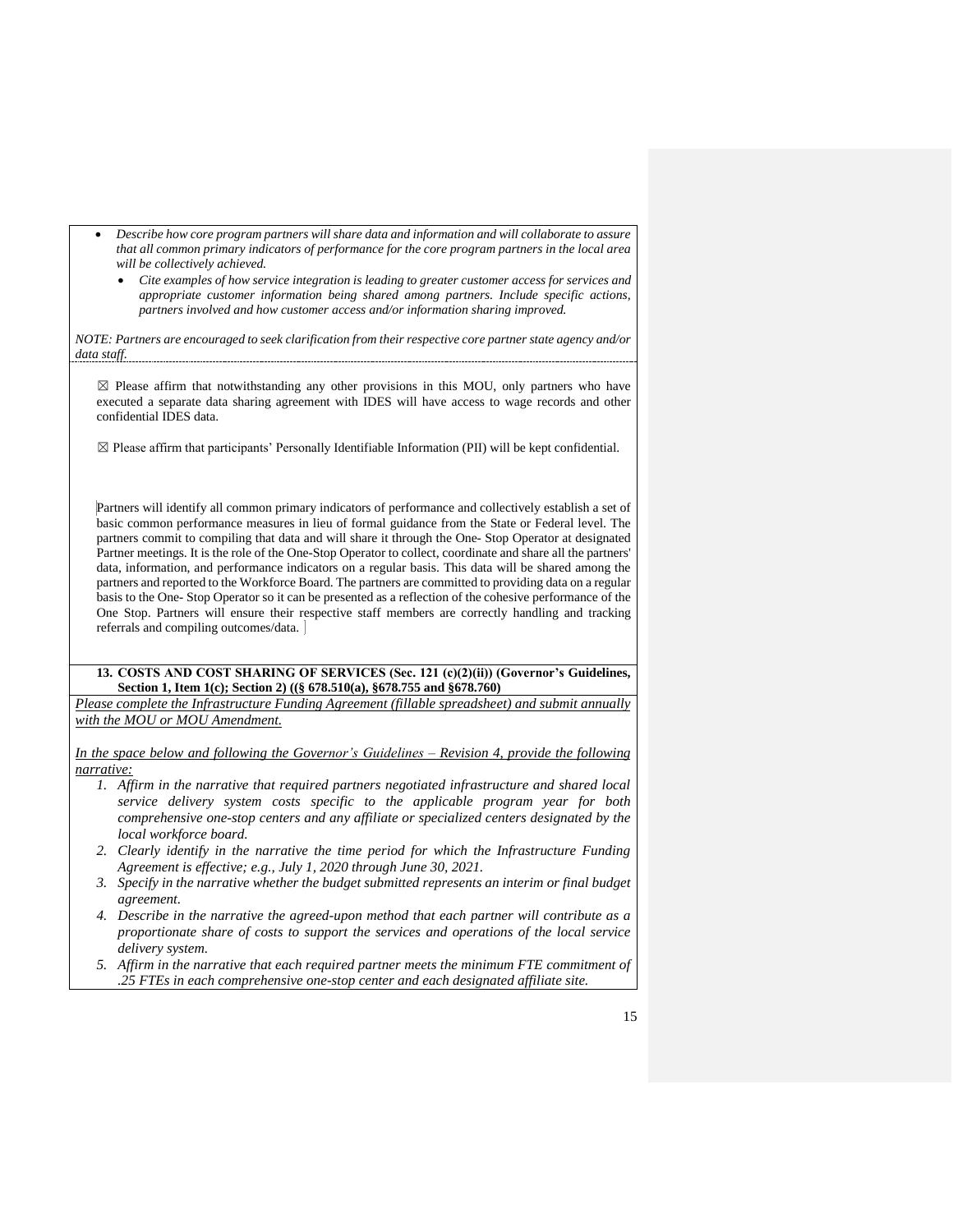- *a. If all required partners agree for a partner to commit to less than .25 FTE, then the local board may submit a waiver using the waiver request form included in the Report of Outcomes template (Appendix G of the Governor's Guidelines – Revision 4).*
- *6. Describe in the narrative whether and which staff will be cross trained to provide services on behalf of another required partner.*
	- *b. For each required partner providing cross-trained staff to deliver services on behalf of another partner, confirm how the contributing partner's shared cost allocations will be reduced in correlation with the number of FTEs that will be cross-trained to provide another partner's programs.*
- *7. Invoicing to the required partners is based on actual costs incurred. Invoices are sent to the partners on a quarterly basis within 30 days after end of each quarter. Please describe the invoicing process and any special deadlines for determining actual costs for each partner included in this MOU (Please note that CSBG's grant cycle requires the partner to pay all actual costs within 30 days of the partner's 12/31 invoicing deadline and within 30 days of its 6/30 invoicing deadline each program year).*
- *8. Using the table provided below, include the following additional financial information for each required program partner: Lisa, I sent you an updated MOU spreadsheet(6)-051221. Please let me know if those numbers are ok with you and I can input them on the table below. Also, the FTE numbers need to be updated accordingly.*

*8.*

- *i. Each required program partner's total cash contribution toward its proportionate share of infrastructure and local service delivery system costs; and*
- **Partner's Total Cash Contribution Dollar Amount of 10% Variance (if applicable) Partner's Total Cash Contribution plus 10% Variance (if applicable) Commerce Title IB - Adult, Youth, & Dis. Workers** 282,954.14222,9 37.40 28295.4122,293.7 4 311,249.55245,231. 14 **TAA** 18060.9014,383. 06 1806.091,438.31 19,866.9915,821.37 **CSBG** 3010.151,785.22 301.01178.52 3311.161,963.74 **IDES Title III - Wagner-Peyser** 21071.055,393.6 3 2107.10539.36 23,178.155,932.99 **Title III - MSFW** 3010.151,797.88 301.01179.79 3311.161,977.67 **Veterans Services** 24081.2014,383. 06 2408.121,438.31 489,3215,821.37 **UI Comp Programs** 3010.151,797.88 301.01179.79 3311.161,977.67<br>TRA 3010.151.797.88 301.01179.79 3311.161.977.67 **TRA** 3010.151,797.88 301.01179.79 **ICCB Title II - Adult Education** 12040.607,191.5 1 1204.06719.15 13,244.667,910.66
- *ii. The dollar amount of a 10% variance from each partner's total cash contribution in the case that actual costs exceed budgeted costs.*

**Formatted:** Highlight

**Formatted:** Numbered + Level: 1 + Numbering Style: 1, 2, 3, … + Start at: 1 + Alignment: Left + Aligned at: 0.25" + Indent at: 0.5"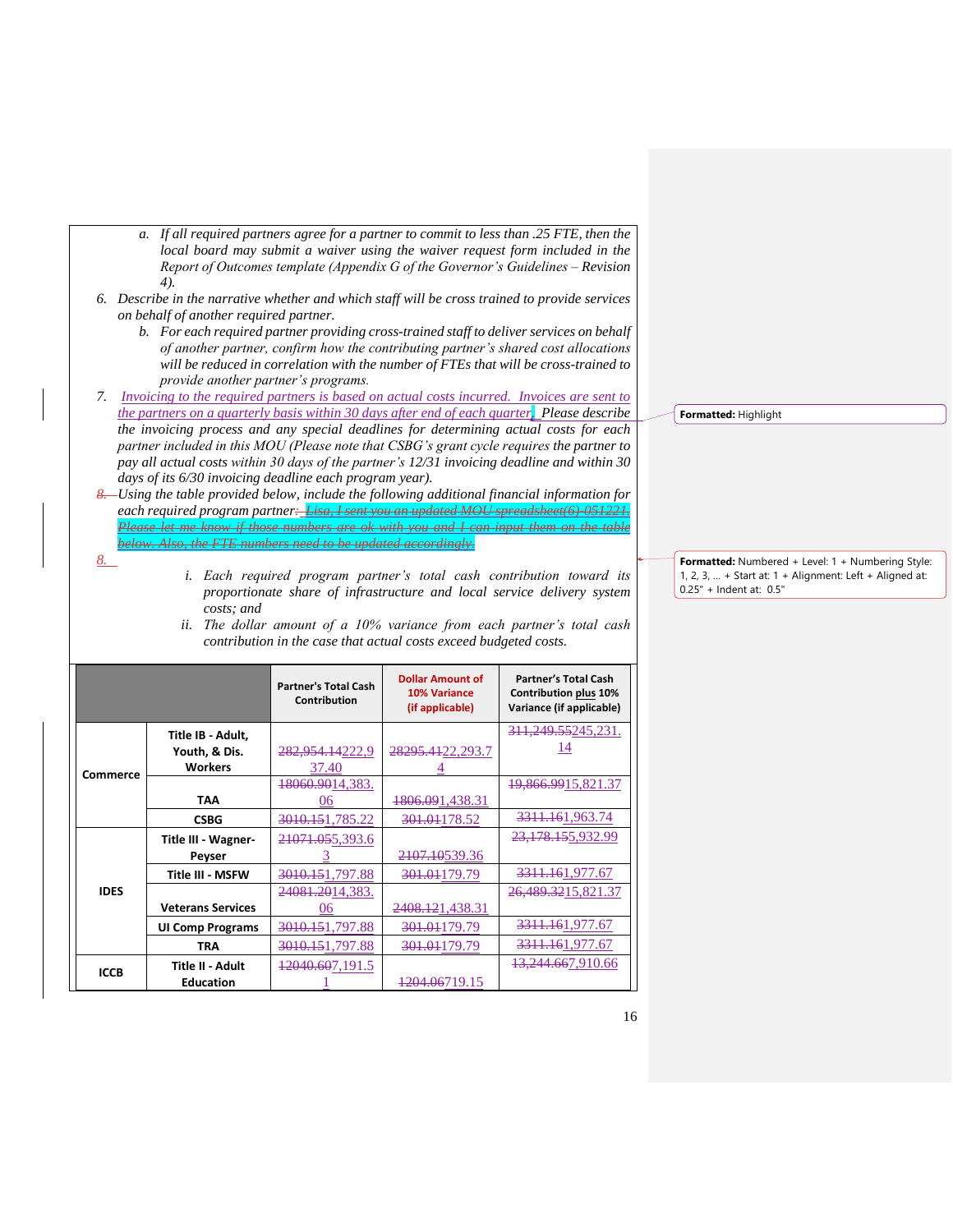|              | Career & Tech Ed -                     | 12040.607,191.5 |                           | <del>13,244.66</del> 7,910.66 |
|--------------|----------------------------------------|-----------------|---------------------------|-------------------------------|
|              | <b>Perkins</b>                         |                 | 1204.06719.15             |                               |
|              | <b>Title IV - Vocational</b>           | 12040.607,191.5 |                           | 13,244.667,910.66             |
| <b>DHS</b>   | Rehab                                  |                 | <del>1204.06</del> 719.15 |                               |
|              | <b>TANF - DHS</b>                      | 3010.151,785.22 | 301.01178.52              | 3311.161,963.74               |
| <b>Aging</b> | <b>SCSEP</b>                           | 3010.151,785.24 | 301.01178.52              | 3311.161,963.76               |
| <b>DOC</b>   | <b>Second Chance</b>                   |                 |                           |                               |
|              | <b>HUD</b>                             |                 |                           |                               |
|              | Title IC - Job Corp                    |                 |                           |                               |
|              | <b>Title ID - National Farmworkers</b> |                 |                           |                               |
|              | Title ID - YouthBuild                  |                 |                           |                               |
|              | Other 1                                |                 |                           |                               |
|              | Other 2                                |                 |                           |                               |
|              | Other 3                                |                 |                           |                               |
|              | Other 4                                |                 |                           |                               |

- $\boxtimes$  In accordance with the State Finance Act (30 ILCS 105/30), this MOU is contingent upon and subject to the availability of funds. A State Agency Partner may terminate or suspend this MOU, in whole or in part, without penalty or further payment being required, if (i) the funds to which this MOU commits a State Agency Partner have not been appropriated or otherwise made available to the State Agency Partner by the State or the Federal funding source, (ii) the Governor or a State Agency Partner reserves funds, or (iii) the Governor or a State Agency Partner determines that funds will not or may not be available for payment. The State Agency Partner shall provide notice, in writing, to the other Partners of any such funding failure and its election to terminate or suspend this MOU as soon as practicable. Any suspension or termination pursuant to this paragraph will be effective upon the date of written notice unless otherwise indicated.
- $\boxtimes$  All required partners a party to this MOU acknowledge that the ability of any partner to contribute its agreed contribution to the One-Stop costs is contingent on the availability of State and/or federal funding for its respective program(s).

The required Partners, on an annual basis, jointly negotiate infrastructure costs and other shared local service delivery costs specific to the applicable program year for workNet DuPage Career Center (comprehensive one-stop center.)

The Infrastructure Funding Agreement submitted with this MOU is effective July 1, 20210 through June 30, 20221 and represents a final budget agreement.

The method used to determine each partner's contribution was a proportionate share of costs to support the services and operation of the local One-Stop delivery system based on FTE count, or percentage thereof.

All required partners meet the minimum FTE commitment of .25 FTEs at the workNet DuPage Career Center.

All One-Stop Center staff will be conversant with the services and programs offered by each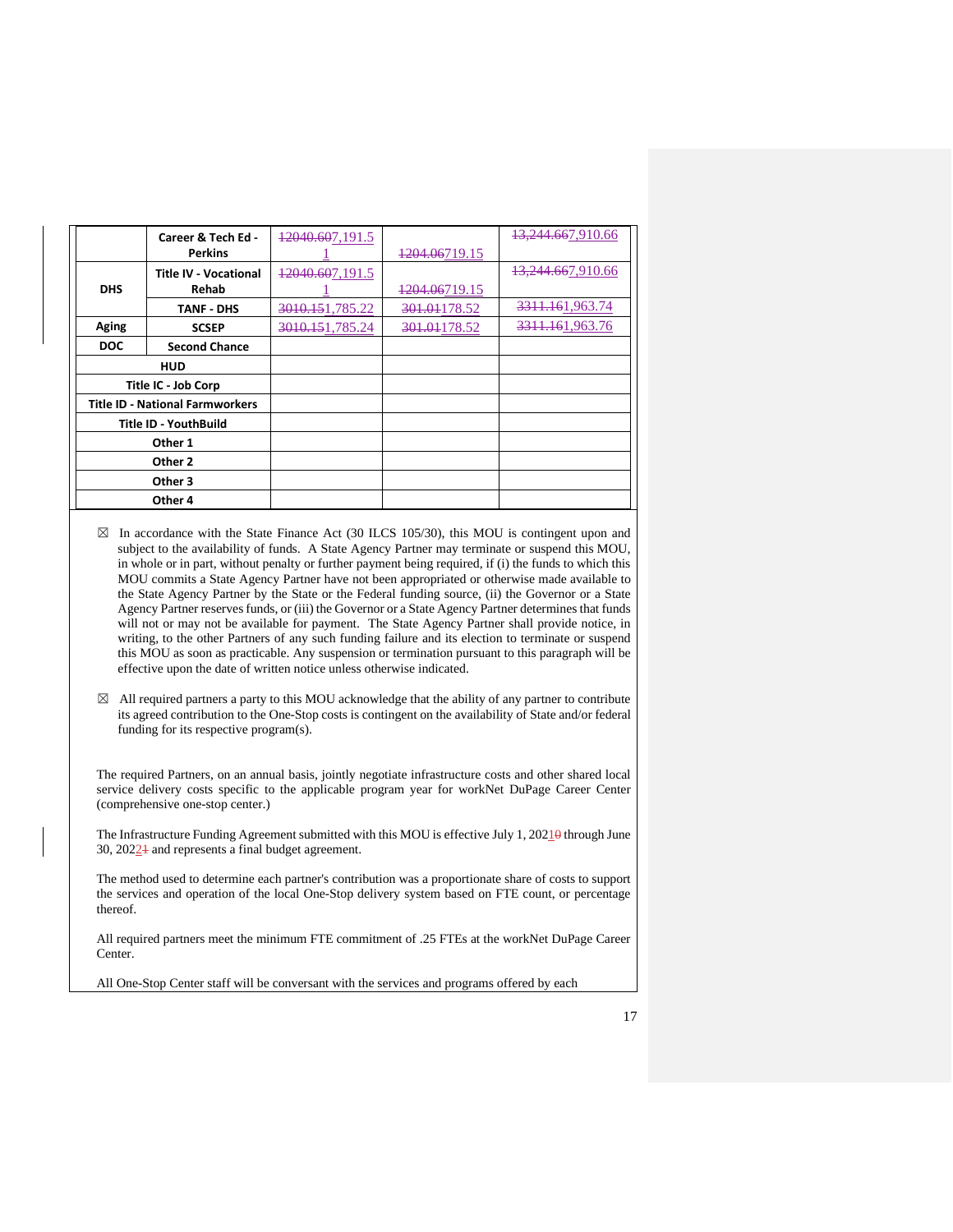partner at the center. All partners are committed to providing services on site or through appropriate direct linkage, and all services will be available from each partner on a timely basis. No individual partner staff will be cross trained specifically to represent another partner program with the exception of the CSBG and TAA programs. Title 1B staff have been trained to administer CSBG and TAA training dollars and services at the workNet DuPage Career Center. No cost allocations will be reduced in this process.

There is no procedure set forth to reconcile budgeted infrastructure costs to actual costs, as Partners are billed for actual costs.

**14. AMENDMENT PROCEDURES AND RENEWAL PROVISIONS (Sec. 121 (c)(2)(v)) (Governor's Guidelines, Sections 5 & 6) (§ 678.500(b)(5)(6))**  • *Describe the procedures for amending the MOU annually or any time substantial changes have occurred before the MOU's three-year expiration date.*

*NOTE: Ensure the MOU reflects the most recent date as amendments and renewals are approved.*

The MOU will be reviewed annually to determine if any modifications are needed. The partners must all agree to amend the MOU to incorporate the final approved budget on an annual basis. A full renewal process will take place every three years.

If circumstances necessitate substantial changes of this MOU prior to the annual review cycle, the Partner requesting the change must provide one month notice in written form to the other partners and to the One Stop Operator (OSO.) This notice submitted by the requesting Partner should state the need to make amendments to the MOU, description of the change(s), and circumstances necessitating proposed change(s.) A meeting in-person or by phone of the Partners and OSO will then be scheduled to review the requested amendment within 30 days of receipt of the written request, and approval will be voted upon at that meeting.

The procedure for terminating the MOU or a specific partner's participation in the MOU are the same as for amending the MOU.

Any disputes that evolve after the agreement is reached will need to follow the same procedure with a letter of notification to all the partners and OSO stating the dispute and requested solution.

**15. ADDITIONAL LOCAL PROVISIONS (OPTIONAL) (Sec. 121(c)(2)(B)) (§678.500(c))**

**16. ADDITIONAL PARTNERS (Sec. 121 (b)(2))**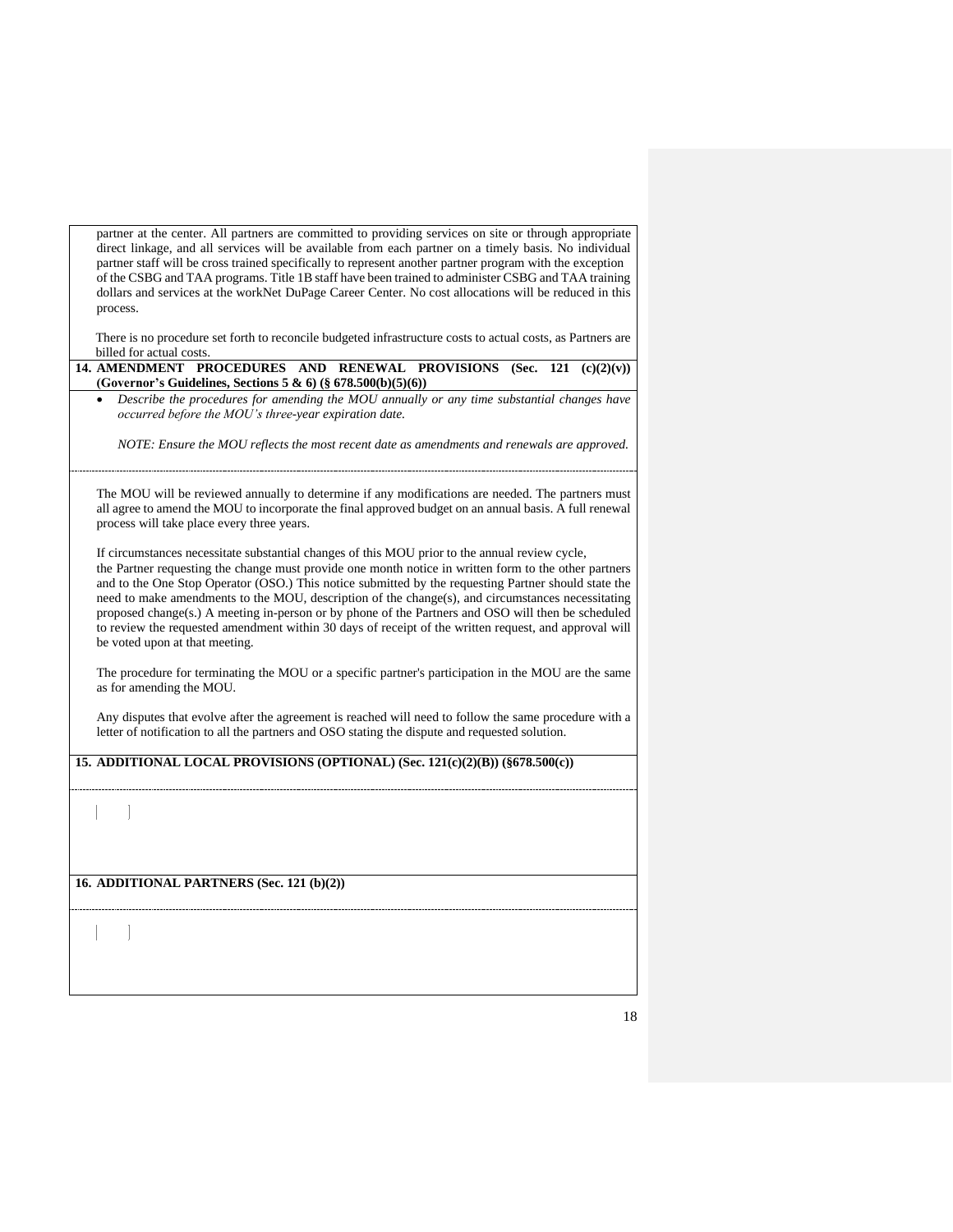| 17. AUTHORITY AND SIGNATURES (Governor's Guidelines, Section 1, Item 8(p); Section 5, Items<br>$28-29$ (§678.500(d))                                                                                                                                                                                                                                                     |
|--------------------------------------------------------------------------------------------------------------------------------------------------------------------------------------------------------------------------------------------------------------------------------------------------------------------------------------------------------------------------|
| Include a statement that the individuals signing the MOU have authority to represent and sign on<br>behalf of their program under WIOA.                                                                                                                                                                                                                                  |
| The individuals signing the MOU have authority to represent and sign on behalf of their program under<br>WIOA.                                                                                                                                                                                                                                                           |
| <b>18. ATTACHMENTS</b>                                                                                                                                                                                                                                                                                                                                                   |
| <b>LOCAL SERVICE MATRIX FOR COMPREHENSIVE ONE-STOP CENTERS <math>\boxtimes</math></b><br>INCLUDES:<br>CAREER SERVICES AVAILABLE THROUGH THE LOCAL COMPREHENSIVE ONE-STOP CENTER(S)<br>OTHER PROGRAMS AND ACTIVITIES AVAILABLE THROUGH THE LOCAL COMPREHENSIVE ONE-STOP CENTER(S)<br>٠<br>SERVICE DELIVERY METHOD THROUGH THE LOCAL COMPREHENSIVE ONE-STOP CENTER(S)<br>٠ |
| <b>IDES NON-DISCLOSURE AGREEMENT <math>\boxtimes</math></b>                                                                                                                                                                                                                                                                                                              |
| ONE-STOP OPERATING BUDGET SPREADSHEET FOR PY20 $ \boxtimes $                                                                                                                                                                                                                                                                                                             |
| <b>OTHER</b>                                                                                                                                                                                                                                                                                                                                                             |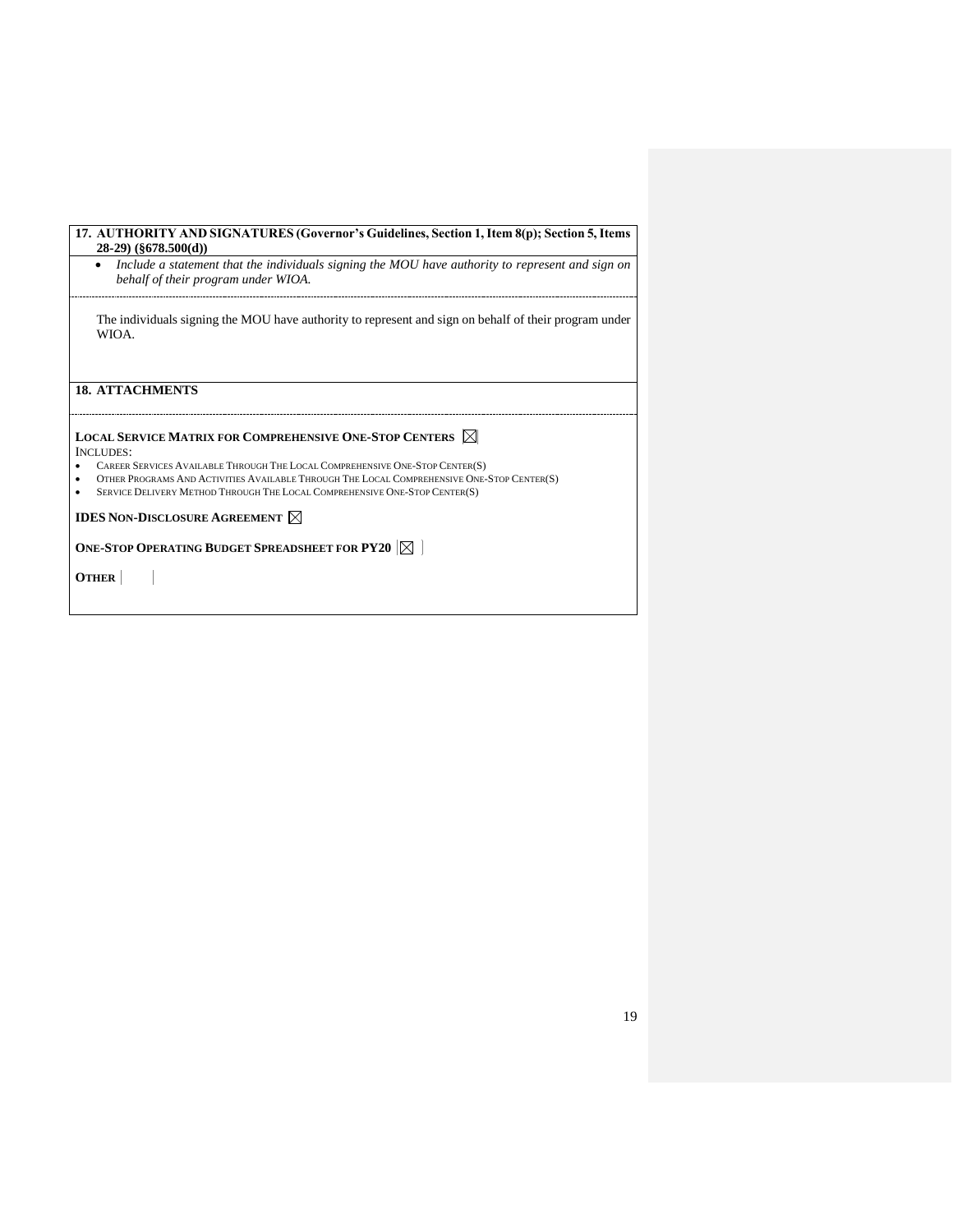# **TEMPLATE REFERRAL SYSTEM MATRIX**

|                                                                                | <b>REFERRAL BETWEEN PARTNERS</b><br>Instructions: Please indicate all partners to which each partner will make referrals |                          |                         |                              |                                        |                        |                         |        |        |             |            |                        |                         |                        |               |        |                  |            |                 |                 |                 |
|--------------------------------------------------------------------------------|--------------------------------------------------------------------------------------------------------------------------|--------------------------|-------------------------|------------------------------|----------------------------------------|------------------------|-------------------------|--------|--------|-------------|------------|------------------------|-------------------------|------------------------|---------------|--------|------------------|------------|-----------------|-----------------|-----------------|
|                                                                                |                                                                                                                          |                          |                         |                              |                                        |                        |                         |        |        |             |            |                        |                         |                        |               |        |                  |            |                 |                 |                 |
| <b>REQUIRED</b><br><b>PARTNERS</b>                                             | Title I: Adult<br>Dislocated                                                                                             | Title II: Adult Ed. $\,$ | Title III: W-P          | Title IV:<br>Rehab. Services | Post-secondary<br>CTE under<br>Perkins | $\Xi$                  | Veterans<br>Services    | TRA    | TAA    | <b>MSFW</b> | <b>RHN</b> | CSBG                   | <b>SCSEP</b>            | TANF                   | Second Chance | HUD    | <b>Job Corps</b> | YouthBuild | Other (specify) | Other (specify) | Other (specify) |
| Title I: Adult.<br><b>Dislocated</b><br>Worker, Youth                          | $\Box$                                                                                                                   | Ø                        | ⊠                       | ⊠                            | ⊠                                      | ⊠                      | ⊠                       | Ø      | ⊠      | ⊠           | $\Box$     | ⊠                      | ⊠                       | Ø                      | $\Box$        | $\Box$ | $\Box$           | 口          | $\blacksquare$  | $\Box$          | $\Box$          |
| Title II: Adult<br><b>Education</b> and<br>Literacy                            | ⊠                                                                                                                        | $\Box$                   | ⊠                       | ø                            | ⊠                                      | ⊠                      | ⊠                       | $\Box$ | $\Box$ | 口           | $\Box$     | ⊠                      | ⊠                       | ⊠                      | $\Box$        | $\Box$ | $\Box$           | $\Box$     | $\Box$          | $\Box$          | $\Box$          |
| Title III:<br>Employment<br>Programs under<br>Wagner-Peyser                    | $\boxed{\boxtimes}$                                                                                                      | ⊠                        | $\blacksquare$          | Ø                            | ⊠                                      | ⊠                      | ⊠                       | $\Box$ | $\Box$ | 回           | Q          | ⊠                      | ⊠                       | ⊠                      | $\Box$        | 回      | $\Box$           | 口          | $\Box$          | $\Box$          | $\Box$          |
| Title IV:<br>Rehabilitation<br>Services                                        | ⊠                                                                                                                        | Ø                        | ⊠                       | $\Box$                       | ⊠                                      | ⊠                      | ⊠                       | $\Box$ | O      | 回           | p          | Ø                      | ⊠                       | Ø                      | $\Box$        | $\Box$ | ▣                | $\Box$     | p               | $\Box$          | $\Box$          |
| Post-secondary<br>Career and<br>Technical<br><b>Education</b> under<br>Perkins | $\overline{\mathbb{Z}}$                                                                                                  | $\overline{\boxtimes}$   | $\overline{\mathbb{Z}}$ | $\overline{\boxtimes}$       | $\Box$                                 | $\overline{\boxtimes}$ | $\overline{\mathbb{Z}}$ | $\Box$ | O      | 回           | $\Box$     | $\overline{\boxtimes}$ | $\overline{\mathbb{Z}}$ | $\overline{\boxtimes}$ | $\Box$        | 回      | $\Box$           | $\Box$     | $\Box$          | $\Box$          | $\Box$          |
| Unemployment<br>Insurance                                                      | ⊠                                                                                                                        | ⊠                        | ⊠                       | ⊠                            | ⊠                                      | Ξ                      | ⊠                       | $\Box$ | $\Box$ | $\Box$      | Þ          | ⊠                      | ⊠                       | ⊠                      | $\Box$        | $\Box$ | $\blacksquare$   | $\Box$     | $\Box$          | $\Box$          | $\Box$          |
| Job Counseling,<br>Training and<br>Placement<br>Services for<br>Veterans       | $\overline{\mathbb{Z}}$                                                                                                  | $\overline{\boxtimes}$   | $\overline{\mathbb{Z}}$ | $\overline{\boxtimes}$       | $\boxed{\boxtimes}$                    | $\Box$                 | $\Box$                  | $\Box$ | $\Box$ | $\Box$      | $\Box$     | $\boxtimes$            | $\boxed{\boxtimes}$     | $\boxtimes$            | $\Box$        | 口      | $\Box$           | $\Box$     | $\Box$          | $\Box$          | $\Box$          |
| Trade<br>Readiustment<br>Allowance<br>(TRA)                                    | ⊠                                                                                                                        | Ø                        | 図                       | ⊠                            | $\boxed{\boxtimes}$                    | $\Box$                 | $\Box$                  | $\Box$ | $\Box$ | $\Box$      | O          | $\Box$                 | ⊠                       | ⊠                      | $\Box$        | $\Box$ | $\Box$           | $\Box$     | $\Box$          | $\Box$          | $\Box$          |
| Trade<br>Adjustment<br>Assistance<br>(TAA)                                     | ⊠                                                                                                                        | ⊠                        | ⊠                       | ⊠                            | $\boxed{\boxtimes}$                    | Ξ                      | $\Box$                  | $\Box$ | O      | $\Box$      | O          | $\Box$                 | $\boxtimes$             | ⊠                      | $\Box$        | $\Box$ | $\Box$           | $\Box$     | $\Box$          | $\Box$          | $\Box$          |
| Migrant and<br>Seasonal<br>Farmworkers                                         | ⊠                                                                                                                        | Ø                        | ⊠                       | 0                            | ⊠                                      | $\Box$                 | $\Box$                  | $\Box$ | $\Box$ | $\Box$      | $\Box$     | $\Box$                 | ⊠                       | ⊠                      | O             | $\Box$ | $\Box$           | $\Box$     | $\Box$          | $\Box$          | $\Box$          |
| National<br>Farmworker Jobs<br>Program                                         | $\Box$                                                                                                                   | 口                        | o                       | $\Box$                       | $\Box$                                 | $\Box$                 | $\Box$                  | $\Box$ | $\Box$ | $\Box$      | $\Box$     | $\Box$                 | $\Box$                  | $\Box$                 | $\Box$        | $\Box$ | $\Box$           | $\Box$     | $\Box$          | $\Box$          | $\Box$          |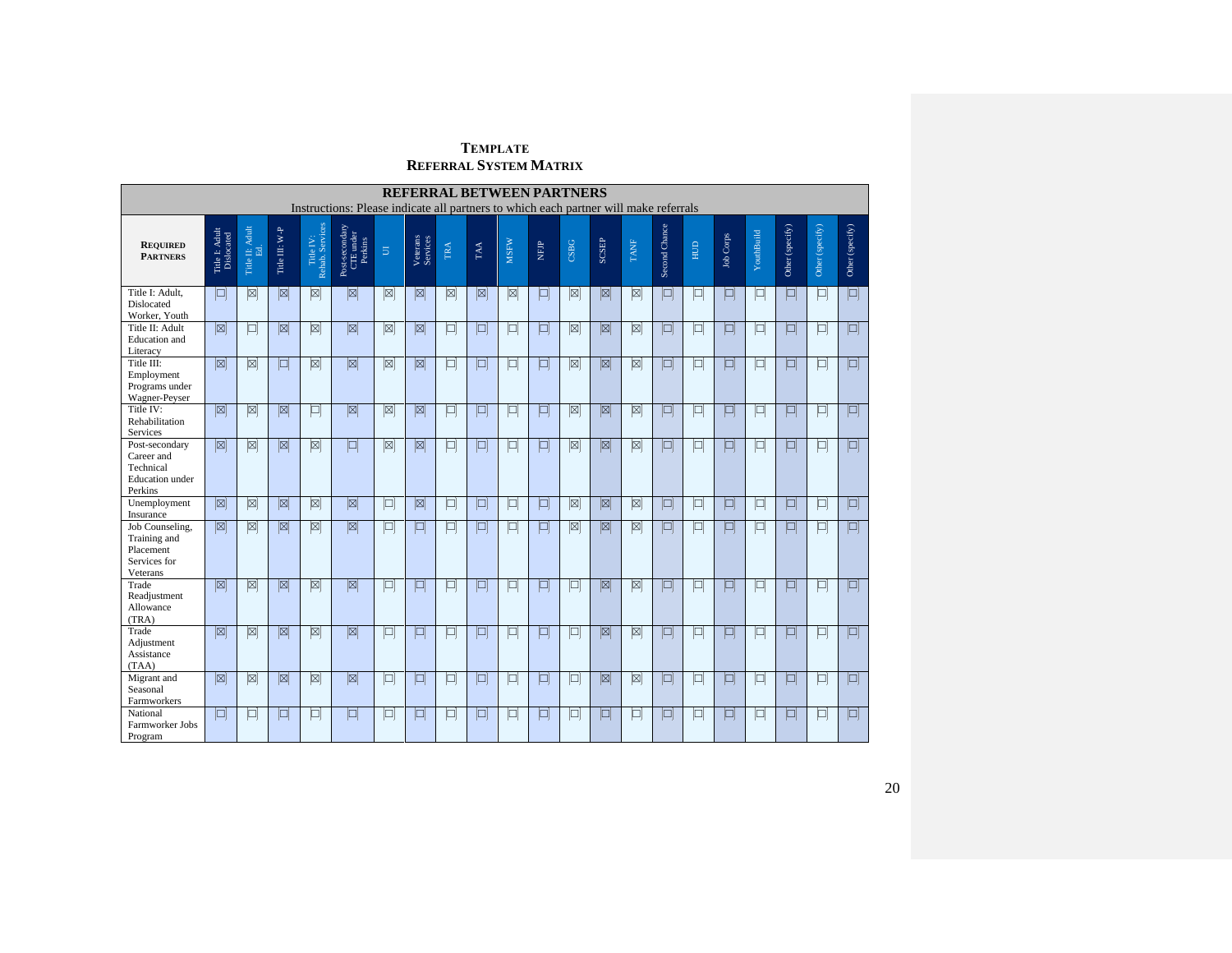# **TEMPLATE REFERRAL SYSTEM MATRIX**

|                                                                                       | <b>REFERRAL BETWEEN PARTNERS</b><br>Instructions: Please indicate all partners to which each partner will make referrals |                           |                |                              |                                        |        |                      |        |        |             |        |             |               |             |               |                |                  |            |                                              |                 |                 |
|---------------------------------------------------------------------------------------|--------------------------------------------------------------------------------------------------------------------------|---------------------------|----------------|------------------------------|----------------------------------------|--------|----------------------|--------|--------|-------------|--------|-------------|---------------|-------------|---------------|----------------|------------------|------------|----------------------------------------------|-----------------|-----------------|
| <b>REQUIRED</b><br><b>PARTNERS</b>                                                    | Title I: Adult<br>Dislocated                                                                                             | II: Adult<br>Ed.<br>Title | Title III: W-P | Title IV:<br>Rehab. Services | Post-secondary<br>CTE under<br>Perkins | $\Xi$  | Veterans<br>Services | TRA    | TAA    | <b>MSFW</b> | NFIP   | CSBG        | SCSEP         | <b>TANF</b> | Second Chance | НUD            | <b>Job Corps</b> | YouthBuild | $\left( \text{specificy} \right)$<br>Other ( | Other (specify) | Other (specify) |
| Community<br><b>Services Block</b><br>Grant (CSBG)                                    | $\Box$                                                                                                                   | ⊠                         | ⊠              | ⊠                            | ⊠                                      | ⊠      | ⊠                    | $\Box$ | $\Box$ | $\Box$      | $\Box$ | $\Box$      | $[\boxtimes]$ | ⊠           | $\Box$        | $\Box$         | $\blacksquare$   | $\Box$     | I۹                                           | $\Box$          | $\Box$          |
| Senior<br>Community<br>Services<br>Employment<br>Program<br>(SCSEP)                   | ⊠                                                                                                                        | ⊠                         | ⊠              | ⊠                            | ⊠                                      | ⊠      | 図                    | $\Box$ | $\Box$ | $\Box$      | $\Box$ | $\Box$      | $\Box$        | ⊠           | $\Box$        | $\Box$         | $\Box$           | $\Box$     | $\Box$                                       | $\Box$          | $\Box$          |
| <b>TANF</b>                                                                           | ⊠                                                                                                                        | ⊠                         | $\boxtimes$    | Ø                            | ⊠                                      | Ø      | ⊠                    | $\Box$ | $\Box$ | $\Box$      | $\Box$ | $\boxtimes$ | ⊠             | $\Box$      | $\Box$        | $\Box$         | $\Box$           | $\Box$     | $\blacksquare$                               | $\Box$          | $\Box$          |
| <b>Second Chance</b>                                                                  | $\Box$                                                                                                                   | $\Box$                    | $\Box$         | □                            | $\Box$                                 | 口      | $\Box$               | $\Box$ | $\Box$ | $\Box$      | $\Box$ | $\Box$      | $\Box$        | $\Box$      | $\Box$        | $\Box$         | $\Box$           | $\Box$     | $\blacksquare$                               | $\Box$          | $\Box$          |
| Housing and<br>Urban<br>Development<br>Employment and<br>Training<br>Activities (HUD) | $\Box$                                                                                                                   | $\Box$                    | $\Box$         | 口                            | $\Box$                                 | $\Box$ | $\Box$               | $\Box$ | $\Box$ | $\Box$      | $\Box$ | □           | $\Box$        | $\Box$      | $\Box$        | $\Box$         | $\Box$           | $\Box$     | $\Box$                                       | $\Box$          | $\Box$          |
| Job Corps                                                                             | $\Box$                                                                                                                   | $\Box$                    | $\Box$         | $\Box$                       | $\Box$                                 | $\Box$ | O                    | $\Box$ | $\Box$ | $\Box$      | $\Box$ | $\Box$      | $\Box$        | $\Box$      | $\Box$        | $\Box$         | $\Box$           | $\Box$     | $\Box$                                       | $\Box$          | $\Box$          |
| YouthBuild                                                                            | $\Box$                                                                                                                   | $\Box$                    | $\Box$         | Þ                            | $\Box$                                 | 口      | $\Box$               | $\Box$ | $\Box$ | $\Box$      | $\Box$ | $\Box$      | $\Box$        | $\Box$      | $\Box$        | $\boxed{\Box}$ | $\Box$           | $\Box$     | $\Box$                                       | $\Box$          | $\Box$          |
| Other (specify):                                                                      | $\Box$                                                                                                                   | $\Box$                    | $\Box$         | p                            | $\Box$                                 | 囘      | $\blacksquare$       | Ц      | $\Box$ | $\Box$      | $\Box$ | $\Box$      | $\Box$        | $\Box$      | $\Box$        | $\Box$         | $\blacksquare$   | $\Box$     | $\Box$                                       | $\Box$          | $\Box$          |
| Other (specify):                                                                      | $\Box$                                                                                                                   | $\Box$                    | $\Box$         | $\Box$                       | O                                      | 口      | $\Box$               | $\Box$ | $\Box$ | $\Box$      | $\Box$ | $\Box$      | $\Box$        | $\Box$      | $\Box$        | $\Box$         | $\Box$           | O          | O                                            | $\Box$          | $\Box$          |
| Other (specify):                                                                      | $\Box$                                                                                                                   | $\Box$                    | $\Box$         | p                            | $\Box$                                 | $\Box$ | E                    | ц      | p      | $\Box$      | $\Box$ | $\Box$      | $\Box$        | $\Box$      | $\Box$        | $\Box$         | E                | $\Box$     | P                                            | $\Box$          | $\Box$          |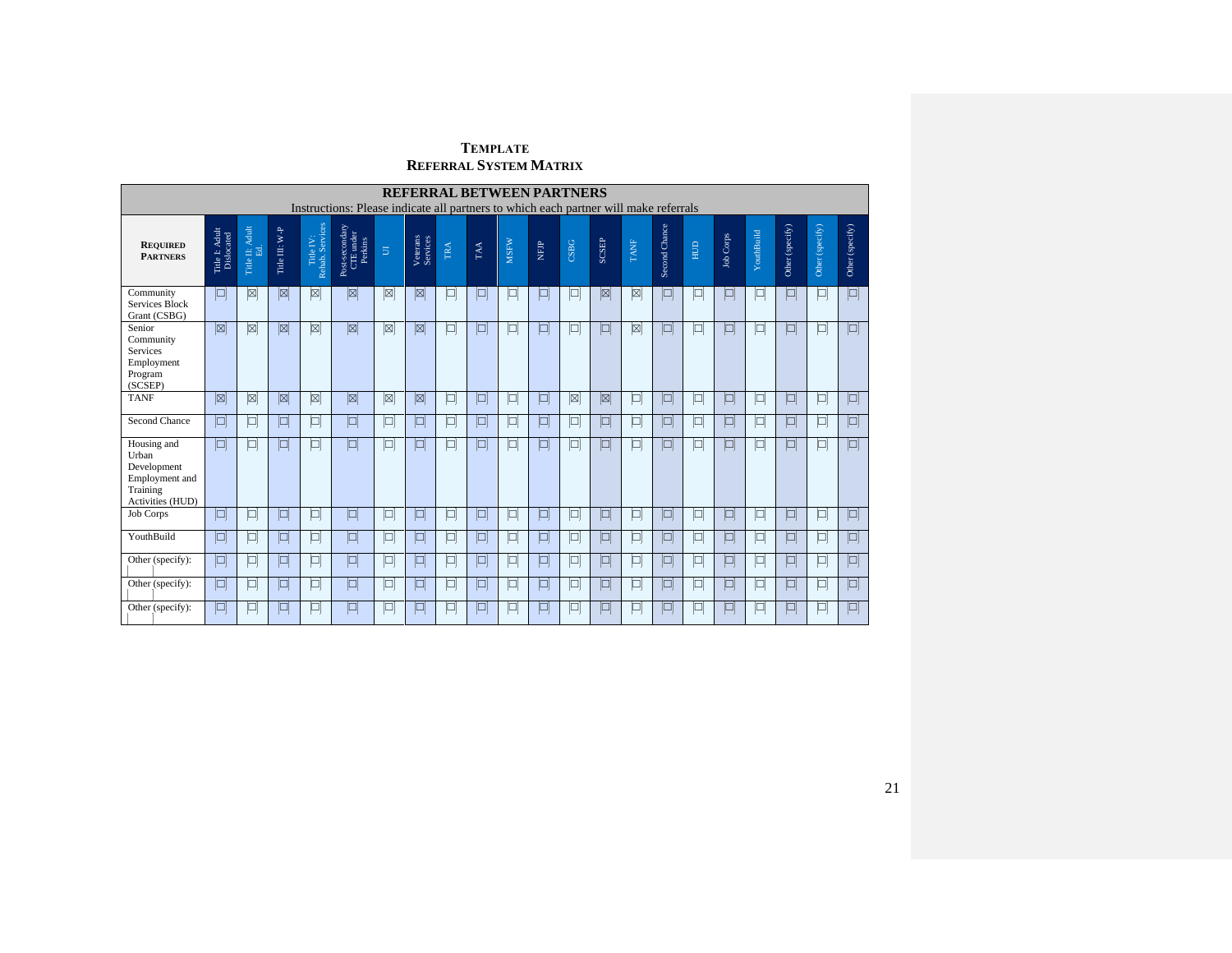# **CAREER SERVICES AVAILABLE THROUGH THE LOCAL COMPREHENSIVE ONE-STOP CENTER(S)**

|                                                                      | <b>BASIC CAREER SERVICES</b>              |                                     |                                            |                                                                                          |                                                               |                                                                          |                                                                                                                  |                                                                |                                                                           |                                                                            |                                                                                                                               |  |  |  |  |
|----------------------------------------------------------------------|-------------------------------------------|-------------------------------------|--------------------------------------------|------------------------------------------------------------------------------------------|---------------------------------------------------------------|--------------------------------------------------------------------------|------------------------------------------------------------------------------------------------------------------|----------------------------------------------------------------|---------------------------------------------------------------------------|----------------------------------------------------------------------------|-------------------------------------------------------------------------------------------------------------------------------|--|--|--|--|
| <b>REQUIRED PARTNERS</b>                                             | <b>Eligibility</b> for<br><b>Title IB</b> | Outreach,<br>intake.<br>orientation | <b>Initial Skills</b><br><b>Assessment</b> | Labor<br>exchange<br>services.<br>including job<br>search and<br>placement<br>assistance | <b>Referral</b> and<br>coordination<br>with other<br>programs | <b>Workforce</b><br>and labor<br>market<br>information<br>and statistics | Performance<br>and cost<br>information<br>on providers<br>of education,<br>training and<br>workforce<br>services | <b>Performance</b><br>info for the<br>local area as a<br>whole | <b>Information</b><br>on the<br>availability of<br>supportive<br>services | <b>Information</b><br>and<br>meaningful<br>assistance<br>with UI<br>claims | <b>Assistance</b><br>establishing<br>eligibility for<br>financial aid<br>for non-<br><b>WIOA</b><br>training and<br>education |  |  |  |  |
| Title I: Adult. Dislocated<br>Worker, Youth                          | 図                                         | ⊠                                   | 図                                          | ⊠                                                                                        | 図                                                             | ⊠                                                                        | 図                                                                                                                | Ø                                                              | 図                                                                         | $\Box$                                                                     | 図                                                                                                                             |  |  |  |  |
| Title II: Adult Education<br>and Literacy                            | $\Box$                                    | Ø                                   | $\mathbb{Z}$                               | $\Box$                                                                                   | 図                                                             | $\boxed{\boxtimes}$                                                      | $\Box$                                                                                                           | $\Box$                                                         | 図                                                                         | $\Box$                                                                     | $\boxed{\boxtimes}$                                                                                                           |  |  |  |  |
| Title III: Employment<br>Programs under Wagner-<br>Peyser            | $\Box$                                    | $[\boxtimes]$                       | p                                          | ⊠                                                                                        | 図                                                             | ⊠                                                                        | $\Box$                                                                                                           | $\boxed{\boxtimes}$                                            | 図                                                                         | $[\boxtimes]$                                                              | $\Box$                                                                                                                        |  |  |  |  |
| Title IV: Rehabilitation<br>Services                                 | $\Box$                                    | Ø                                   | $\mathbb{Z}$                               | $\boxed{\boxtimes}$                                                                      | $\boxed{\boxtimes}$                                           | ⊠                                                                        | $\boxed{\boxtimes}$                                                                                              | Ø                                                              | $\boxed{\boxtimes}$                                                       | $\Box$                                                                     | $\Box$                                                                                                                        |  |  |  |  |
| Career<br>Post-secondary<br>and Technical Education<br>under Perkins | $\Box$                                    | $\mathbb{\overline{M}}$             | $\overline{\mathbb{Z}}$                    | $\overline{\mathbb{Z}}$                                                                  | $\boxed{\boxtimes}$                                           | $\boxed{\boxtimes}$                                                      | $\boxed{\boxtimes}$                                                                                              | $\boxed{\boxtimes}$                                            | $\sqrt{2}$                                                                | $\Box$                                                                     | $\sqrt{2}$                                                                                                                    |  |  |  |  |
| Unemployment Insurance                                               | $\Box$                                    | $\Box$                              | 回                                          | 回                                                                                        | $\boxtimes$                                                   | $\boxed{\Box}$                                                           | $\Box$                                                                                                           | $\Box$                                                         | $\Box$                                                                    | $\boxtimes$                                                                | $\Box$                                                                                                                        |  |  |  |  |
| Job Counseling, Training<br>and Placement Services<br>for Veterans   | $\blacksquare$                            | $\boxed{\boxtimes}$                 | 回                                          | $\boxed{\boxtimes}$                                                                      | $\boxed{\boxtimes}$                                           | ⊠                                                                        | $\blacksquare$                                                                                                   | $\boxed{\boxtimes}$                                            | $\boxed{\boxtimes}$                                                       | $\Box$                                                                     | O                                                                                                                             |  |  |  |  |
| Readjustment<br>Trade<br>Allowance (TRA)                             | 回                                         | $\boxed{\boxtimes}$                 | $\Box$                                     | $\boxed{\Box}$                                                                           | $\Box$                                                        | $\boxed{\Box}$                                                           | $\Box$                                                                                                           | $\Box$                                                         | $\Box$                                                                    | $\boxed{\boxtimes}$                                                        | $\Box$                                                                                                                        |  |  |  |  |
| Trade<br>Adjustment<br>Assistance (TAA)                              | $\boxed{\boxtimes}$                       | Ø                                   | $\mathbb{Z}$                               | ⊠                                                                                        | $\boxed{\boxtimes}$                                           | ⊠                                                                        | $\boxed{\boxtimes}$                                                                                              | ⊠                                                              | $\boxed{\boxtimes}$                                                       | $\Box$                                                                     | $\boxed{\boxtimes}$                                                                                                           |  |  |  |  |
| Migrant and Seasonal<br>Farmworkers                                  | $\Box$                                    | $\boxtimes$                         | $\Box$                                     | $\mathbb{Z}$                                                                             | $\boxed{\boxtimes}$                                           | $\boxed{\Box}$                                                           | $\Box$                                                                                                           | $\Box$                                                         | $\boxtimes$                                                               | $\Box$                                                                     | $\Box$                                                                                                                        |  |  |  |  |
| Farmworker<br>National<br><b>Jobs Program</b>                        | $\Box$                                    | $\Box$                              | 问                                          | $\Box$                                                                                   | $\Box$                                                        | $\Box$                                                                   | $\Box$                                                                                                           | $\Box$                                                         | $\Box$                                                                    | $\Box$                                                                     | $\Box$                                                                                                                        |  |  |  |  |
| Services<br>Community<br><b>Block Grant (CSBG)</b>                   | O                                         | $\boxtimes$                         | 回                                          | $\boxed{\Box}$                                                                           | $\boxed{\boxtimes}$                                           | $\boxed{\Box}$                                                           | $\Box$                                                                                                           | $\Box$                                                         | $\overline{\mathbb{Z}}$                                                   | $\Box$                                                                     | $\Box$                                                                                                                        |  |  |  |  |
| Senior<br>Community<br>Services<br>Employment<br>Program (SCSEP)     | $\blacksquare$                            | $\boxed{\boxtimes}$                 | $\overline{\mathbb{Z}}$                    | $\Box$                                                                                   | $\boxed{\boxtimes}$                                           | $\Box$                                                                   | $\Box$                                                                                                           | $\Box$                                                         | $\Box$                                                                    | 囘                                                                          | $\Box$                                                                                                                        |  |  |  |  |
| <b>TANF</b>                                                          | $\Box$                                    | $\boxed{\boxtimes}$                 | $\overline{\mathbb{Z}}$                    | $\Box$                                                                                   | $\boxed{\boxtimes}$                                           | $\Box$                                                                   | $\Box$                                                                                                           | $\Box$                                                         | $\Box$                                                                    | $\Box$                                                                     | $\Box$                                                                                                                        |  |  |  |  |
| Second Chance                                                        | $\Box$                                    | Ø                                   | $\mathbb{Z}$                               | ⊠                                                                                        | $\boxed{\boxtimes}$                                           | 口                                                                        | $\boxed{\boxtimes}$                                                                                              | $\boxed{\boxtimes}$                                            | $\boxed{\boxtimes}$                                                       | $\Box$                                                                     | ⊠                                                                                                                             |  |  |  |  |
| Urban<br>Housing<br>and<br>Development                               | $\Box$                                    | $\Box$                              | 回                                          | $\Box$                                                                                   | $\Box$                                                        | $\Box$                                                                   | $\Box$                                                                                                           | $\Box$                                                         | $\Box$                                                                    | $\Box$                                                                     | $\Box$                                                                                                                        |  |  |  |  |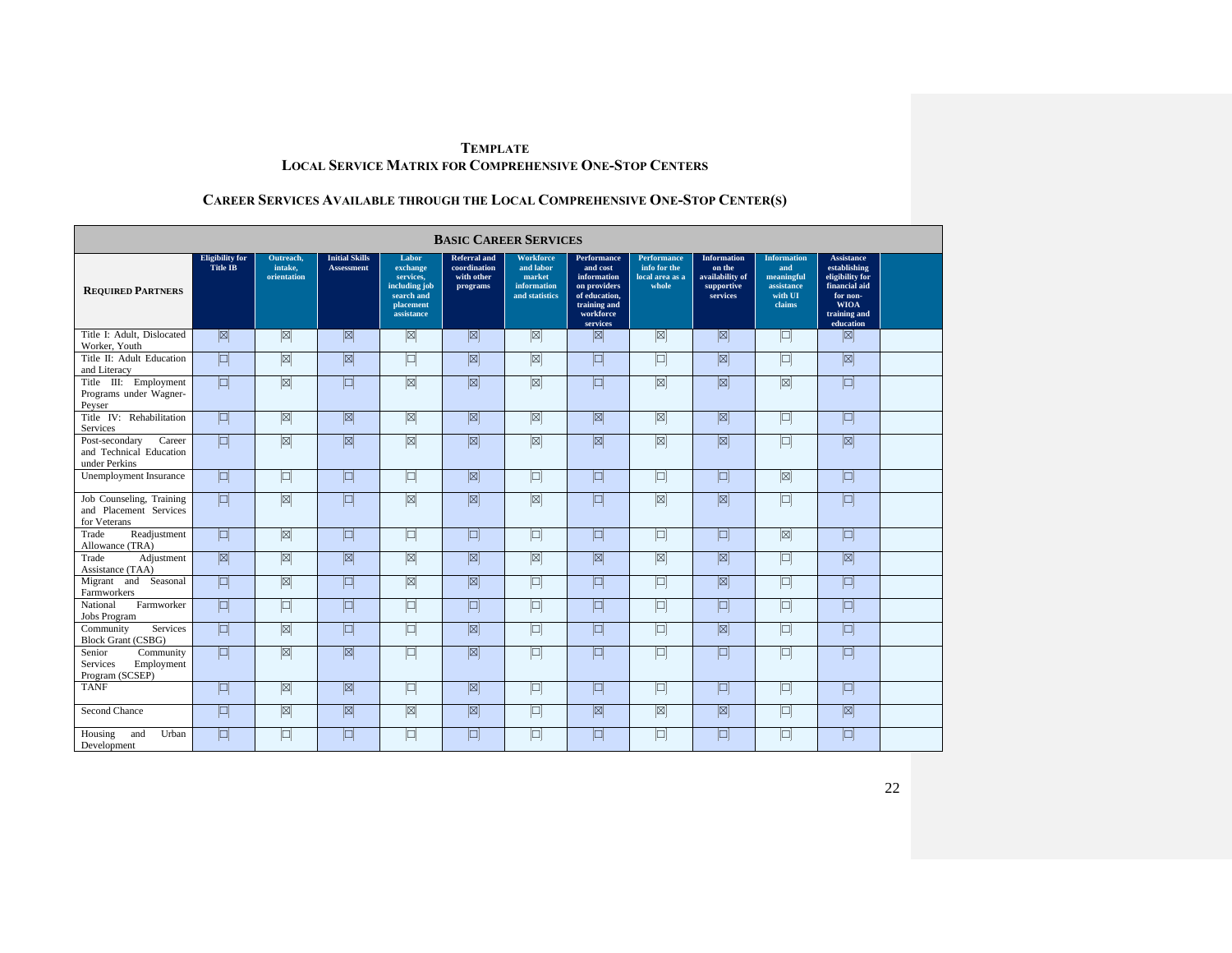|                                              | <b>BASIC CAREER SERVICES</b>              |                                     |                                            |                                                                                          |                                                               |                                                                          |                                                                                                                  |                                                                |                                                                           |                                                                            |                                                                                                                               |  |  |  |  |
|----------------------------------------------|-------------------------------------------|-------------------------------------|--------------------------------------------|------------------------------------------------------------------------------------------|---------------------------------------------------------------|--------------------------------------------------------------------------|------------------------------------------------------------------------------------------------------------------|----------------------------------------------------------------|---------------------------------------------------------------------------|----------------------------------------------------------------------------|-------------------------------------------------------------------------------------------------------------------------------|--|--|--|--|
| <b>REQUIRED PARTNERS</b>                     | <b>Eligibility</b> for<br><b>Title IB</b> | Outreach.<br>intake,<br>orientation | <b>Initial Skills</b><br><b>Assessment</b> | Labor<br>exchange<br>services.<br>including job<br>search and<br>placement<br>assistance | <b>Referral and</b><br>coordination<br>with other<br>programs | <b>Workforce</b><br>and labor<br>market<br>information<br>and statistics | Performance<br>and cost<br>information<br>on providers<br>of education,<br>training and<br>workforce<br>services | <b>Performance</b><br>info for the<br>local area as a<br>whole | <b>Information</b><br>on the<br>availability of<br>supportive<br>services | <b>Information</b><br>and<br>meaningful<br>assistance<br>with UI<br>claims | <b>Assistance</b><br>establishing<br>eligibility for<br>financial aid<br>for non-<br><b>WIOA</b><br>training and<br>education |  |  |  |  |
| <b>Employment and Training</b><br>Activities |                                           |                                     |                                            |                                                                                          |                                                               |                                                                          |                                                                                                                  |                                                                |                                                                           |                                                                            |                                                                                                                               |  |  |  |  |
| Job Corps                                    | ╚                                         | اكا                                 |                                            |                                                                                          |                                                               | ц                                                                        |                                                                                                                  | L                                                              |                                                                           | o                                                                          |                                                                                                                               |  |  |  |  |
| YouthBuild                                   | $\Box$                                    | $\Box$                              | $\Box$                                     |                                                                                          | $\Box$                                                        | ⊔                                                                        |                                                                                                                  | $\Box$                                                         |                                                                           | Þ                                                                          |                                                                                                                               |  |  |  |  |
| Other (specify):                             | O                                         | 口                                   |                                            |                                                                                          | ⊔                                                             | ◡                                                                        |                                                                                                                  | $\Box$                                                         |                                                                           | ᅳ                                                                          |                                                                                                                               |  |  |  |  |
| Other (specify):                             | O                                         | 口                                   |                                            |                                                                                          |                                                               |                                                                          |                                                                                                                  | p                                                              |                                                                           | $\Box$                                                                     |                                                                                                                               |  |  |  |  |
| Other (specify):                             |                                           | . H                                 |                                            |                                                                                          |                                                               |                                                                          |                                                                                                                  | E                                                              |                                                                           | $\Box$                                                                     |                                                                                                                               |  |  |  |  |

|                                                                      | <b>INDIVIDUALIZED AND FOLLOW-UP CAREER SERVICES</b> |                                                                 |                     |                          |                     |                                          |                                              |                                               |                                       |                                         |                                    |                                                                                               |  |  |  |
|----------------------------------------------------------------------|-----------------------------------------------------|-----------------------------------------------------------------|---------------------|--------------------------|---------------------|------------------------------------------|----------------------------------------------|-----------------------------------------------|---------------------------------------|-----------------------------------------|------------------------------------|-----------------------------------------------------------------------------------------------|--|--|--|
| <b>REQUIRED PARTNERS</b>                                             | Comprehensi<br>ve and<br>specialized<br>assessments | <b>Development</b><br>of an<br>individual<br>employment<br>plan | Group<br>counseling | Individual<br>counseling | Career<br>planning  | Short-term<br>pre-vocational<br>services | <b>Internships</b><br>and work<br>experience | <b>Workforce</b><br>preparation<br>activities | <b>Financial</b><br>literacy services | Out-of-area<br>job search<br>assistance | English<br>language<br>acquisition | Follow-up<br>services for<br>participants in<br>adult and<br>dislocated<br>worker<br>programs |  |  |  |
| Title I: Adult, Dislocated<br>Worker, Youth                          | 図                                                   | ⊠                                                               | $\Box$              | ⊠                        | ⊠                   | $\Box$                                   | ⊠                                            | Ø                                             | ⊠                                     |                                         | ▣                                  | ⊠                                                                                             |  |  |  |
| Title II: Adult Education<br>and Literacy                            | 図                                                   | $[\boxtimes]$                                                   | 図                   | ⊠                        | ⊠                   | Ø                                        | 図                                            | $\boxtimes$                                   | ⊠                                     | $\boxtimes$                             | ⊠∣                                 | $\Box$                                                                                        |  |  |  |
| Title III: Employment<br>Programs under Wagner-<br>Peyser            | $\boxed{\boxtimes}$                                 | Ø                                                               | $\Box$              | ¢                        | $\boxed{\boxtimes}$ | Ø                                        |                                              | Ø                                             | $\blacksquare$                        |                                         | $\Box$                             |                                                                                               |  |  |  |
| Title IV: Rehabilitation<br>Services                                 | 図                                                   | Ø                                                               | $\Box$              | ⊠                        | ⊠                   | $\Box$                                   | ⊠                                            | ⊠∣                                            | $\Box$                                | ⊠                                       | $\Box$                             | $\Box$                                                                                        |  |  |  |
| Career<br>Post-secondary<br>and Technical Education<br>under Perkins | $\Box$                                              |                                                                 | $\Box$              | o                        | ⊠                   | $\Box$                                   | <b>X</b>                                     | Ø                                             | ⊠                                     |                                         | ⊡                                  | $\Box$                                                                                        |  |  |  |
| Unemployment<br>Insurance                                            | þ                                                   | ĺ                                                               |                     | þ                        | O                   | $\Box$                                   |                                              | $\Box$                                        | $\blacksquare$                        |                                         | $\Box$                             | $\Box$                                                                                        |  |  |  |
| Job Counseling, Training<br>and Placement Services<br>for Veterans   | $\Box$                                              | $\boxtimes$                                                     | L                   | ⊔                        | $\boxed{\boxtimes}$ | ⊠                                        |                                              | Ø                                             | $\blacksquare$                        |                                         | $\Box$                             |                                                                                               |  |  |  |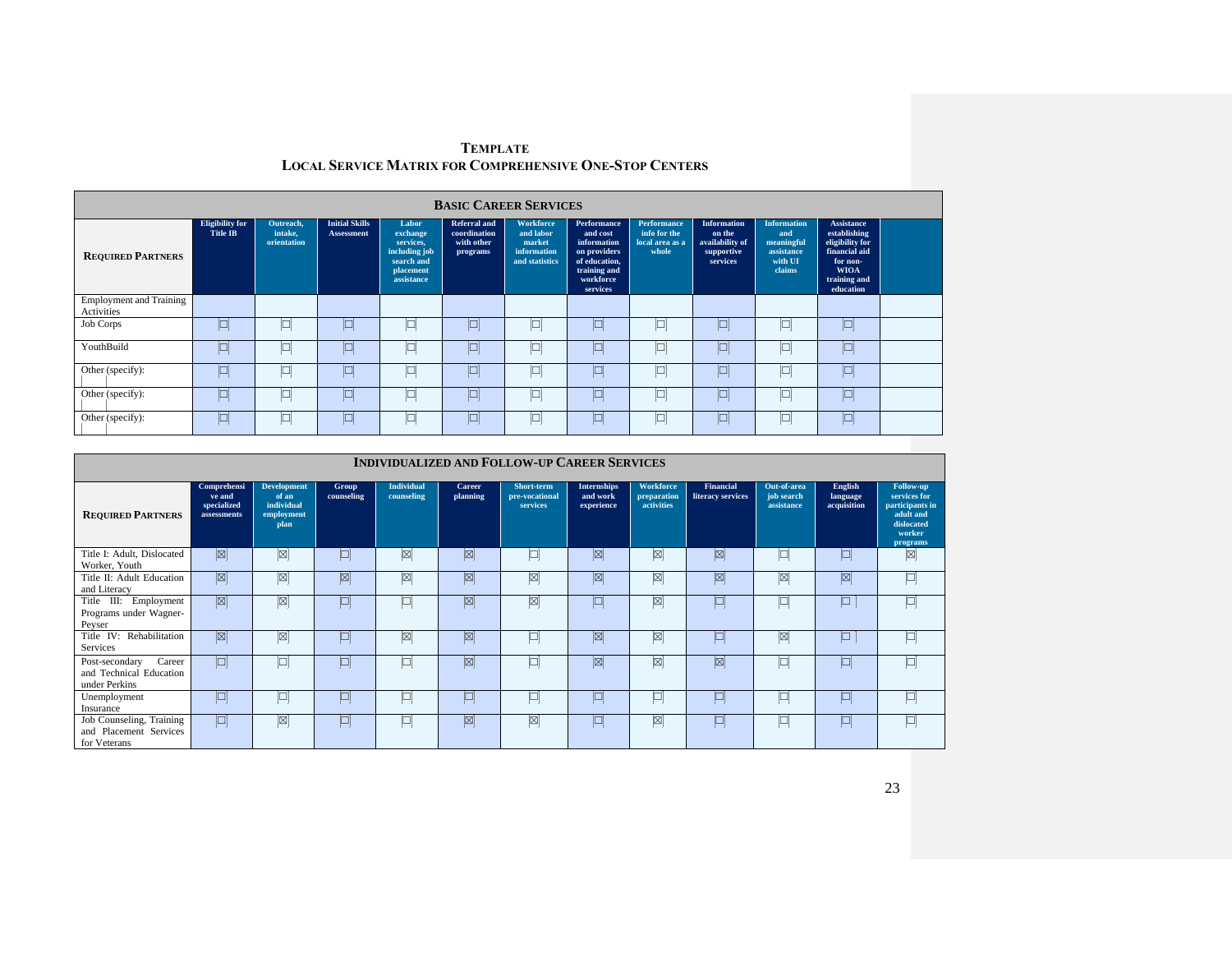|                                                                                           | <b>INDIVIDUALIZED AND FOLLOW-UP CAREER SERVICES</b> |                                                                 |                     |                                 |                     |                                          |                                              |                                        |                                       |                                         |                                    |                                                                                               |  |  |
|-------------------------------------------------------------------------------------------|-----------------------------------------------------|-----------------------------------------------------------------|---------------------|---------------------------------|---------------------|------------------------------------------|----------------------------------------------|----------------------------------------|---------------------------------------|-----------------------------------------|------------------------------------|-----------------------------------------------------------------------------------------------|--|--|
| <b>REQUIRED PARTNERS</b>                                                                  | Comprehensi<br>ve and<br>specialized<br>assessments | <b>Development</b><br>of an<br>individual<br>employment<br>plan | Group<br>counseling | <b>Individual</b><br>counseling | Career<br>planning  | Short-term<br>pre-vocational<br>services | <b>Internships</b><br>and work<br>experience | Workforce<br>preparation<br>activities | <b>Financial</b><br>literacy services | Out-of-area<br>job search<br>assistance | English<br>language<br>acquisition | Follow-up<br>services for<br>participants in<br>adult and<br>dislocated<br>worker<br>programs |  |  |
| Trade<br>Readjustment<br>Allowance (TRA)                                                  | p                                                   | $\Box$                                                          | $\Box$              | $\Box$                          | $\Box$              | $\Box$                                   | $\Box$                                       | 回                                      | $\Box$                                | $\Box$                                  | $\Box$                             | $\Box$                                                                                        |  |  |
| Trade<br>Adjustment<br>Assistance (TAA)                                                   | 図                                                   | $\boxed{\boxtimes}$                                             | $\Box$              | ⊠                               | $\boxed{\boxtimes}$ | $\boxed{\boxtimes}$                      | 図                                            | $\boxed{\boxtimes}$                    | $\Box$                                | $\boxtimes$                             | ⊠                                  | $\boxed{\boxtimes}$                                                                           |  |  |
| Migrant and<br>Seasonal<br>Farmworkers                                                    | $\blacksquare$                                      | $[\boxtimes]$                                                   | $\Box$              | $\Box$                          | $\boxed{\boxtimes}$ | $\boxed{\boxtimes}$                      | $\Box$                                       | $[\boxtimes]$                          | $\Box$                                | $\Box$                                  | $\Box$                             | $\Box$                                                                                        |  |  |
| National<br>Farmworker<br>Jobs Program                                                    | 回                                                   | $\Box$                                                          | $\Box$              | 口                               | $\Box$              | $\boxed{\square}$                        | $\Box$                                       | $\Box$                                 | $\Box$                                | $\Box$                                  | $\Box$                             | $\Box$                                                                                        |  |  |
| Services<br>Community<br><b>Block Grant (CSBG)</b>                                        | 回                                                   | $\Box$                                                          | $\Box$              | 口                               | $\Box$              | $\boxed{\Box}$                           | $\Box$                                       | $\Box$                                 | $\Box$                                | $\Box$                                  | $\Box$                             | $\Box$                                                                                        |  |  |
| Senior<br>Community<br>Services<br>Employment<br>Program (SCSEP)                          | 図                                                   | $\boxtimes$                                                     | ⊠                   | $\boxtimes$                     | $\boxtimes$         | $\Box$                                   | ⊠                                            | ⊠                                      | ⊠                                     | $\Box$                                  | $\Box$                             | 回                                                                                             |  |  |
| <b>TANF</b>                                                                               | 図                                                   | $\boxed{\boxtimes}$                                             | $\boxed{\boxtimes}$ | $\boxed{\boxtimes}$             | $\Box$              | $\boxed{\boxtimes}$                      | $\boxed{\boxtimes}$                          | $\Box$                                 | $\blacksquare$                        | $\Box$                                  | $\Box$                             | $\Box$                                                                                        |  |  |
| Second Chance                                                                             | $\Box$                                              | $\Box$                                                          | $\Box$              | 口                               | $\Box$              | $\Box$                                   | $\Box$                                       | $\Box$                                 | $\Box$                                | $\Box$                                  | $\Box$                             | $\Box$                                                                                        |  |  |
| Urban<br>Housing<br>and<br>Development<br>Employment<br>and<br><b>Training Activities</b> | $\Box$                                              | $\Box$                                                          | $\blacksquare$      | $\Box$                          | $\blacksquare$      | $\Box$                                   | $\Box$                                       | $\Box$                                 | $\Box$                                | $\Box$                                  | $\Box$                             | $\Box$                                                                                        |  |  |
| Job Corps                                                                                 | 回                                                   | $\Box$                                                          | $\Box$              | $\Box$                          | $\Box$              | $\Box$                                   | $\Box$                                       | o                                      | $\Box$                                | 口                                       | $\Box$                             | 回                                                                                             |  |  |
| YouthBuild                                                                                | 回                                                   | $\Box$                                                          | $\Box$              | 口                               | $\Box$              | $\Box$                                   | $\Box$                                       | $\Box$                                 | $\Box$                                | $\Box$                                  | 回                                  | $\Box$                                                                                        |  |  |
| Other (specify):                                                                          | 回                                                   | $\Box$                                                          | $\boxed{\Box}$      | $\Box$                          | $\Box$              | $\Box$                                   | $\Box$                                       | 回                                      | $\Box$                                | 回                                       | $\Box$                             | $\Box$                                                                                        |  |  |
| Other (specify):                                                                          | 回                                                   | $\Box$                                                          | $\Box$              | $\Box$                          | $\Box$              | $\boxed{\square}$                        | $\Box$                                       | $\Box$                                 | $\Box$                                | $\Box$                                  | $\Box$                             | $\Box$                                                                                        |  |  |
| Other (specify):                                                                          | 回                                                   | 口                                                               | $\Box$              | 口                               | $\Box$              | 口                                        | $\Box$                                       | 回                                      | $\Box$                                | 回                                       | $\Box$                             | $\Box$                                                                                        |  |  |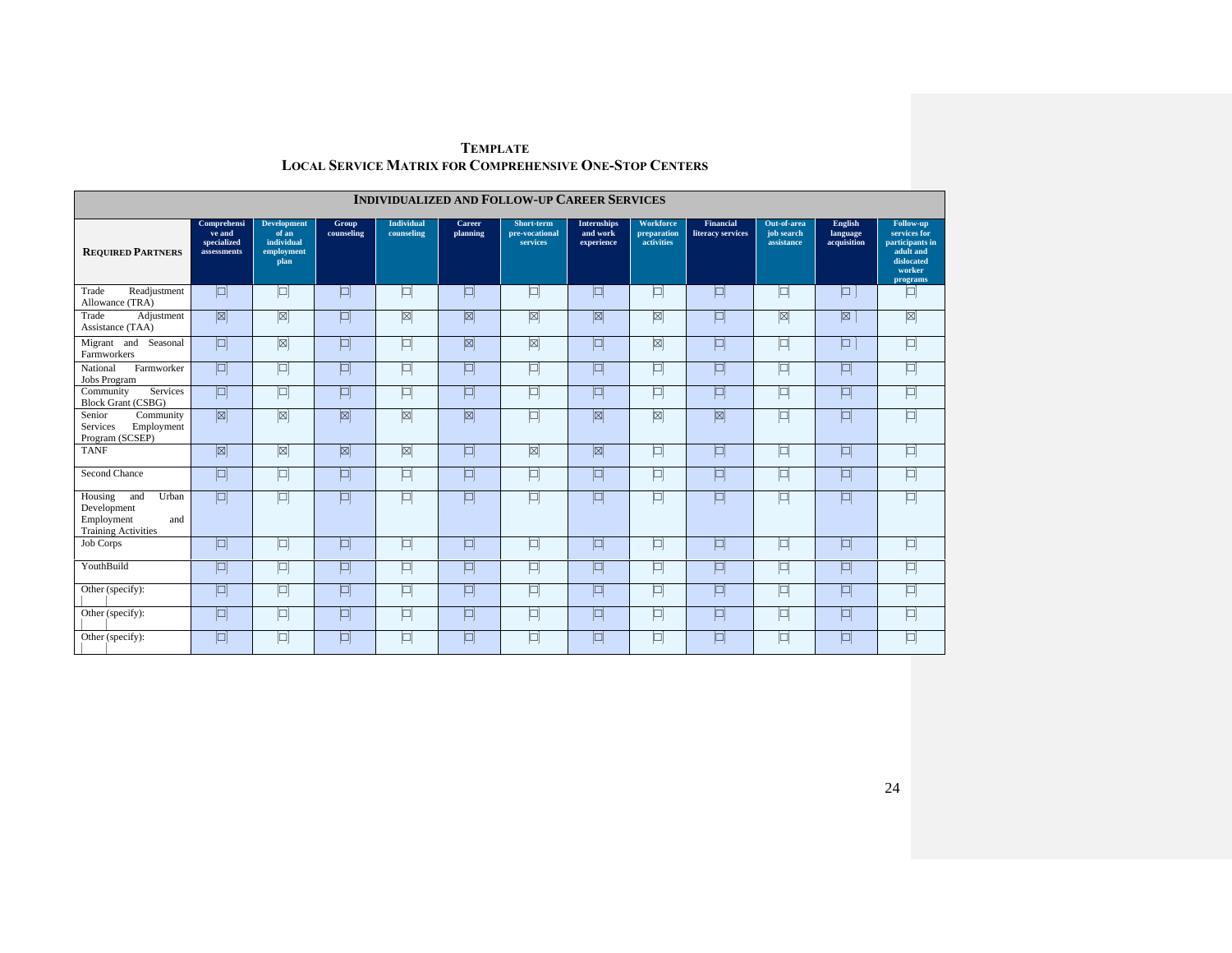# OTHER PROGRAMS AND ACTIVITIES AVAILABLE THROUGH THE LOCAL COMPREHENSIVE ONE-STOP CENTER(S)

| <b>REQUIRED PARTNER</b>                                                    | <b>OTHER PROGRAMS AND ACTIVITIES PROVIDED</b>                                                                    |
|----------------------------------------------------------------------------|------------------------------------------------------------------------------------------------------------------|
| Title I (Adult, Dislocated Worker, Youth)                                  | Business services including IWT grants, OJT wage reimbursements, work experience, recruiting<br>assistance, etc. |
| Title II: Adult Education and Literacy                                     |                                                                                                                  |
| Title III: Employment Programs under Wagner-Peyser                         | Hiring events, workshops                                                                                         |
| Title IV: Rehabilitation Services                                          | Hiring events, workshops, networking with community rehabilitation programs                                      |
| Post-secondary Career and Technical Education under<br>Perkins             |                                                                                                                  |
| Unemployment Insurance                                                     | Claims maintenance, filing, general questions                                                                    |
| Job Counseling, Training and Placement Services for<br>Veterans            | Case management, workshops                                                                                       |
| Trade Readjustment Allowance (TRA)                                         | Claims maintenance, general questions                                                                            |
| Trade Adjustment Assistance (TAA)                                          |                                                                                                                  |
| Migrant and Seasonal Farmworkers                                           | Hiring events, workshops                                                                                         |
| National Farmworker Jobs Program                                           |                                                                                                                  |
| Community Services Block Grant (CSBG)                                      |                                                                                                                  |
| Senior Community Services Employment Program<br>(SCSEP)                    |                                                                                                                  |
| <b>TANF</b>                                                                |                                                                                                                  |
| Second Chance                                                              |                                                                                                                  |
| Housing and Urban Development Employment and<br><b>Training Activities</b> |                                                                                                                  |
| Job Corps                                                                  |                                                                                                                  |
| YouthBuild                                                                 |                                                                                                                  |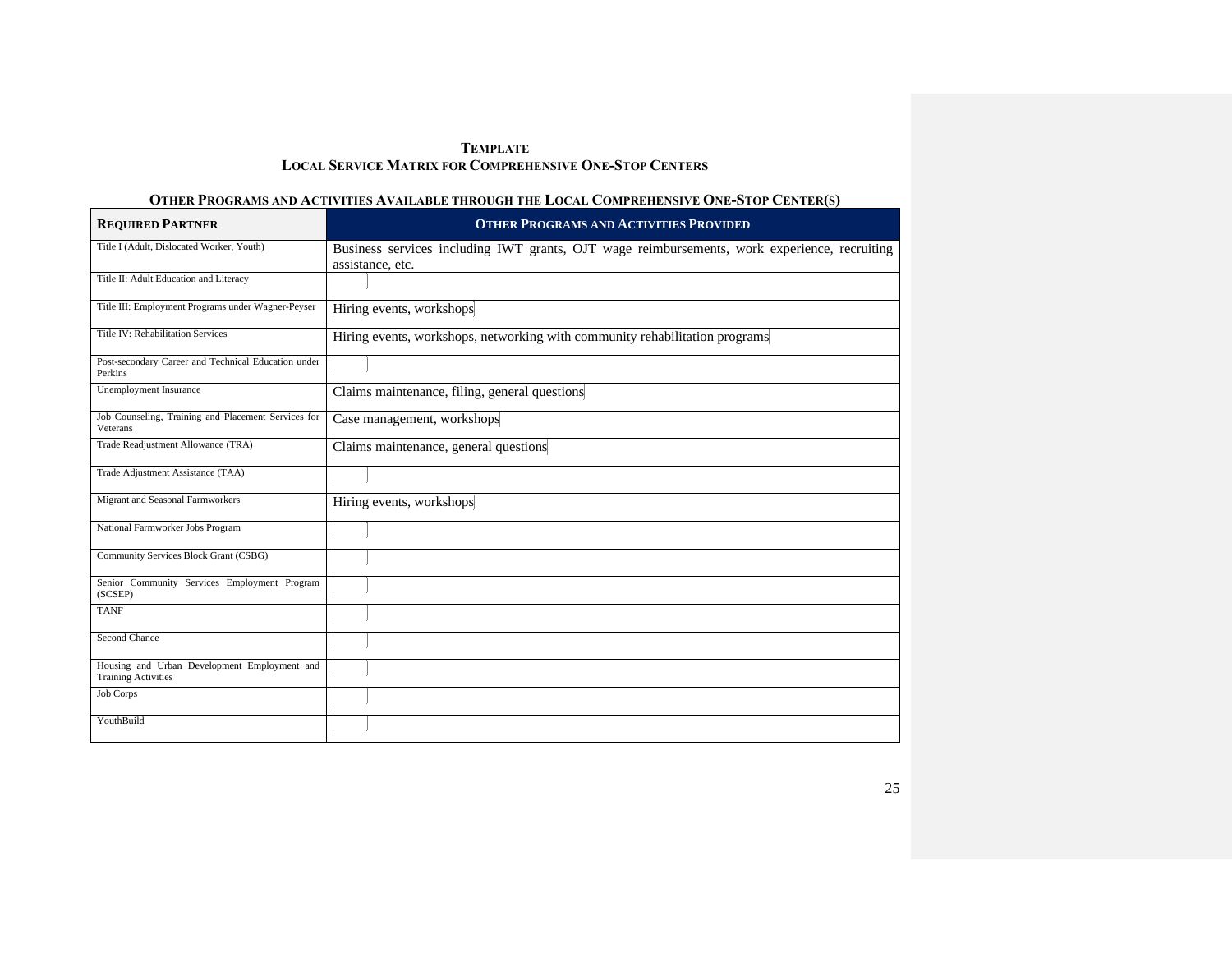# **SERVICE DELIVERY METHOD THROUGH THE LOCAL COMPREHENSIVE ONE-STOP CENTER(S)**

| <b>PROGRAM</b>                | <b>SERVICES PROVIDED THROUGH</b> | <b>SERVICES PROVIDED THROUGH</b>   | <b>SERVICES PROVIDED THROUGH</b> | <b>SERVICES PROVIDED THROUGH</b> |
|-------------------------------|----------------------------------|------------------------------------|----------------------------------|----------------------------------|
|                               | <b>OWN STAFF</b>                 | <b>CROSS-TRAINED PARTNER STAFF</b> | <b>CONTRACTOR PROVIDER</b>       | <b>DIRECT LINKAGE</b>            |
| Title I (Adult,<br>Dislocated | Eligibility for Title 1B,        | Services:                          | Services:                        | Services:                        |
| Worker, Youth)                | outreach, intake, orientation,   | Partner:                           | Provider:                        | Method:                          |
|                               | initial skills assessment, labor |                                    |                                  |                                  |
|                               | exchange services, referral and  |                                    |                                  |                                  |
|                               | coordination with other          |                                    |                                  |                                  |
|                               | programs, LMI, training          |                                    |                                  |                                  |
|                               | provider performance and cost,   |                                    |                                  |                                  |
|                               | information on supportive        |                                    |                                  |                                  |
|                               | services, assistance with        |                                    |                                  |                                  |
|                               | financial aid, comprehensive     |                                    |                                  |                                  |
|                               | assessments, development of      |                                    |                                  |                                  |
|                               | an IEP, individual counseling,   |                                    |                                  |                                  |
|                               | career planning, internships     |                                    |                                  |                                  |
|                               | and work experience,             |                                    |                                  |                                  |
|                               | workforce preparation            |                                    |                                  |                                  |
|                               | activities, financial literacy   |                                    |                                  |                                  |
|                               | services and follow-up           |                                    |                                  |                                  |
|                               | services                         |                                    |                                  |                                  |
| Title II: Adult Education and | Outreach, orientation, intake,   | Services:                          | Services:                        | Services:                        |
| Literacy                      | initial skills assessment,       | Partner:                           | Provider:                        | Method:                          |
|                               | referral and coordination with   |                                    |                                  |                                  |
|                               | other programs, workforce and    |                                    |                                  |                                  |
|                               | LMI information, information     |                                    |                                  |                                  |
|                               | on supportive services,          |                                    |                                  |                                  |
|                               | financial aid assistance,        |                                    |                                  |                                  |
|                               | comprehensive assessments,       |                                    |                                  |                                  |
|                               | development of an IEP,           |                                    |                                  |                                  |
|                               | individual counseling, career    |                                    |                                  |                                  |
|                               | planning, short-term pre-        |                                    |                                  |                                  |
|                               | vocational services,             |                                    |                                  |                                  |
|                               | internships and work             |                                    |                                  |                                  |
|                               | experience, workforce            |                                    |                                  |                                  |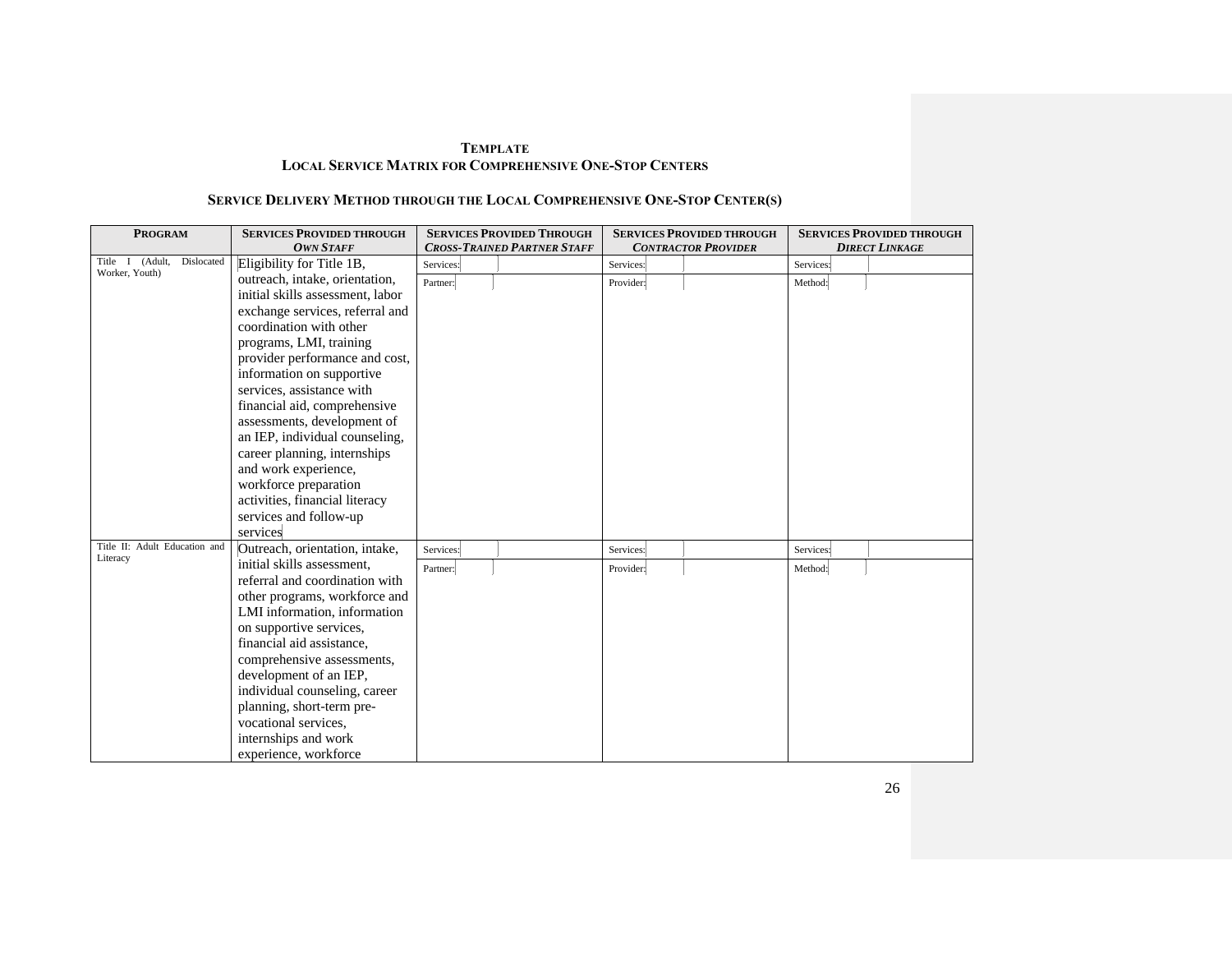| <b>TEMPLATE</b>                                         |  |
|---------------------------------------------------------|--|
| Local Service Matrix for Comprehensive One-Stop Centers |  |

|                                                              | preparation activities, financial |           |           |           |  |
|--------------------------------------------------------------|-----------------------------------|-----------|-----------|-----------|--|
|                                                              | literacy services and ELA.        |           |           |           |  |
| Title III: Employment Programs                               | Outreach, orientation, intake,    | Services: | Services: | Services: |  |
| under Wagner-Peyser                                          | labor exchange services,          | Partner:  | Provider: | Method:   |  |
|                                                              | referral and coordination with    |           |           |           |  |
|                                                              | other programs, LMI,              |           |           |           |  |
|                                                              | performance, information on       |           |           |           |  |
|                                                              | supportive services,              |           |           |           |  |
|                                                              | information and assistance        |           |           |           |  |
|                                                              | with UI claims, comprehensive     |           |           |           |  |
|                                                              | assessments, development of       |           |           |           |  |
|                                                              | an IEP, career planning, short-   |           |           |           |  |
|                                                              | term pre-vocational services,     |           |           |           |  |
|                                                              | workforce preparation             |           |           |           |  |
|                                                              | activities                        |           |           |           |  |
| IV:<br>Rehabilitation<br>Title                               | Outreach, orientation, intake,    | Services: | Services: | Services: |  |
| Services                                                     | initial skills assessment, labor  | Partner:  | Provider: | Method:   |  |
|                                                              | exchange services, referral and   |           |           |           |  |
|                                                              | coordination with other           |           |           |           |  |
|                                                              | programs, LMI, training           |           |           |           |  |
|                                                              | provider performance and cost,    |           |           |           |  |
|                                                              | performance information,          |           |           |           |  |
|                                                              | information on supportive         |           |           |           |  |
|                                                              | services, comprehensive           |           |           |           |  |
|                                                              | assessments, development of       |           |           |           |  |
|                                                              | an IEP, individual counseling,    |           |           |           |  |
|                                                              | career planning, internships      |           |           |           |  |
|                                                              | and paid work experience,         |           |           |           |  |
|                                                              | workforce preparation             |           |           |           |  |
|                                                              | activities, financial literacy    |           |           |           |  |
|                                                              | services, out of area job search  |           |           |           |  |
|                                                              | assistance                        |           |           |           |  |
| Career<br>Post-secondary<br>and<br>Technical Education under | Outreach, intake, orientation,    | Services: | Services: | Services: |  |
| Perkins                                                      | initial skills assessment, labor  | Partner:  | Provider: | Method:   |  |
|                                                              | exchange services, referral and   |           |           |           |  |
|                                                              | coordination with other           |           |           |           |  |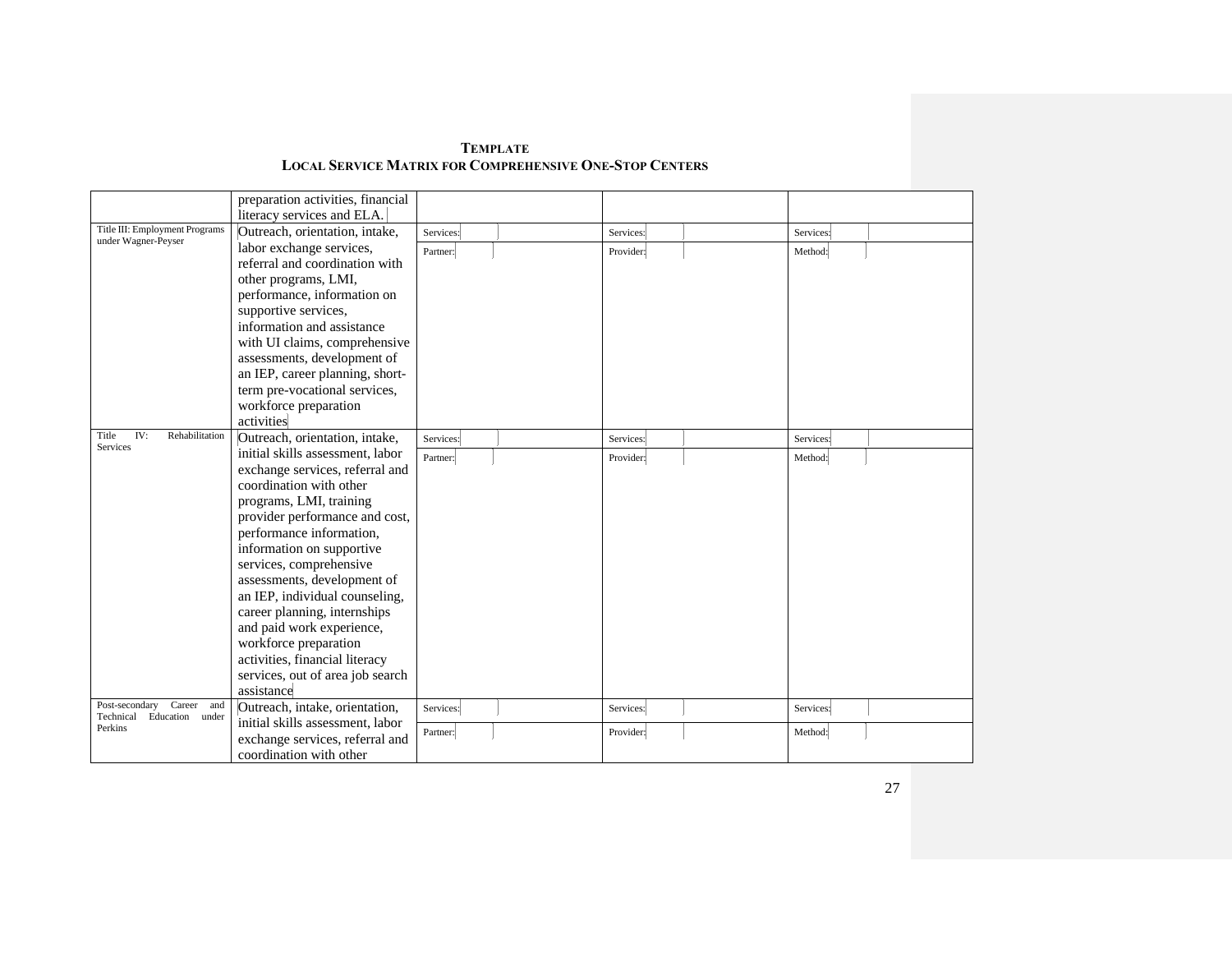|                                                              | programs, LMI, training<br>provider performance and cost,<br>information on supportive<br>services, financial aid<br>assistance, career planning,<br>internships and work<br>experience, workforce<br>preparation activities, financial<br>literacy services |           |           |                                                                                                                                |  |
|--------------------------------------------------------------|--------------------------------------------------------------------------------------------------------------------------------------------------------------------------------------------------------------------------------------------------------------|-----------|-----------|--------------------------------------------------------------------------------------------------------------------------------|--|
| Unemployment Insurance                                       |                                                                                                                                                                                                                                                              | Services: | Services: | Services: Referral coordination<br>with other programs,<br>information and assistance<br>with UI claims.                       |  |
|                                                              |                                                                                                                                                                                                                                                              | Partner:  | Provider: | Method:                                                                                                                        |  |
| Job Counseling, Training and<br>Placement<br>Services<br>for | Outreach, intake, orientation,<br>labor exchange services,                                                                                                                                                                                                   | Services: | Services: | Services:                                                                                                                      |  |
| Veterans                                                     | referral and coordination with<br>other programs, LMI,<br>performance, information on<br>supportive services,<br>development of an IEP, career<br>planning, short-term pre-<br>vocational services, workforce<br>preparation activities,                     | Partner:  | Provider: | Method:                                                                                                                        |  |
| Trade Readjustment Allowance<br>(TRA)                        |                                                                                                                                                                                                                                                              | Services: | Services: | Services: Outreach, orientation,<br>intake, referral and<br>coordination with other<br>programs, assistance with UI<br>claims. |  |
|                                                              |                                                                                                                                                                                                                                                              | Partner:  | Provider: | Method: Dedicated phone line<br>which provides direct<br>connection with IDES staff.                                           |  |
| Trade Adjustment Assistance<br>(TAA)                         | Eligibility for Title 1B,                                                                                                                                                                                                                                    | Services: | Services: | Services:                                                                                                                      |  |
|                                                              | outreach, orientation, intake,<br>initial skills assessment, labor<br>exchange services, referral and                                                                                                                                                        | Partner:  | Provider: | Method:                                                                                                                        |  |
|                                                              |                                                                                                                                                                                                                                                              |           |           |                                                                                                                                |  |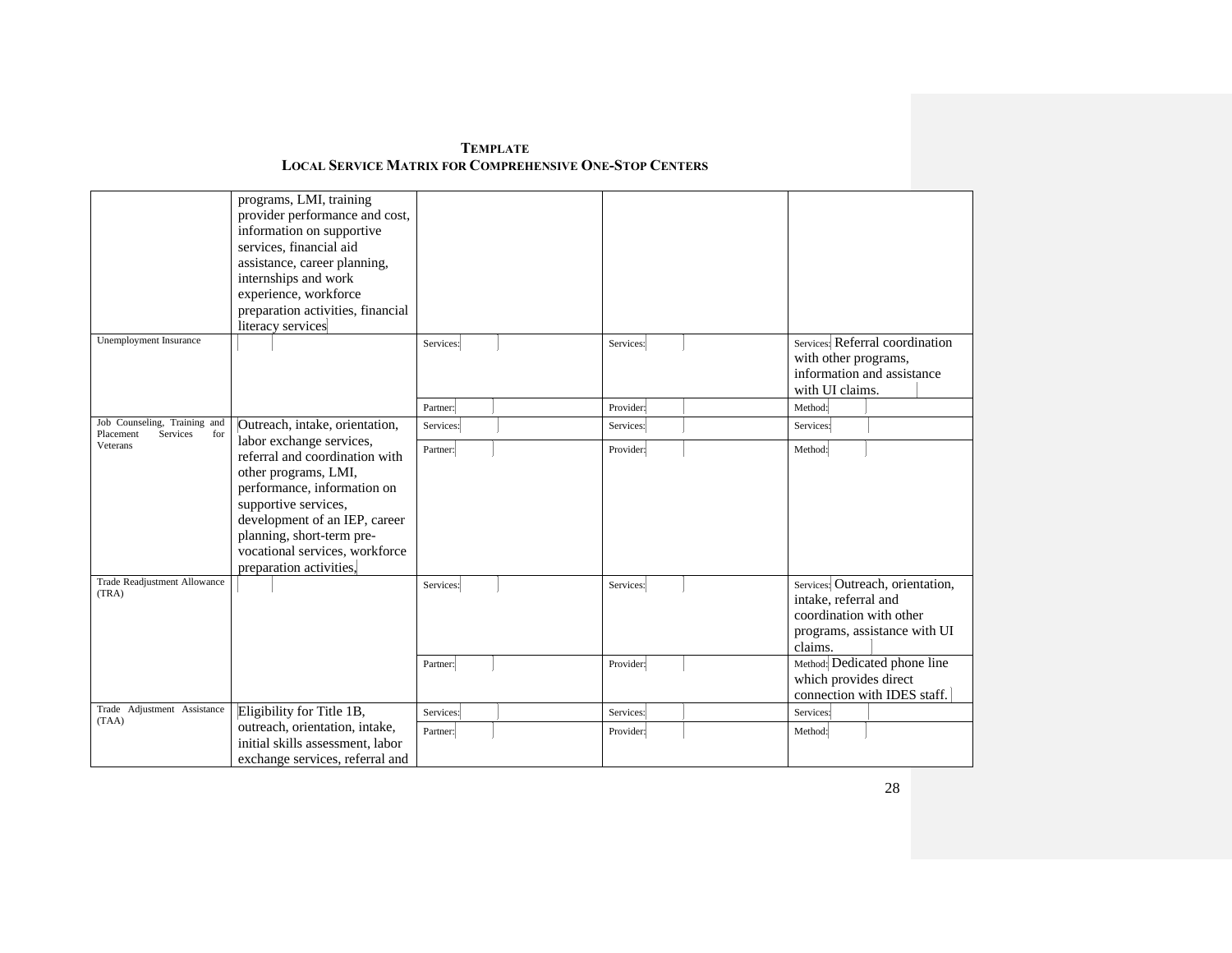| <b>TEMPLATE</b>                                         |
|---------------------------------------------------------|
| Local Service Matrix for Comprehensive One-Stop Centers |

| coordination with other<br>programs, LMI, training<br>provider performance and cost,<br>information on supportive<br>services, assistance with<br>financial aid, comprehensive<br>assessments, development of<br>an IEP, individual counseling, |                                                                                                                                                                                                                                                                                                                                                                                                                   |           |                                          |
|-------------------------------------------------------------------------------------------------------------------------------------------------------------------------------------------------------------------------------------------------|-------------------------------------------------------------------------------------------------------------------------------------------------------------------------------------------------------------------------------------------------------------------------------------------------------------------------------------------------------------------------------------------------------------------|-----------|------------------------------------------|
| pre-vocational services,                                                                                                                                                                                                                        |                                                                                                                                                                                                                                                                                                                                                                                                                   |           |                                          |
| internships and paid work                                                                                                                                                                                                                       |                                                                                                                                                                                                                                                                                                                                                                                                                   |           |                                          |
|                                                                                                                                                                                                                                                 |                                                                                                                                                                                                                                                                                                                                                                                                                   |           |                                          |
|                                                                                                                                                                                                                                                 |                                                                                                                                                                                                                                                                                                                                                                                                                   |           |                                          |
| follow-up services                                                                                                                                                                                                                              |                                                                                                                                                                                                                                                                                                                                                                                                                   |           |                                          |
| Outreach, intake,                                                                                                                                                                                                                               | Services:                                                                                                                                                                                                                                                                                                                                                                                                         | Services: | Services:                                |
|                                                                                                                                                                                                                                                 | Partner:                                                                                                                                                                                                                                                                                                                                                                                                          | Provider: | Method:                                  |
|                                                                                                                                                                                                                                                 |                                                                                                                                                                                                                                                                                                                                                                                                                   |           |                                          |
|                                                                                                                                                                                                                                                 |                                                                                                                                                                                                                                                                                                                                                                                                                   |           |                                          |
|                                                                                                                                                                                                                                                 |                                                                                                                                                                                                                                                                                                                                                                                                                   |           |                                          |
|                                                                                                                                                                                                                                                 |                                                                                                                                                                                                                                                                                                                                                                                                                   |           |                                          |
|                                                                                                                                                                                                                                                 |                                                                                                                                                                                                                                                                                                                                                                                                                   |           |                                          |
|                                                                                                                                                                                                                                                 |                                                                                                                                                                                                                                                                                                                                                                                                                   |           |                                          |
|                                                                                                                                                                                                                                                 |                                                                                                                                                                                                                                                                                                                                                                                                                   |           |                                          |
|                                                                                                                                                                                                                                                 |                                                                                                                                                                                                                                                                                                                                                                                                                   |           |                                          |
|                                                                                                                                                                                                                                                 | Services:                                                                                                                                                                                                                                                                                                                                                                                                         |           | Services:                                |
|                                                                                                                                                                                                                                                 | Partner:                                                                                                                                                                                                                                                                                                                                                                                                          | Provider: | Method:                                  |
|                                                                                                                                                                                                                                                 | Services: Outreach, intake<br>orientation, initial skills<br>assessment, labor exchange<br>services, referral and<br>coordination with other                                                                                                                                                                                                                                                                      | Services: | Services:                                |
|                                                                                                                                                                                                                                                 | career planning, short-term<br>experience, workforce<br>preparation activities, out of<br>area job search assistance,<br>orientation, labor exchange<br>services, referral and<br>coordination with other<br>programs, information on<br>supportive services,<br>development of an IEP,. career<br>planning, development of an<br>IEP, short-term pre-vocational<br>services, workforce<br>preparation activities |           | Services:<br>programs, training provider |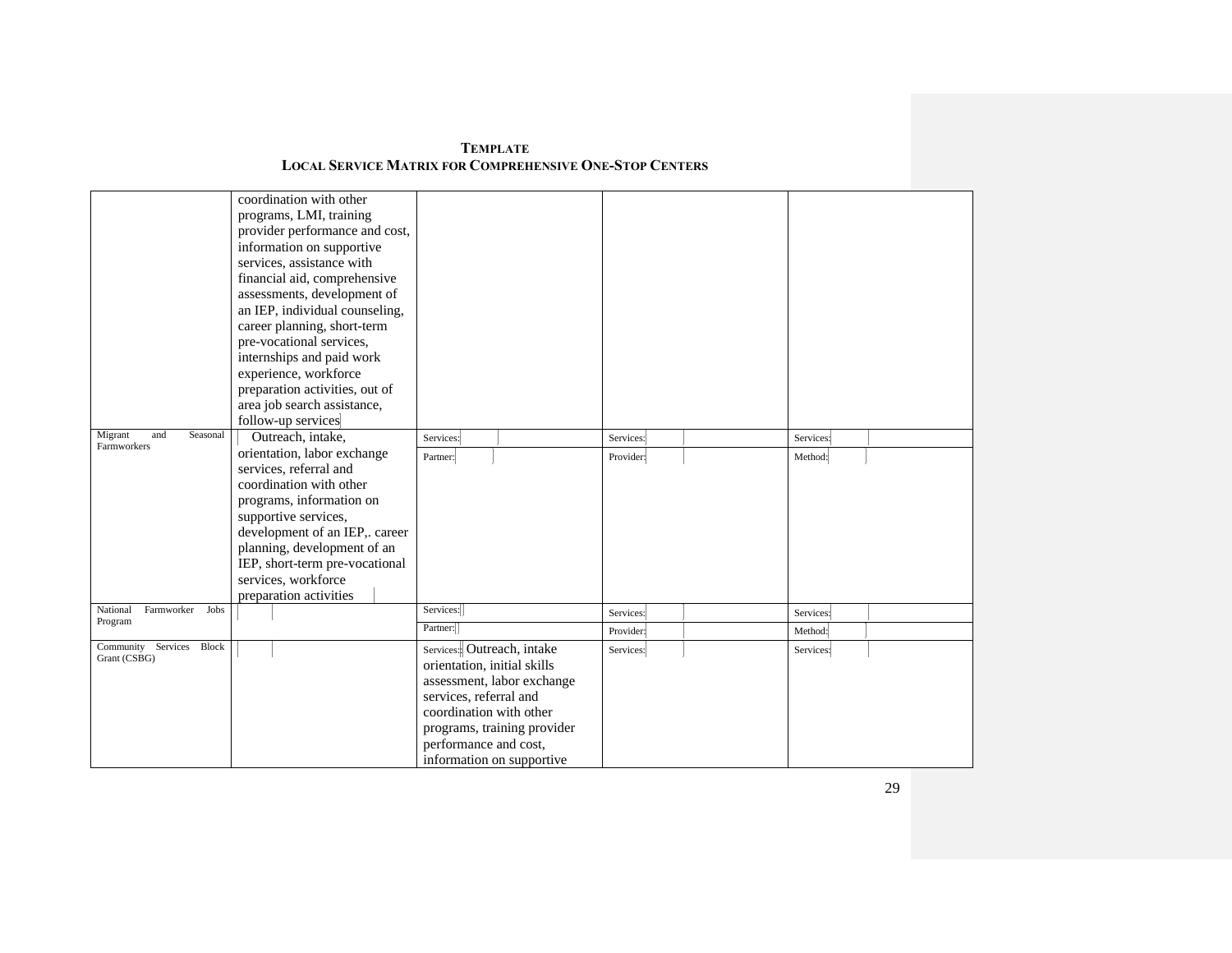| <b>TEMPLATE</b>                                                |  |
|----------------------------------------------------------------|--|
| <b>LOCAL SERVICE MATRIX FOR COMPREHENSIVE ONE-STOP CENTERS</b> |  |

|                            |                                   | services, assistance with      |                                 |           |                           |                                |
|----------------------------|-----------------------------------|--------------------------------|---------------------------------|-----------|---------------------------|--------------------------------|
|                            |                                   | financial aid, development of  |                                 |           |                           |                                |
|                            |                                   | an IEP, individual counseling, |                                 |           |                           |                                |
|                            |                                   | career planning, workforce     |                                 |           |                           |                                |
|                            |                                   | preparation activities         |                                 |           |                           |                                |
|                            |                                   |                                |                                 |           |                           |                                |
|                            |                                   |                                | Partner: Title 1 staff has been | Provider: | Method:                   |                                |
|                            |                                   |                                | cross-trained to administer the |           |                           |                                |
|                            |                                   | services listed above.         |                                 |           |                           |                                |
| Senior Community Services  | Outreach, intake, orientation,    | Services:                      |                                 | Services: | Services:                 |                                |
| Employment Program (SCSEP) | initial skills assessment,        |                                |                                 |           |                           |                                |
|                            | referral and coordination with    |                                |                                 |           |                           |                                |
|                            | other programs,                   |                                |                                 |           |                           |                                |
|                            | comprehensive and specialized     |                                |                                 |           |                           |                                |
|                            | assessments, development of       |                                |                                 |           |                           |                                |
|                            | an IEP, group counseling,         |                                |                                 |           |                           |                                |
|                            | individual counseling, career     |                                |                                 |           |                           |                                |
|                            |                                   |                                |                                 |           |                           |                                |
|                            | planning, internships and work    |                                |                                 |           |                           |                                |
|                            | experience, workforce             |                                |                                 |           |                           |                                |
|                            | preparation activities, financial |                                |                                 |           |                           |                                |
|                            | literacy                          |                                |                                 |           |                           |                                |
|                            |                                   | Partner:                       |                                 | Provider: | Method:                   |                                |
| <b>TANF</b>                |                                   | Services:                      |                                 | Services: | Services:                 | Outreach, orientation,         |
|                            |                                   |                                |                                 |           | intake, initial skills    |                                |
|                            |                                   |                                |                                 |           | assessment, referral and  |                                |
|                            |                                   |                                |                                 |           | coordination with other   |                                |
|                            |                                   |                                |                                 |           | programs, assessments,    |                                |
|                            |                                   |                                |                                 |           |                           | development of an IEP, group   |
|                            |                                   |                                |                                 |           |                           | and individual counseling,     |
|                            |                                   |                                |                                 |           |                           |                                |
|                            |                                   |                                |                                 |           | short-term pre-vocational |                                |
|                            |                                   |                                |                                 |           |                           | services, internships and work |
|                            |                                   |                                |                                 |           | experience                |                                |
|                            |                                   | Partner:                       |                                 | Provider: |                           | Method: Dedicated phone line   |
|                            |                                   |                                |                                 |           | which provides direct     |                                |
|                            |                                   |                                |                                 |           | connection to DHS staff.  |                                |
| Second Chance              |                                   | Services:                      |                                 | Services: | Services:                 |                                |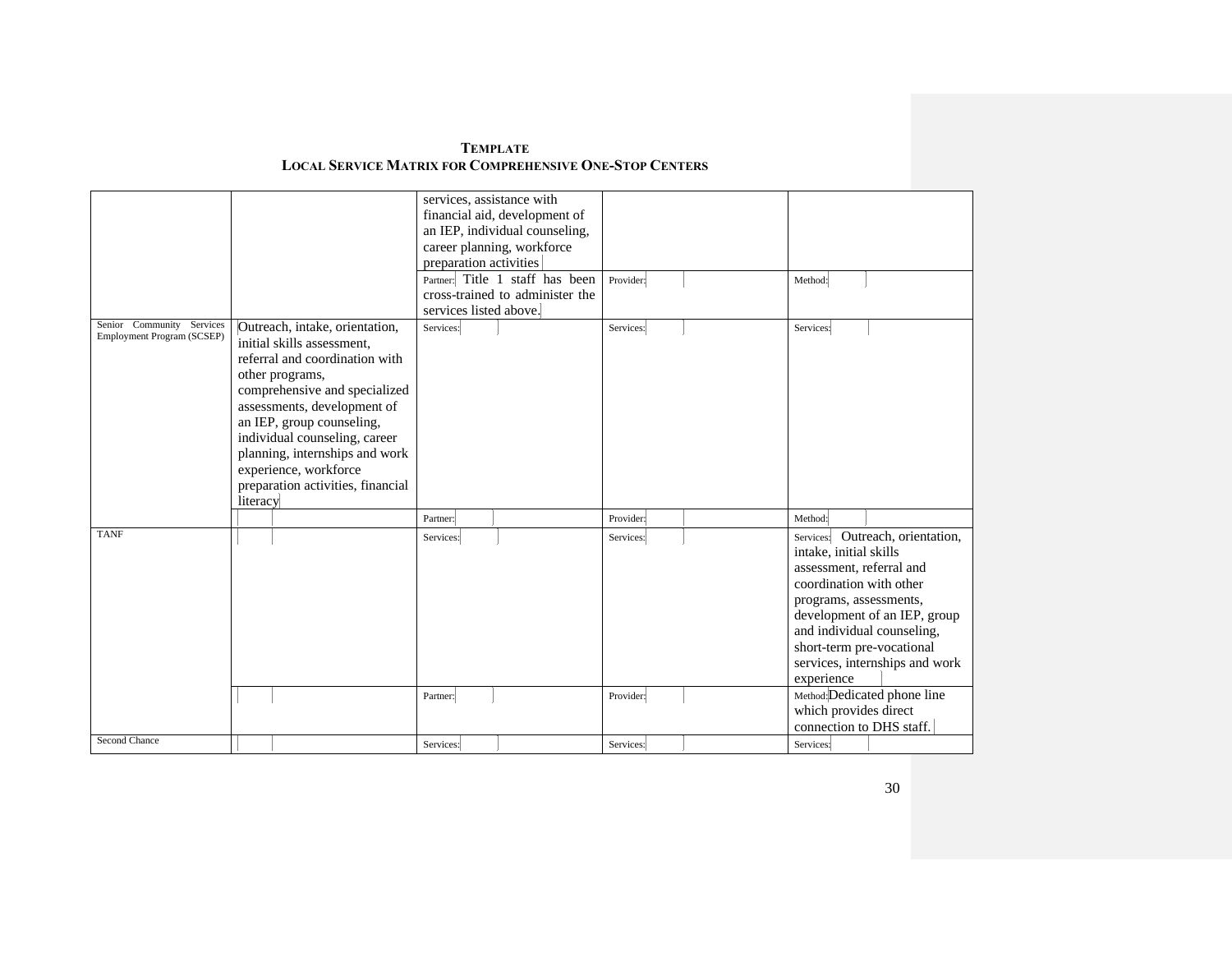|                                                       |           | Partner:  | Provider: | Method:   |
|-------------------------------------------------------|-----------|-----------|-----------|-----------|
| Housing<br>Urban<br>and<br>Development Employment and |           | Services: | Services: | Services: |
| <b>Training Activities</b>                            |           | Partner:  | Provider: | Method:   |
| <b>Job Corps</b>                                      |           | Services: | Services: | Services: |
|                                                       |           | Partner:  | Provider: | Method:   |
| YouthBuild                                            |           | Services: | Services: | Services: |
|                                                       |           | Partner:  | Provider: | Method:   |
| Other (specify):                                      | Services: | Services: | Services: |           |
|                                                       |           | Partner:  | Provider: | Method:   |
| Other (specify):                                      |           | Services: | Services: | Services: |
|                                                       |           | Partner:  | Provider: | Method:   |
| Other (specify):                                      |           | Services: | Services: | Services: |
|                                                       |           | Partner:  | Provider: | Method:   |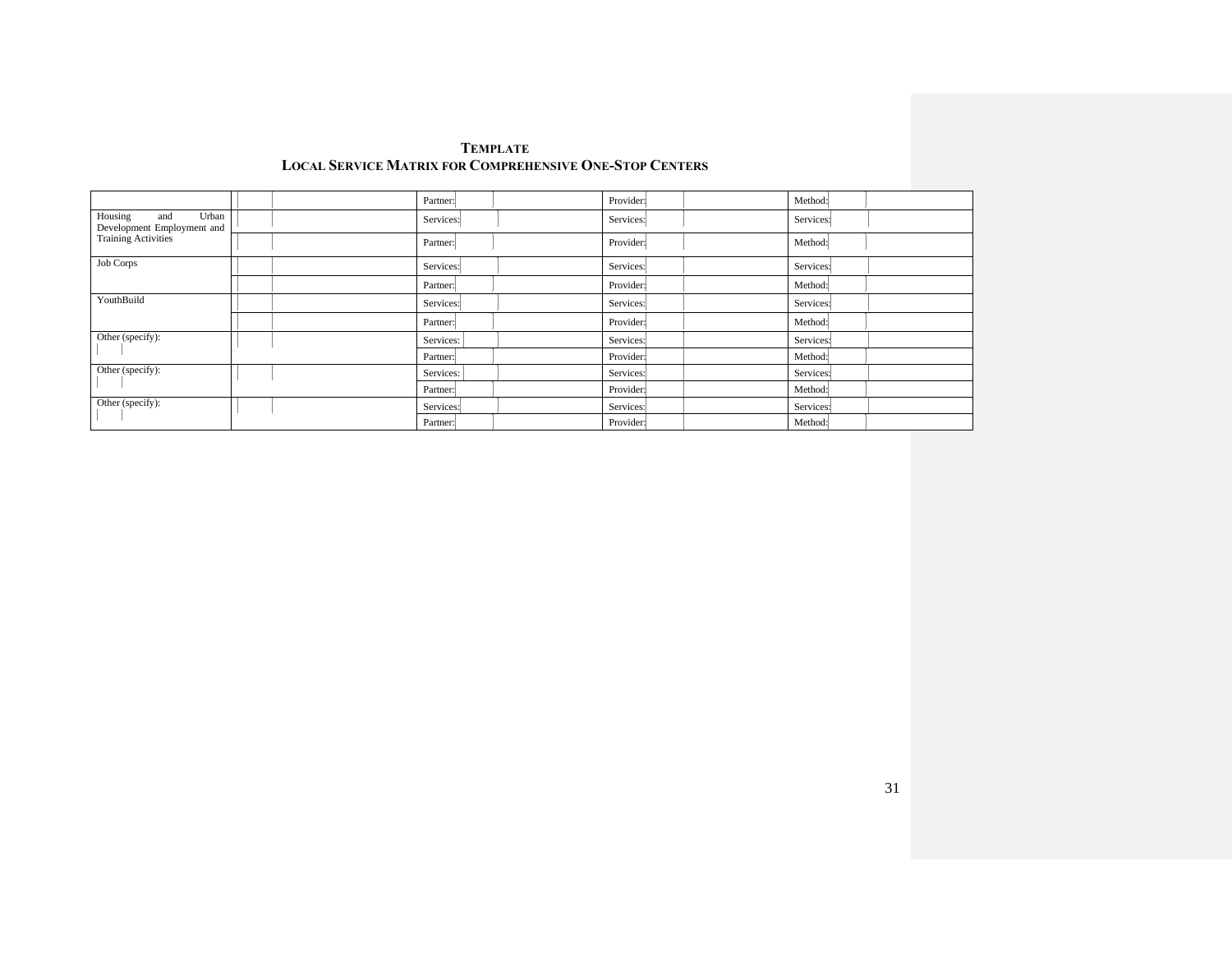#### **IDES NON-DISCLOSURE AGREEMENT**

#### Attachment to LWIA #6 MOU

The Illinois Department of Employment Security ("IDES") agrees to share confidential information, as defined below, with each One-Stop Partner ( "RECIPIENT") pursuant to the Memorandum of Understanding, effective on July  $1,20210$  and ending on June 30, 20243, for the One-Stop Center located in Illinois Local Workforce Area #6 ("MOU"), solely for the limited purpose and to the extent as set forth in this IDES Non-Disclosure Agreement ("Agreement"). IDES and the RECIPIENT are collectively referred to as the "Parties" and individually as a "Party." This Agreement is made by and between IDES and each RECIPIENT and as such this Agreement is separately and individually enforceable against each RECIPIENT.

1. MOU. RECIPIENT acknowledges and agrees that by signing the MOU it agrees to be bound by the terms and conditions of this Agreement, which are attached to and incorporated into the MOU. RECIPIENT's execution of the MOU is a prerequisite for receiving any confidential information under this Agreement. In the event of conflict, this Agreement shall prevail over the MOU

2. One-Stop Partner. RECIPIENT affirms and acknowledges that it is a One-Stop Partner, as defined by the Workforce Innovation and Opportunity Act of 2014, as amended, (WIOA). RECIPIENT affirms and acknowledges that, except as otherwise provided herein, it will remain a Party to this Agreement as long as it continues to administer at least one federally funded employment, training or education program at an Illinois One-Stop Center, as defined by WIOA.

3. Term and Termination. The term of this Agreement shall begin upon the date of full execution of the MOU and shall end upon the termination of the MOU. Notwithstanding any other provision to the contrary, IDES may immediately terminate or cancel this Agreement and cease providing confidential information if RECIPIENT fails to adhere to any provision set forth in this Agreement. RECIPIENT agrees that its responsibilities and duties under this Agreement, including but not limited to its obligations regarding confidentiality and data security, shall remain in effect following the termination of this Agreement.

#### 4. Confidential Information.

a) For purposes of this Agreement, "confidential information" means all data and information in whatever form produced, prepared, observed, or received under this Agreement to the extent such information is confidential within the meaning of any governing law, regulation, or directive, including, without limitation, the Illinois statute codified at 820 ILCS 405/1900 ("Section 1900"). b) RECIPIENT agrees to comply with applicable laws, materials, regulations and all other state and federal requirements with respect to the protection of privacy, security and dissemination of the confidential information, including Section 1900; which is incorporated by reference into this Agreement. Protection from unauthorized use and/or disclosure specifically includes storage in a place physically secure from access by unauthorized persons, maintaining information in electronic formats such as magnetic tapes, discs, or on servers in such a way that unauthorized persons cannot obtain the information by any means, destroying all confidential information in the manner directed by IDES as soon as the information is no longer needed for RECIPIENT's purposes, and undertaking precautions to ensure that only authorized employees and agents have access to said confidential information.